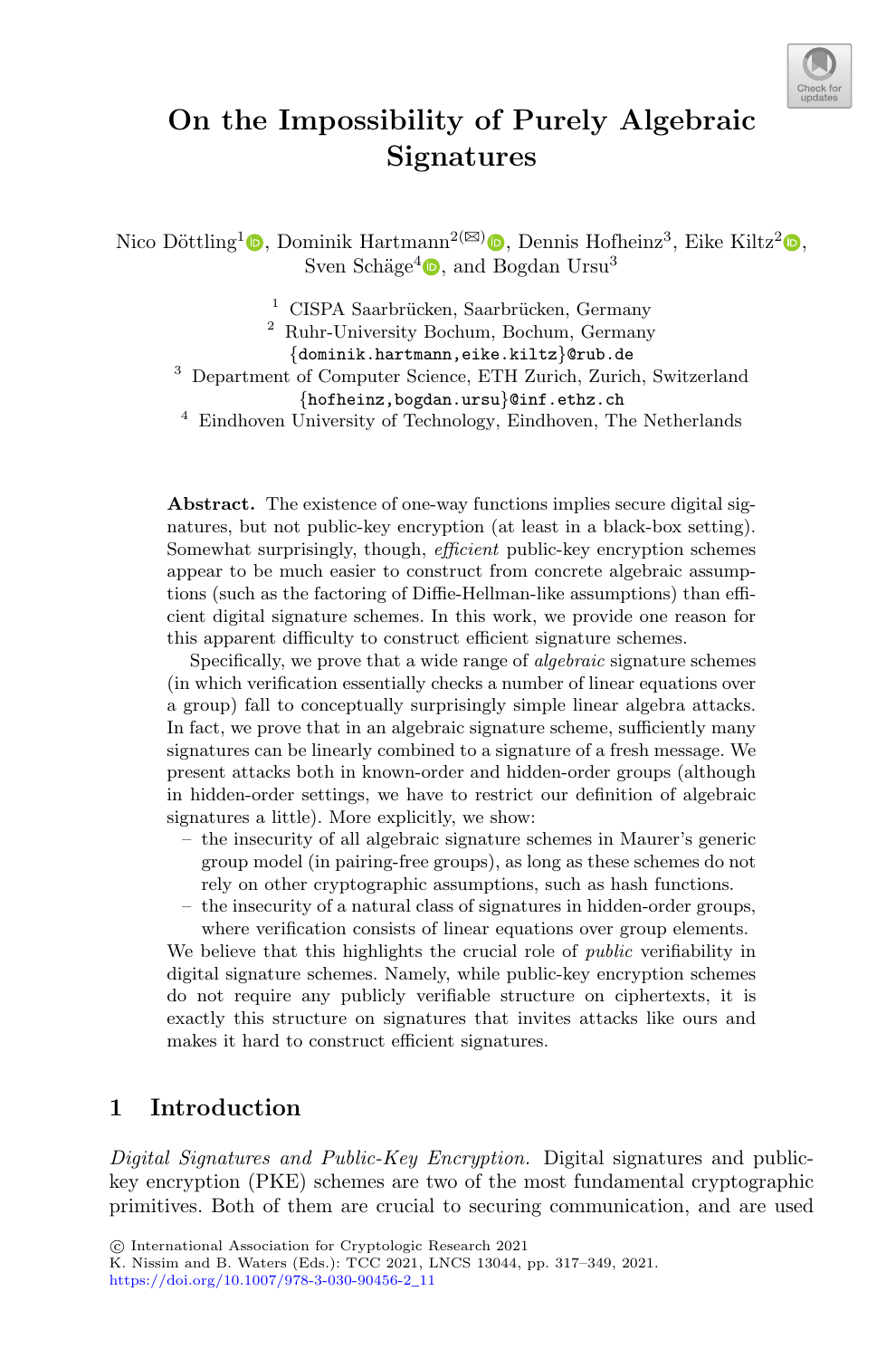in countless applications. From a theoretical perspective, these primitives are comparable, but somewhat different in strength: it is known that existentially, digital signatures are equivalent to one-way functions  $[41,45]$  $[41,45]$  $[41,45]$ . (That is, secure digital signatures can be constructed from one-way functions and vice versa.) However, PKE schemes appear to be strictly stronger (in a black-box sense) than one-way functions [\[31](#page-31-1)]. In this sense, it is easier to construct digital signatures than PKE schemes.

On the other hand, current *efficient* constructions of signatures and PKE schemes from stronger (in particular group-based) assumptions paint a different picture. For instance, efficient PKE schemes are known from the factoring [\[29](#page-31-2)] and DDH [\[16](#page-30-0)[,34](#page-31-3)] assumptions. But *efficient* signature schemes from the factoring or DDH assumptions appear to require random oracles [\[5](#page-29-0)[,33](#page-31-4)[,47](#page-32-1)], stronger assumptions [\[17\]](#page-30-1), or tradeoffs in efficiency [\[30\]](#page-31-5). Hence, it seems that efficient signatures are somewhat harder to construct than PKE schemes. This leads to the obvious question that motivates this work:

#### *What makes efficient (standard-model) digital signature schemes harder to construct than PKE schemes?*

We note that while lower bounds for digital signature schemes exist, they are either limited to very special types of signature schemes (like structurepreserving signatures  $[1,2,25,26]$  $[1,2,25,26]$  $[1,2,25,26]$  $[1,2,25,26]$  in the pairing setting), or to bounds on the efficiency of constructions from symmetric primitives [\[4](#page-29-3)[,23](#page-30-3)]. To the best of our knowledge, e.g., the (space or time) complexity of group-based signature schemes (without pairings) is not well-understood.

*The Role of Public Verifiability.* Of course, signature and PKE schemes have a very different syntax (and different goals). However, one unique property of digital signatures is that of *public verifiability*. Specifically, even an adversary can verify the validity of a signature, while it can in general not verify the consistency of a PKE ciphertext (i.e., that it was generated with the encryption procedure). In a security reduction, this difference allows a wider range of techniques to modify ciphertexts in a security reduction than signatures. In fact, a popular technique for PKE security reductions starts by making the ciphertext inconsistent [\[16](#page-30-0)[,18](#page-30-4),[34\]](#page-31-3). Similar techniques for signatures exist [\[24\]](#page-30-5), but currently require a very specific algebraic setup in order to be compatible with public verifiability.

In a nutshell, public verifiability enforces a certain publicly verifiable structure on signatures that does not need to be present in PKE ciphertexts. For many known signature schemes (e.g.,  $[8,17,21,30,47,52]$  $[8,17,21,30,47,52]$  $[8,17,21,30,47,52]$  $[8,17,21,30,47,52]$  $[8,17,21,30,47,52]$  $[8,17,21,30,47,52]$  $[8,17,21,30,47,52]$  $[8,17,21,30,47,52]$ ), verifying this structure amounts to checking whether different group elements or exponents stored in the signature fulfill one or more polynomial equations (whose coefficients are derived from public key, message, and signature). The simpler these equations, the more efficient the signature scheme becomes.

*Our Results.* In this paper, we use the above observations as a motivation to look at a very simple class of signature schemes we call "algebraic". An algebraic signature scheme is one in which public keys and signatures consist of group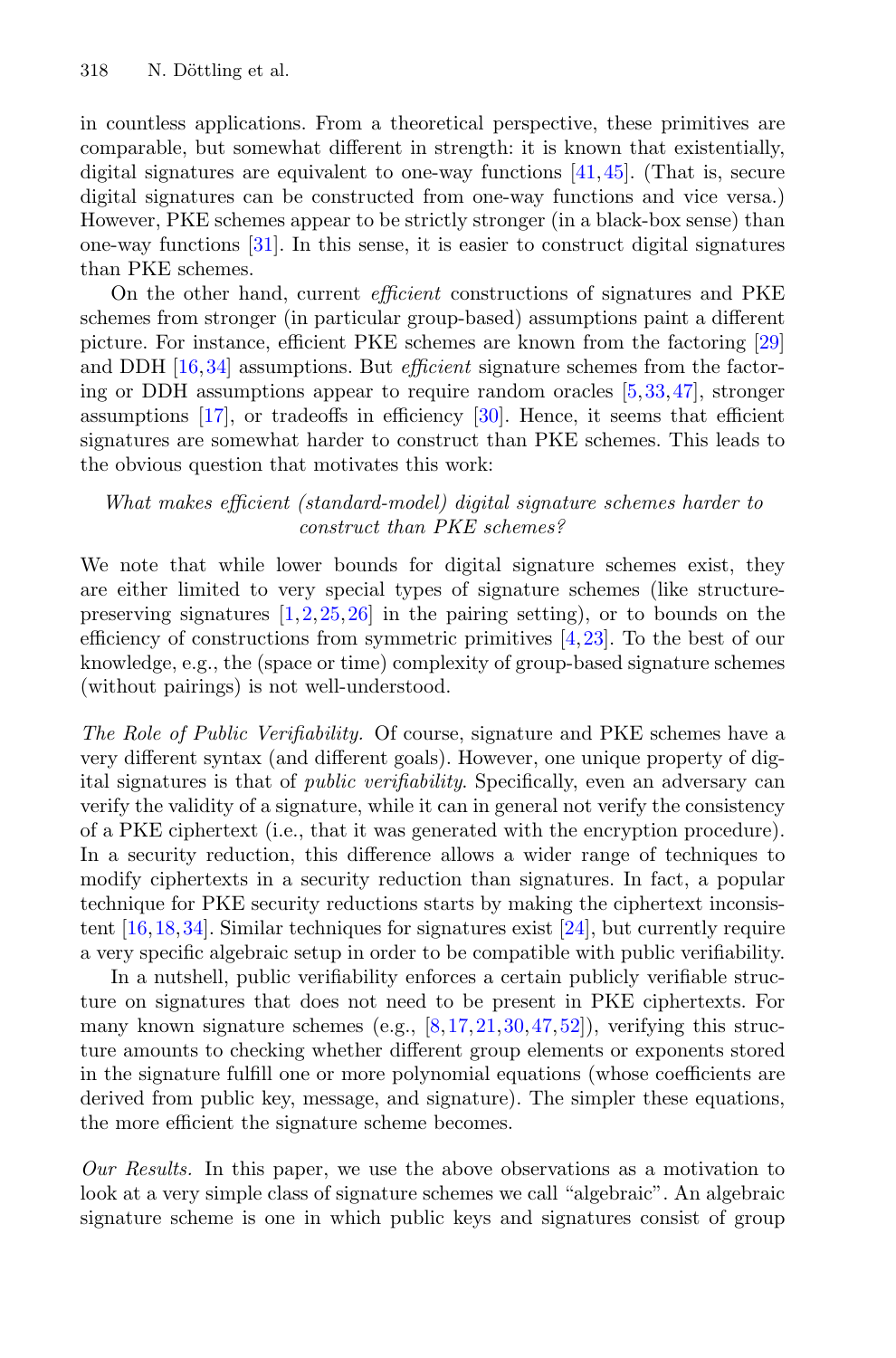elements (and possibly some additional auxiliary information), and verification consists in checking whether these group elements satisfy some linear relations (whose coefficients are influenced by the auxiliary information). This class of signatures is simple and natural, and would seem a promising starting point for constructing efficient signature schemes. We provide impossibility results in two settings:

- In pairing-free groups of known order, we show that all algebraic signature schemes in Maurer's generic group model are insecure, as long as these signature schemes do not rely on other cryptographic assumptions, such as random oracles.
- In hidden-order groups, we establish the insecurity of a natural subclass of algebraic signatures (essentially those without auxiliary information). As a further extension, we show that BLS signatures are insecure when the BLS hash function is instantiated with a specific type of programmable hash function, such as Waters' programmable hash function used in his signature scheme  $[52]$  $[52]$ .

In both settings, we show that in algebraic signature schemes, it is always possible to linearly combine sufficiently many existing signatures (for distinct messages) to another signature for a fresh message. (The specific methods to do that depend on the setting, however.)

As a simple special case, assume a signature scheme for which valid signatures  $(\sigma_1,\ldots,\sigma_k)$  satisfy a single equation of the form

$$
\sigma_1 P_1 + \ldots + \sigma_k P_k = P_0
$$

over an additive group  $(G, +)$ , where the  $P_i = P_i(\mathsf{vk}, m) \in \mathbb{G}$  are publicly computable from verification key and message, and the  $\sigma_i$  are exponents from the signature.

Now if the  $P_i$  are also (publicly) computed in a linear fashion from a few base elements  $X_1, \ldots, X_n \in \mathbb{G}$  in the verification key, each signature gives a linear equation

$$
\sigma_1' X_1 + \ldots + \sigma_n' X_n = 0
$$

(with known  $\sigma'_i$ ) for the  $X_i$ . After seeing sufficiently many valid signatures, the  $\sigma'_i$  (and bence the  $\sigma_i$ ) for a fresh random message  $m^*$  can be derived by linear  $\sigma'_i$  (and hence the  $\sigma_i$ ) for a fresh random message  $m^*$  can be derived by linear algebra. Hence such a signature scheme is insecure algebra. Hence, such a signature scheme is insecure.

*Extensions.* We extend this idea also to more equations, groups of unknown order (in which linear algebra has to be replaced with computations over the integers), and to randomized signatures. Our results cover typical settings of groups with known order (as used, e.g., with Diffie-Hellman-like assumptions), and with unknown order (as used, e.g., for factoring- and RSA-based constructions).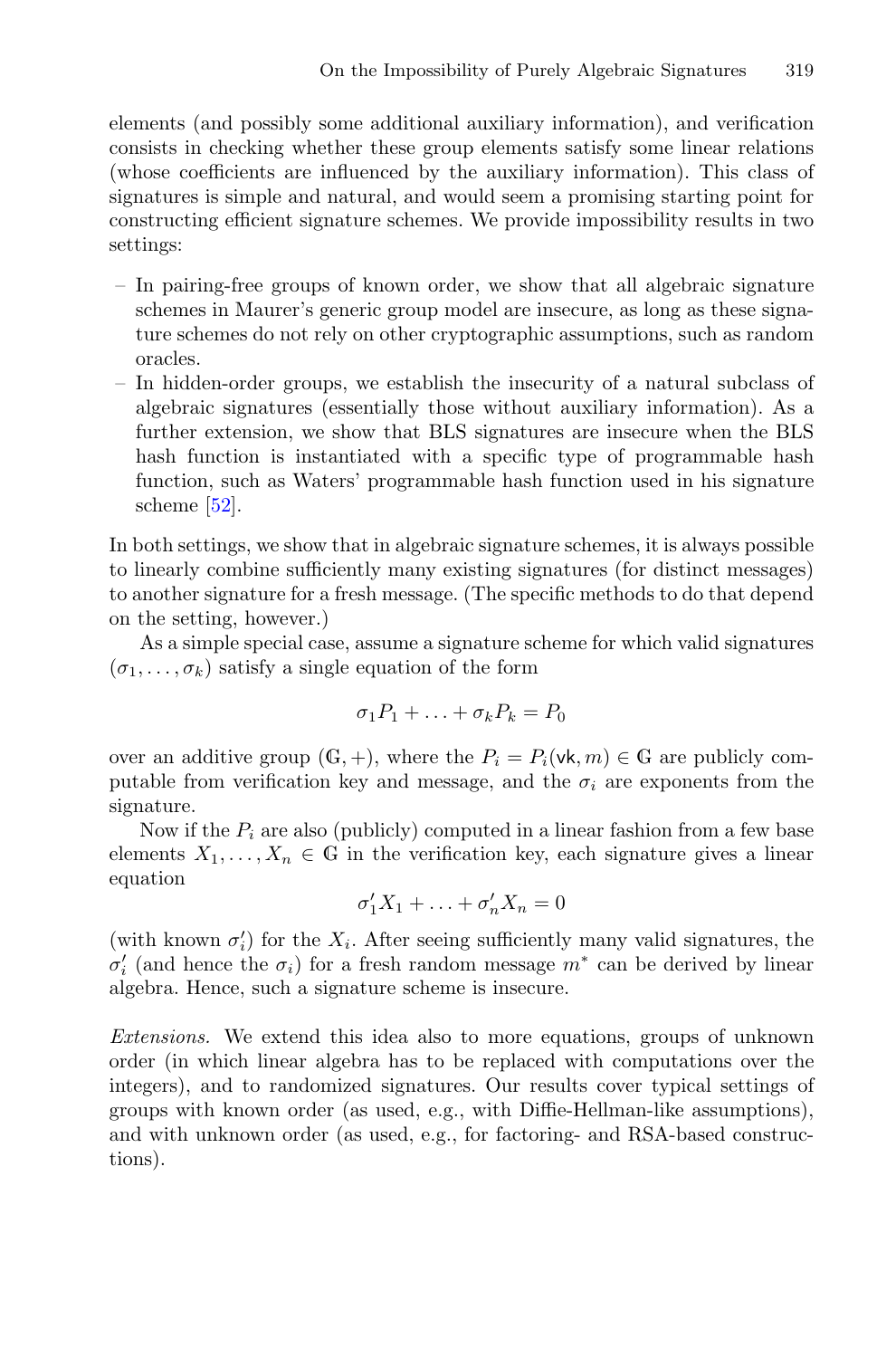*On the Efficiency of Our Attacks.* The basic attack outlined above is efficient in the sense that only linear algebra operations over matrices of exponents are made. When generalizing to unknown-order settings, these operations become linear algebra operations over the integers (which are more expensive, but remain polynomially efficient).

However, we will also generalize these ideas to schemes in which signatures contain arbitrary "tags"  $t$  (i.e., non-algebraic bitstrings that may influence the selection of the  $P_i = P_i(\mathsf{vk}, m, t)$ . Such tags can model, e.g., random coins chosen during signing. In general, it is not immediately clear how to adapt the above attack idea to such "tagged" signatures, since the attack only yields forgery coefficients  $\sigma_i$ , but no suitable t.

In this general setting, we give an attack that is "pseudo-efficient" in the generic group model. More specifically, our attack uses only a polynomial number of group operations, but brute-forces a suitable  $t$  (and thus becomes computationally infeasible for larger  $t$ ). This attack shows that even for "tagged" signatures with such a  $t$ , security cannot come from hardness assumptions in the group alone. We stress that this generalized attack brute-forces only  $t$ , and becomes efficient also in terms of running time for logarithmically-short t. In fact, for empty t, it coincides with the basic attack described above.

*What Do Our Results Say About Existing Paradigms for Signature Schemes?* Our characterization also helps to understand what differentiates somewhat less efficient schemes like (implicitly [\[30\]](#page-31-5) or explicitly [\[39](#page-31-7)]) tree-based schemes: in tree-based schemes, the polynomial equations checked have very diverse coefficients (in the sense that every message uses a unique set of coefficients). Our results do not apply in such settings, since we may end up with more variables than linear equations for these variables.

*A Note on Generic Group Models.* Since our first result employs generic groups, it is worthwhile to comment on our choice of Maurer's generic group model. Generic group models (GGMs) formalize the idea that algorithms, both schemes and adversaries, can only make algebraic use of a group, in other words only use the group *as a black box*. This is typically formalized by giving such algorithms access to the group via a *group oracle*, which takes as input  $\mathbb{Z}_p$  elements and returns *handles* to group elements. The group oracle also performs group operations by taking handles of group elements and returning the handle of the resulting group element.

This idea can be implemented in different nuances. In Shoup's generic group model [\[51\]](#page-32-3), the handles are chosen by a random injective function from  $\mathbb{Z}_p$  into a set of sufficiently long bit-strings, i.e. each group element is represented by a unique but otherwise uniformly random handle. In this model, the group oracle can be immediately used to implement a random oracle [\[55\]](#page-32-4) . As a consequence, in Shoup's generic group model, Schnorr's signature scheme [\[47](#page-32-1)] (using randomoracle-like features of the generic group as in  $[14]$  $[14]$ ) is provably secure. But this means that in this model there do in fact exist fully succinct signature schemes, yet via a non-standard use of the group.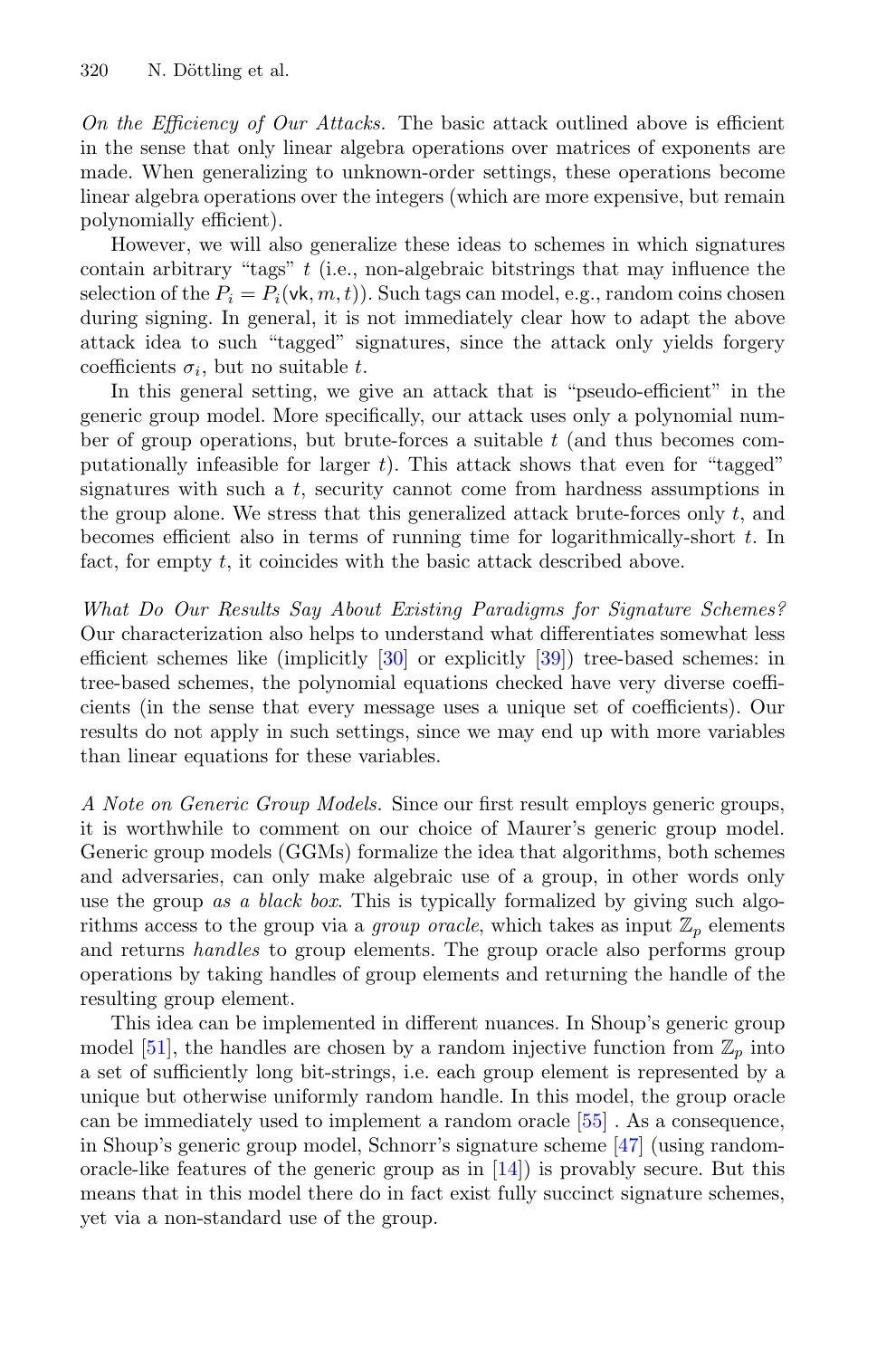In Maurer's generic group model [\[37](#page-31-8)], the group oracle is stateful and handles are computed lazily via a counter. Consequently, the handles do not carry additional entropy and the group oracle cannot be used to implement a random oracle. Furthermore, it seems to be difficult to even define a consistent hash function on group elements, as the labels depend on the order in which the group elements were queried.

*More Applications.* But while conceptually proving what *cannot* work to construct efficient signature schemes, we also showcase our techniques for a known signature scheme. Namely, we show that the pairing-based Boneh-Lynn-Shacham signature scheme [\[11](#page-30-8)], whose security is proved in the random oracle model, *cannot* be implemented with a suitable algebraic hash function (such as Waters' programmable hash function used in his signature scheme [\[52\]](#page-32-2)).

#### **1.1 Related Work**

Impossibility results in idealized and restricted models have a rich history, dating back to the seminal work of Impagliazzo and Rudich [\[32](#page-31-9)] who established impossibility of constructing key-agreement from one-way functions in a blackbox way. In this vein, Boneh et al. [\[12](#page-30-9)] showed that Identity-Based Encryption (IBE) [\[10](#page-29-5)[,15](#page-30-10)[,50](#page-32-5)] cannot be constructed from trapdoor permutations in a blackbox way. Papakonstantinou et al. [\[42](#page-32-6)] generalized this result to show that IBE cannot be constructed by making only black-box use of a *cryptographic group without pairings*<sup>[1](#page-4-0)</sup>. The techniques of  $[42]$  $[42]$  set the blueprint for a line of follow-up works, including this work, in arguing that public information (such as the master public key for an IBE scheme) imposes a system of linear constraints, and every time an adversary is provided a user secret key, one of two events must occur. (1) Either the dimension of this system decreases in the adversary's view or (2) the adversary could have generated this user key by himself from information which was already available to him. In this way, it can be argued that the size of public parameters dictate a (polynomial) upper bound for how many key-queries such an IBE can be secure. Roughly, by exhausting this bound an adversary can force event (2) to happen after a polynomial number of key queries, thereby breaking security of the IBE scheme. The impossibility result of [\[42\]](#page-32-6) is provided in Shoup's generic group model. Pass and Shelat [\[43](#page-32-7)] showed that achieving VBB obfuscation is impossible to achieve by only making black-box use of constant degree graded encoding. In their work, the ideal graded encoding scheme is modeled akin to Shoup's generic group model, in that handles to group elements are (unique) uniformly random bit strings. On a technical level, [\[43\]](#page-32-7) shows that ideal multilinear maps in any such construction are *useless*, in that they can be compiled out while still obtaining an approximately correct VBB obfuscator (which were shown to be impossible  $[6]$ . The core idea is, in the same vein as in  $[42]$ ,

<span id="page-4-0"></span><sup>1</sup> Identity-based Encryption was later shown to be possible from the Computational Diffie-Hellman (CDH) assumption in cryptographic groups by making non-black-box use of the underlying group [\[19\]](#page-30-11).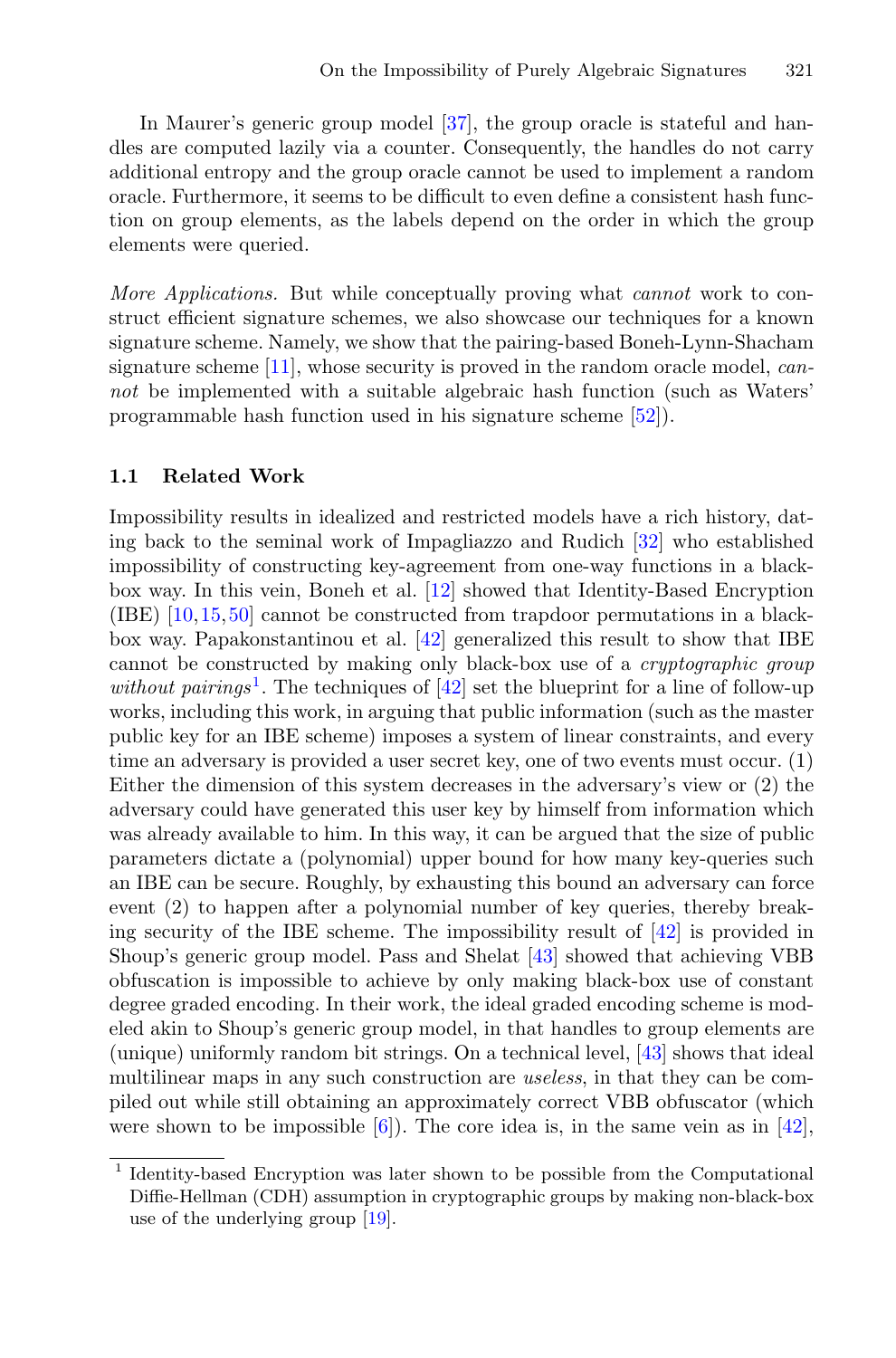to learn as system of linearly independent polynomials via black-box access to the ideal multilinear maps. This in turn allows emulation of zero-test queries in the obfuscated program without access to the ideal multilinear maps. This result was generalized by Mahmoody, Mohammed and Nematihaji [\[36](#page-31-10)] to the setting of ideal non-commutative rings. Zhandry and Zhang [\[54\]](#page-32-8) adapted the compilation technique of [\[43\]](#page-32-7) to order revealing encryption, showing that this primitive cannot be constructed in Shoup's generic group model. While Shoup's model is in some sense closer to the plain model than Maurer's model by providing explicit representations of group elements, this aspect leads to many numerous technical obstacles. A recent line of work has focused on studying limitations of construction techniques for pivotal cryptographic primitives in Maurer's model. Rotem, Segev and Shahaf [\[46](#page-32-9)] showed that any generic construction (in Maurer's model) of a delay function in a *group of known order* is insecure, giving evidence that the use of hidden order groups in known constructions [\[7](#page-29-7),[44](#page-32-10)[,53](#page-32-11)] might indeed be necessary. Schul-Ganz and Segev [\[49\]](#page-32-12) provided a tight version of the impossibility result of  $[42]$  $[42]$  in Maurer's model, in showing that any IBE scheme whose public parameters contain  $n$  group elements will support at most  $n$ identity secret keys. We remark using a simple technique known as Naor's trick, any IBE scheme can be transformed into a signature scheme. Consequently, on the surface our results also imply the results of [\[49\]](#page-32-12). However, [\[49](#page-32-12)] consider IBE schemes allowing arbitrary (yet generic) decryption algorithms, whereas in this work we consider signature schemes with algebraic verification, i.e. signature schemes where verification can be expressed as a (generic) equation system. In this sense, our results do not immediately imply the results of [\[49\]](#page-32-12), and further study in this direction is necessary.

#### **1.2 Technical Outline**

We will now provide a high level overview of our generic attacks. As purely combinatorial techniques suffice to achieve signatures of size logarithmic in the size of the message space [\[35](#page-31-11),[39,](#page-31-7)[41\]](#page-31-0), we will first suitably restrict the class of signature schemes under consideration.

*Algebraic Signature Schemes.* We will consider signature schemes which only make *algebraic* use of a cryptographic group. By algebraic, we mean that the group is only accessed via the standard group operations, but not by making use of representations of group elements. Essentially our notion of algebraic signature schemes is characterized by the property that verification checks a set of linear equations in the group. Specifically, assume in the following that we are working over a cyclic group G with generator P isomorphic to  $\mathbb{Z}_p$ . To simplify notation, we will write group operations additively. We say a signature scheme over an additive group G is algebraic, if it meets the following structural requirements.

- Signing keys sk are arbitrary bit-strings, whereas verification keys consist of a vector of *n* group elements  $\mathbf{X} = (X_1, \ldots, X_n)^\intercal$  and a bit-string *s*.<br>The signing algorithm produces signatures  $\sigma$  which consist of a ve
- The signing algorithm produces signatures  $\sigma$  which consist of a vector of k group elements **Y** =  $(Y_1, ..., Y_k)$ <sup>T</sup> and a bit string *t*.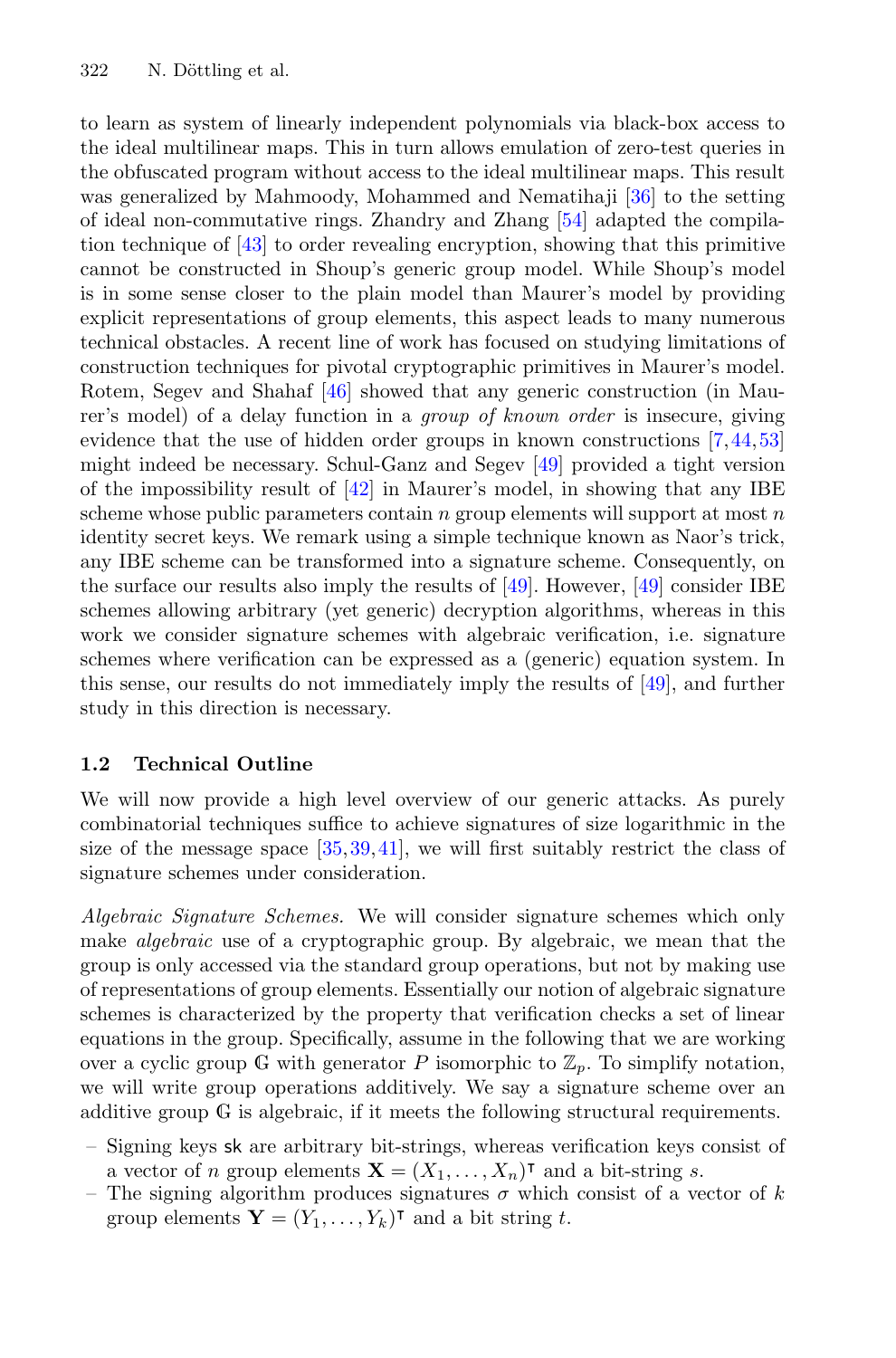– The verification algorithm Verify(vk,  $m, \sigma$ ) is described by two efficiently computable functions *A* and *B*, where  $A(s, m, t)$  returns a  $\mathbb{Z}_p^{\ell \times n}$  matrix and  $B(s, m, t)$  returns a  $\mathbb{Z}^{\ell \times k}$  matrix respectively. The signature  $\sigma$  is accorded  $B(s, m, t)$  returns a  $\mathbb{Z}_p^{\ell \times k}$  matrix, respectively. The signature  $\sigma$  is accepted if the group-equations if the group-equations

$$
A(s, m, t) \cdot \mathbf{X} = B(s, m, t) \cdot \mathbf{Y}
$$

hold over the additive group  $(G, +)$ .

We call this type of signature scheme *algebraic*, as the verification algorithm only makes algebraic use of the group, i.e. no bit-representations of group elements are used. Note further that this definition does not impose any restrictions on the signing algorithm, i.e. the signing algorithm may compute arbitrary functions of the signing key and the message. While at first glance this notion might seem overly restrictive, we will argue below that any signature scheme which only makes algebraic use of a group must be of this form. This notion does not include pairing-based constructions in the generic group model, since only linear verification equations are considered. Therefore constructions like [\[8,](#page-29-4)[9\]](#page-29-8) are not covered by our results.

*Learning Linear Functions.* We will now turn to showing that any algebraic signature scheme can be efficiently attacked in the generic group model, where we measure the adversary's efficiency only in terms of its group oracle queries. Our starting point is a basic fact about the learnability of linear functions. Consider an experiment where a challenger chooses some function  $F$ , and then plays the following game with an adversary  $A$ . The challenger chooses an input  $\mathbf{x}_i$  from some distribution X and for each  $\mathbf{x}_i$ , A can either decide to see  $F(\mathbf{x}_i)$ or provide a guess for  $F(\mathbf{x}_i)$ , where in the latter case if the adversary guesses correctly it wins. Clearly, for general functions  $F$  this experiment is hopeless for the adversary, as  $F$  could, e.g., be a pseudorandom function with large output domain.

On the other hand, things are different if F is a linear function. Say  $F: V \to U$ is a linear function between two vector spaces  $V$  and  $U$  over some field  $\mathbb{F}$ , where V is (say) of dimension n. Now, every time A is given a new input  $\mathbf{x}_i \in V$ , then one out of two things must happen.

- 1. It holds that  $\mathbf{x}_i$  is in the span of  $\mathbf{x}_1,\ldots,\mathbf{x}_{i-1}$ . In this case, it follows from the linearity of F that  $F(\mathbf{x}_i)$  is uniquely specified by the input-output pairs  $(\mathbf{x}_1, F(\mathbf{x}_1)), \ldots, (\mathbf{x}_{i-1}, F(\mathbf{x}_{i-1}))$ . Thus, in this case A can win the experiment with probability 1, simply by solving a linear equation system for  $F(\mathbf{x}_i)$ .
- 2. It holds that  $\mathbf{x}_i$  is not in the span of  $\mathbf{x}_1,\ldots,\mathbf{x}_{i-1}$ . In this case, A will learn new information about F.

Noting that the dimension of  $V$  is n, it follows that case 2 can happen at most  $n$  times. Consequently, after at most  $n$  rounds the adversary will win the experiment with probability 1.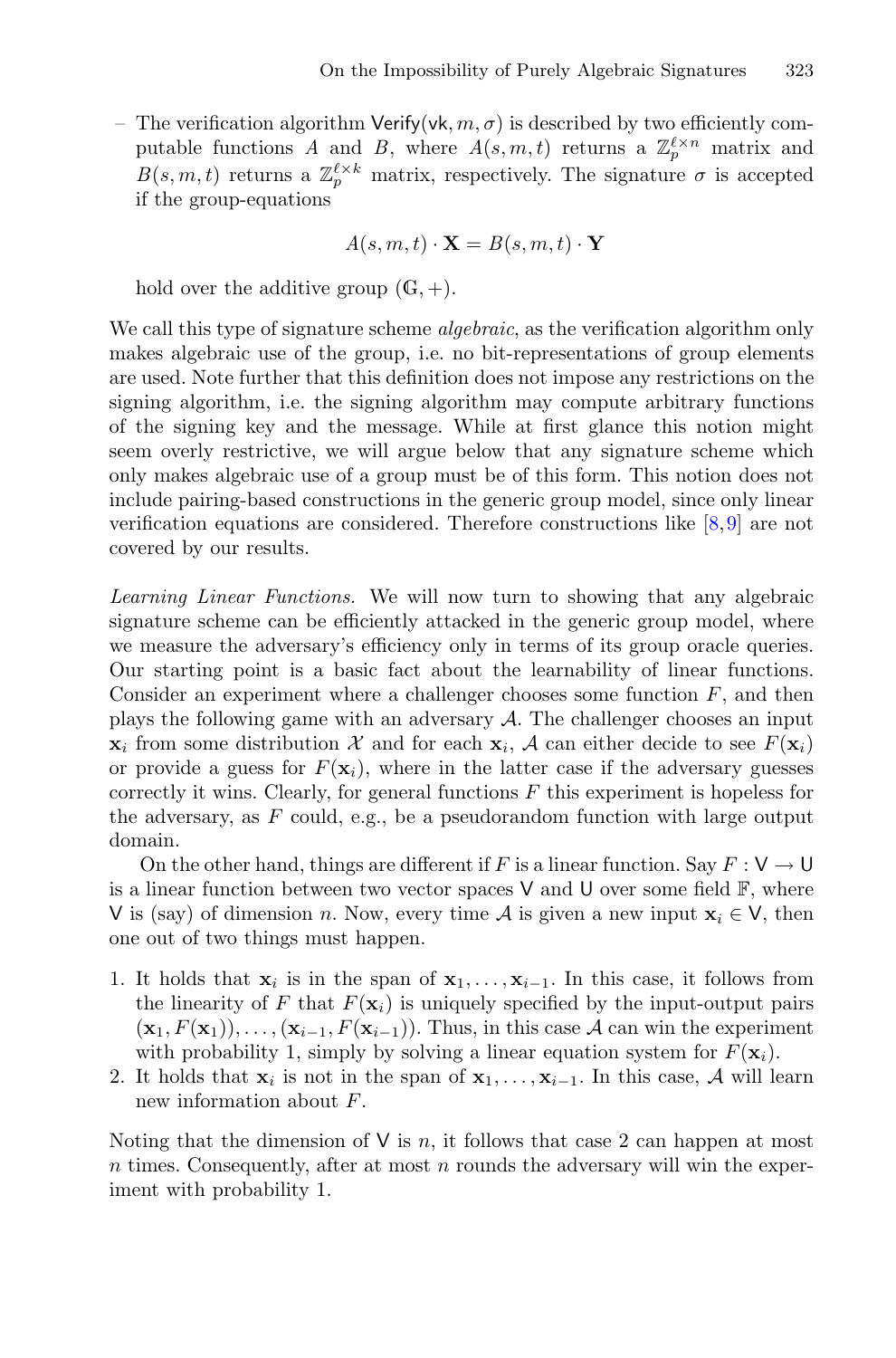*Learning Affine Relations.* The discussion in the previous paragraph does not immediately translate into an attack against algebraic signatures, as the signing algorithm is not necessarily a linear function. However, we will now modify the above argument such that it yields an efficient attack against algebraic signatures over prime order groups.

First note that for an algebraic signature scheme, knowing the discrete logarithms  $\mathbf{x} = (x_1, \ldots, x_n)^\intercal$  of the group elements  $\mathbf{X} = (X_1, \ldots, X_n)^\intercal$  is sufficient<br>to forge signatures: Due to correctness of the signature scheme, we know that to forge signatures: Due to correctness of the signature scheme, we know that for any message m there exists a valid signature  $\sigma = (\mathbf{Y}, t)$ , i.e., it holds that

$$
A(s, m, t) \cdot \mathbf{X} = B(s, m, t) \cdot \mathbf{Y}.
$$

Consequently, it also holds

$$
A(s, m, t) \cdot \mathbf{x} = B(s, m, t) \cdot \mathbf{y}.
$$

in  $\mathbb{Z}_p$ . But this means that, given the discrete logarithms **x** of **X**, we can find a signature for any message  $m$  by exhaustively searching over all possible values of t and testing for each t whether the equation system  $B(s, m, t) \cdot \mathbf{y} = A(s, m, t) \cdot \mathbf{x}$ has a solution **y**. If for a given t such a **y** exists,  $(t, \mathbf{Y} = \mathbf{y}P)$  is a valid signature of the message m.

Towards developing the actual attack, we will now discuss a twist of the above idea. Assume the adversary already knows  $(m_1, \sigma_1), \ldots, (m_{i-1}, \sigma_{i-1}),$ where  $\sigma_i = (\mathbf{Y}_i, t_i)$ .

Then we can define a set  $\mathsf{T}_{i-1} \subseteq \mathbb{Z}_p^n$  of *candidate vectors* **x** which could be the discrete logarithms of **X**. A vector **x** is in  $\mathsf{T}_{i-1}$ , if for all indices  $j \in \{1, \ldots, i-1\}$ it holds that  $A(s, m_j, t_j) \cdot \mathbf{x} = B(s, m_j, t_j) \cdot \mathbf{Y}_j$ . In other words,  $\mathsf{T}_{i-1}$  consists of all vectors **x** such that for  $j \in \{1, ..., i-1\}$  the  $(m_j, \sigma_j)$  are valid message-signature pairs under the verification key **x**.

Note that while membership in the set  $T_{i-1}$  can be decided using a polynomial number of group queries, we cannot efficiently compute the set  $T_{i-1}$ given the message-signature pairs  $(m_1, \sigma_1), \ldots, (m_{i-1}, \sigma_{i-1})$ . However observe that  $\mathsf{T}_{i-1}$  is an affine subspace of  $\mathbb{Z}_p^n$ , as it is the solution-space of a nonhomogenous linear equation system.

Ignoring the issue that we cannot efficiently compute  $\mathsf{T}_{i-1}$  for the moment, we can now mount a similar learning argument as above. For an additional message-signature pair  $(m_i, \sigma_i)$ , define  $\mathsf{T}_i$  analogous to  $\mathsf{T}_{i-1}$  taking the additional message-signature pair into account. So for every new message  $m_i$ , one out of two cases may happen:

- 1. By learning the signature  $\sigma_i$  of  $m_i$  the space  $\mathsf{T}_i$  does not shrink, i.e., it holds that  $\mathsf{T}_i = \mathsf{T}_{i-1}$ .
- 2. By learning the signature  $\sigma_i$  the space T *does shrink*, i.e.,  $\mathsf{T}_i \subsetneq \mathsf{T}_{i-1}$ .

Note that if the first case happens, an adversary A which knows  $T_{i-1}$  might have just as well computed  $\sigma_i$  *on its own*. Again ignoring the issue that this can't be implemented with a polynomial number of group operations, the adversary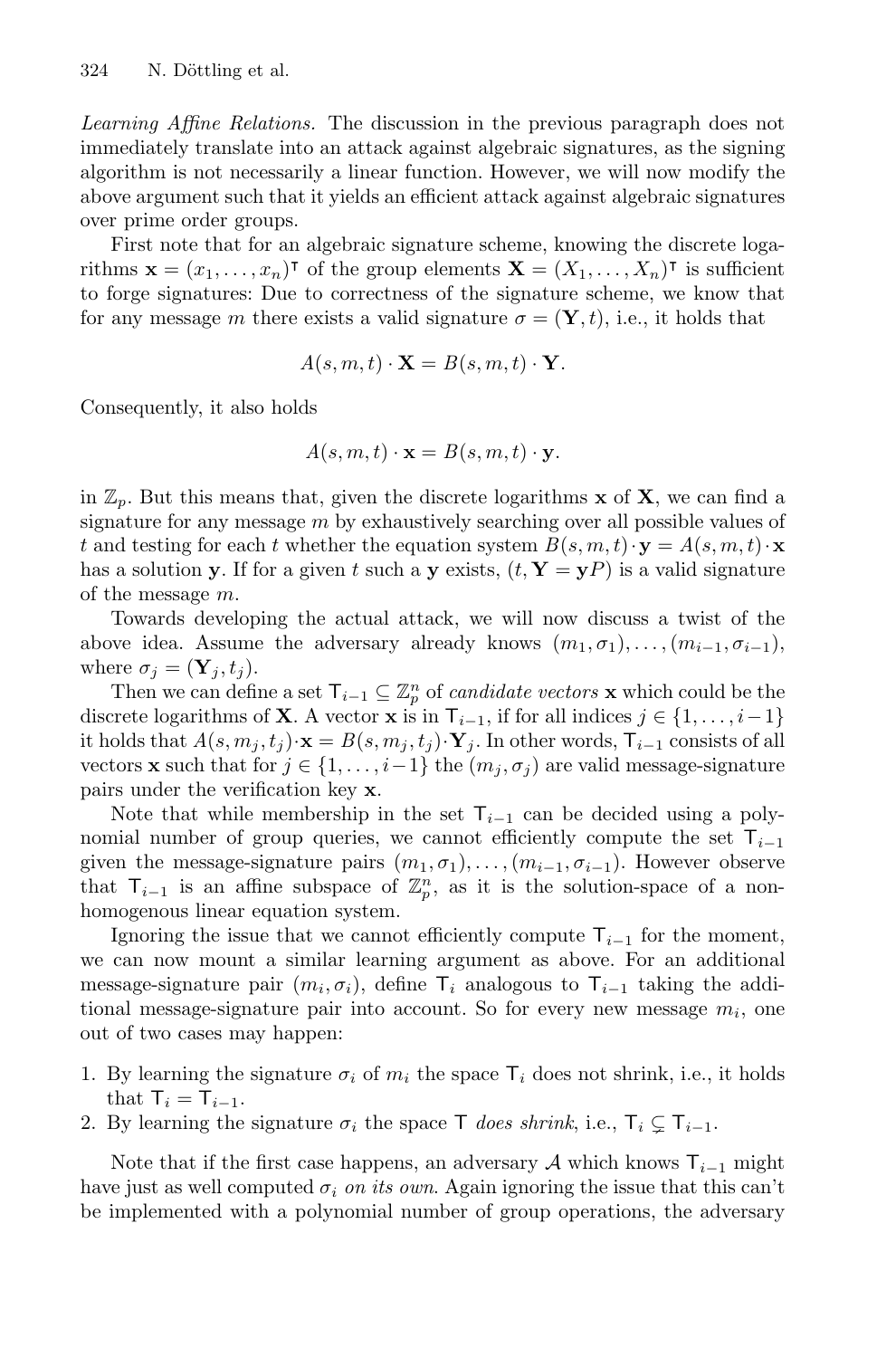could exhaustively search over all  $\sigma = (\mathbf{Y}, t)$  and pick one for which  $\mathsf{T}_i = \mathsf{T}_{i-1}$ . In the second case however, since both  $T_i$  and  $T_{i-1}$  are affine spaces, the dimension of  $\mathsf{T}_i$  must be strictly smaller than the dimension of  $\mathsf{T}_{i-1}$ . Since the space  $\mathsf{T}_0$  =  $\mathbb{Z}_p^n$  has dimension n, case 2 can happen at most n times.

*Impossibility of Algebraic Signatures Against Generic Adversaries.* We will now address the issue that in the above sketch computing the affine spaces  $\mathsf{T}_i$  cannot be achieved with a polynomial number of group operations. Upon closer inspection, the above argument only hinges on the fact that the dimension of  $T_{i-1}$  is decreasing. Since  $\mathsf{T}_i$  is an affine space, it can be expressed as the sum of any point in  $\mathsf{T}_i$  and a linear space  $\mathsf{W}_i$ . By standard linear algebra, it holds that  $\mathsf{W}_i$ is the intersection of the kernels of the  $A(s, m_j, t_j)$ . Clearly,  $W_i$  has the same dimension as  $T_i$ , i.e., whenever the dimension of  $T_i$  decreases, the dimension if  $W_i$  decreases as well.

However, instead of looking at  $\mathsf{T}_i$  or  $\mathsf{W}_i$  we will look at the *dual space* of  $\mathsf{T}_i$ , that is the set of all homogeneous linear equations satisfied by all elements in  $T_i$ .

Specifically, for a verification key  $\mathsf{vk} = (\mathbf{X}, s)$ , a message m and a signature  $\sigma = (\mathbf{Y}, t)$  we define the space

$$
K(m,t) = LKer(B(s,m,t)) \cdot A(s,m,t),
$$

where  $LKer(B(s, m, t))$  is the left-kernel of  $B(s, m, t)$ .

Notice that for every  $\mathbf{v} \in \mathsf{K}(m,t)$  we can write  $\mathbf{v}^{\mathsf{T}} = \mathbf{w}^{\mathsf{T}} A(s,m,t)$  for a  $\in \mathrm{LKer}(B(s,m,t))$  and it holds that  $\mathbf{w}^{\mathsf{T}} \in \text{LKer}(B(s, m, t))$  and it holds that

$$
\mathbf{v}^{\mathsf{T}} \cdot \mathbf{X} = \mathbf{w}^{\mathsf{T}} \cdot A(s, m, t) \mathbf{X} = \mathbf{w}^{\mathsf{T}} \cdot B(s, m, t) \mathbf{Y} = 0,
$$

as  $\mathbf{w}^{\intercal} \in \text{LKer}(B(s, m, t))$ . In the main body we show that  $\mathsf{K}(m, t)$  precisely<br>characterizes the linear constraints imposed on the unknown vector  $\mathbf{x}$  by s. m characterizes the linear constraints imposed on the unknown vector **x** by  $s, m$ and t, that is if it holds for all  $\mathbf{v}^{\mathsf{T}} \in \mathsf{K}(m,t)$  that  $\mathbf{v}^{\mathsf{T}} \cdot \mathbf{X} = 0$  then there exists a  $\mathbf{Y}$  such that  $A(s, m, t)\mathbf{X} = B(s, m, t)\mathbf{Y}$ . We further define  $\mathsf{I}$  to be the set of a **Y** such that  $A(s, m, t)$ **X** =  $B(s, m, t)$ **Y**. We further define  $\mathsf{L}_i$  to be the set of linear constraints imposed by all  $(m_1, \sigma_1), \ldots, (m_i, \sigma_i)$ , that is

$$
\mathsf{L}_i = \bigoplus_{j=1}^i \mathsf{K}(m_j, t_j),
$$

where  $\oplus$  denotes the sum of vector spaces<sup>[2](#page-8-0)</sup>. Note that  $\mathsf{K}(m_i, t_i)$  and hence the  $\mathsf{L}_i$  can be efficiently computed from the bit-strings s and  $(m_1, t_1), \ldots, (m_i, t_i)$ . While the space  $\mathsf{T}_i$  of candidates for **x** potentially shrinks when we add a new message-signature pair, the space  $\mathsf{L}_i$  of linear relations that must be satisfied by all the **x** grows. As before, we will distinguish two cases concerning a new message-signature pair  $(m_i, \sigma_i)$ .

<span id="page-8-0"></span><sup>&</sup>lt;sup>2</sup> The sum of vector spaces is the set of all vectors in the ambient space which can be linearly combined from vectors in these spaces.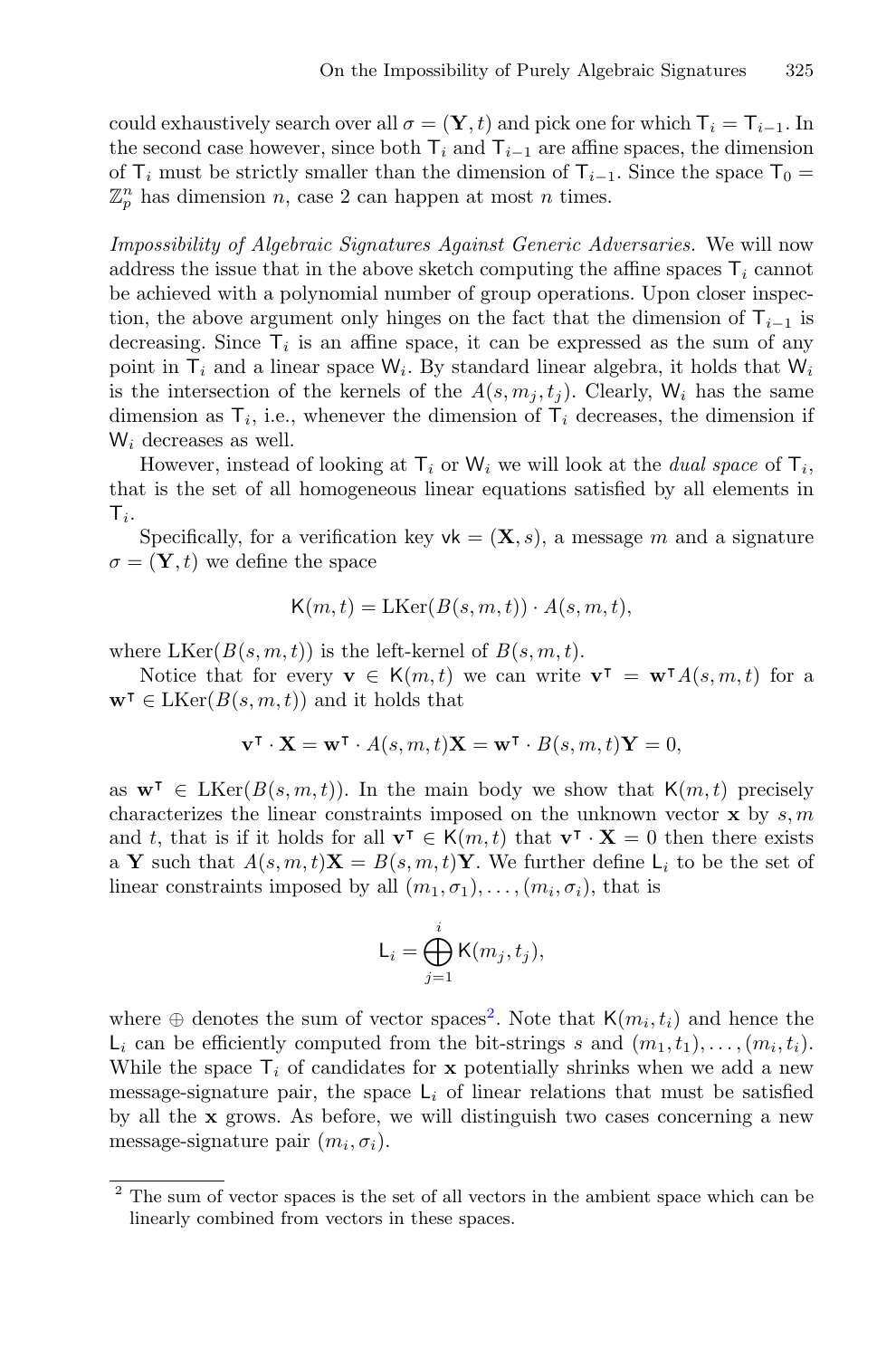- 1. In the first case it holds that  $L_i = L_{i-1}$ , in other words it holds that  $\mathsf{K}(m_i, t_i) \subseteq$  $L_{i-1}$
- 2. In the second case it holds that  $L_{i-1} \nsubseteq L_i$ , i.e. K $(m_i, t_i)$  contains new linear relations about **X**.

We can routinely argue as before via a simple dimension argument that case 2 can happen at most n times. On the other hand, if case 1 happens for some  $(m_i, t_i)$ , we can now efficiently forge a signature as follows. If  $\mathsf{K}(m_i, t_i) \subseteq \mathsf{L}_{i-1}$ , then by the above discussion there exists a **Y** such that  $A(s, m_i, t_i)$ **X** =  $B(s, m_i, t_i)$ **Y**. the above discussion there exists a **Y** such that  $A(s, m_i, t_i)$ **X** =  $B(s, m_i, t_i)$ **Y**. But the critical observation now is that this is a linear equation system for which we can find a solution  $Y \in \mathbb{G}^k$  (which is guaranteed to exist by the above discussion) by e.g. computing a *weak left-inverse*<sup>[3](#page-9-0)</sup> *H* of  $B(s, m, t)$  and setting

$$
\mathbf{Y} = H \cdot A(s, m_i, t_i) \mathbf{X}.
$$

Since *H* can be efficiently computed from  $B(s, m, t)$ , we can obtain **Y** from **X** by applying a polynomial number of computable  $\mathbb{Z}_p$  operations to **X**.

Consequently, the final attack can be described as follows, defining the spaces  $L_i$  as above. Initialize  $L_0 = \{0\}$  and repeat for pairwise distinct messages  $m_1,\ldots,m_{n+1}$ . For message  $m_i$ , check if there exists  $t_i$  such that  $\mathsf{K}(m_i,t_i) \subseteq \mathsf{L}_{i-1}$ . If so, compute  $Y_i$  as above, set  $\sigma_i = (\mathbf{Y}_i, t_i)$  and output the forge  $(m_i, \sigma_i)$ . Otherwise, query a signature  $\sigma_i = (\mathbf{Y}_i, t_i)$  from the signing oracle, set  $\mathsf{L}_i \leftarrow$  $\mathsf{L}_{i-1} \oplus \mathsf{K}(m_i,t_i)$  and continue.

Notice that while this attack needs to brute-force over all choices of the  $t_i$ , it only makes a polynomial number of queries to the group oracle. In fact we will show the slightly stronger statement that even if the adversary only receives a fixed number of random message/signature pairs, the above attack will work with overwhelming probability.

*Algebraic Signatures in Groups of Unknown Order.* For the above attack, we've constructed an adversary which makes a polynomial number of queries to the group oracle, but is otherwise unbounded. We will now consider a more restricted class of algebraic signatures over groups of *unknown order* and provide a fully efficient attack against this class of signatures by using a tweak on the above ideas. In this setting, we will not model the group as a generic group but rather provide efficient attacks against a simplified variant of algebraic signatures in any group of unknown order. Inspecting the above attack, the only inefficient part of the attack is the exhaustive search over the signature component t. In our notion of simplified algebraic signatures we will therefore require that the signature consists only of the group elements **Y**.

Furthermore, in the unknown group order setting, we will model the publicly computable matrices  $A(\mathsf{vk}, m)$  and  $B(\mathsf{vk}, m)$  used by the verification algorithm as integer matrices. For a technical reason, in our notion of simplified signatures we will also require that the matrix *B* only depends on vk, but not on *m*.<br> $\frac{3}{3}$  A weak left-inverse of a matrix *B* is a matrix *H* for which it holds that *BHB* –

<span id="page-9-0"></span>A weak left-inverse of a matrix B is a matrix H for which it holds that  $BHB = B$ . For any matrix  $B$  the weak left-inverse  $H$  can be efficiently computed e.g. via gaussian elimination.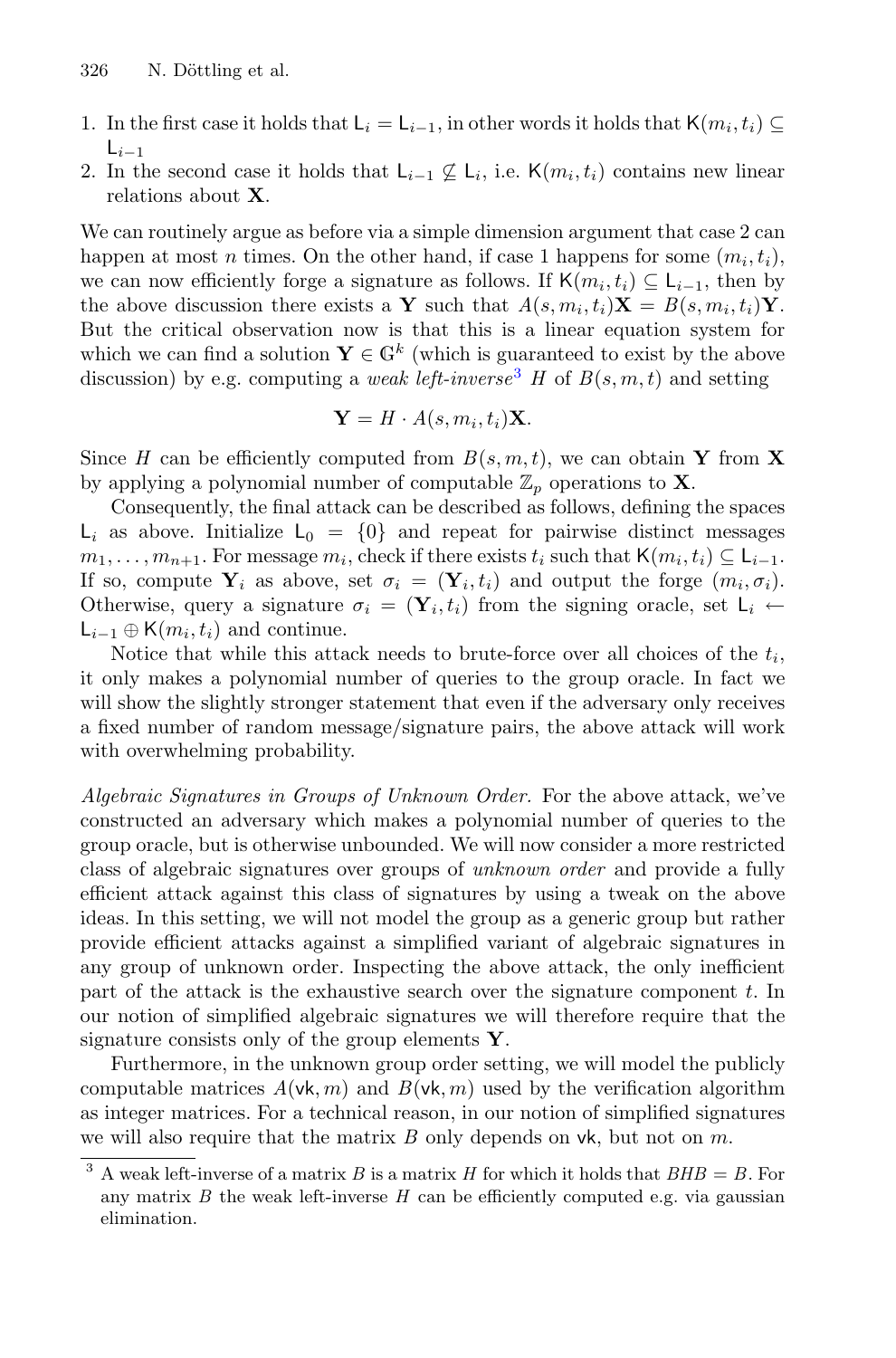Clearly, if the group order is not known, we cannot immediately extend the above argument, as we have used linear algebra over fields to compute the spaces of linear relations  $L_i$ . Now assume that for a verification key vk the adversary is given message-signature pairs  $(m_1, \mathbf{Y}_1), \ldots, (m_{Q_s}, \mathbf{Y}_{Q_s})$ , i.e. from the view of the adversary the following linear relations hold over the group:

$$
A(\mathsf{vk}, m_1) \cdot \mathbf{X} = B(\mathsf{vk}) \cdot \mathbf{Y}_1
$$
  
\n
$$
\vdots
$$
  
\n
$$
A(\mathsf{vk}, m_{Q_s}) \cdot \mathbf{X} = B(\mathsf{vk}) \cdot \mathbf{Y}_{Q_s}.
$$

Noting that the  $A(\mathsf{vk}, m_i)$  are integer matrices in  $\mathbb{Z}^{\ell \times n}$ , then if the number of signatures O issued to the adversary is greater than  $\ell \cdot n$  we will observe integer signatures  $Q_s$  issued to the adversary is greater than  $\ell \cdot n$ , we will observe integer linear relations between the  $A(\mathsf{vk}, m_i)$ , i.e. there exist  $\alpha_1, \ldots, \alpha_{Q_s} \in \mathbb{Z}$  such that

$$
\sum_{i=1}^{Q_s} \alpha_i A(\mathsf{vk}, m_i) = 0.
$$

Assuming that  $\alpha_{Q_s} \neq 0$ , we can express  $\alpha_{Q_s} A(\mathsf{vk}, m_{Q_s})$  as

$$
\alpha_{Q_s} A(\mathsf{vk}, m_{Q_s}) = - \sum_{i=1}^{Q_s-1} \alpha_i A(\mathsf{vk}, m_i).
$$

Note that if  $\alpha_{Q_s} = 1$ , we can in fact forge a signature of the message  $m_{Q_s}$  given the message-signatures pairs  $(m_1, Y_1), \ldots, (m_{Q_s-1}, Y_{Q_s-1})$  as follows. Computing

$$
\mathbf{Y}_{Q_s}^* = -\sum_{i=1}^{Q_s-1} \alpha_i \mathbf{Y}_i,
$$

it holds that

$$
B(\mathsf{vk})\mathbf{Y}_{Q_s}^* = -\sum_{i=1}^{Q_s - 1} \alpha_i B(\mathsf{vk}) \mathbf{Y}_i = -\sum_{i=1}^{Q_s - 1} \alpha_i A(\mathsf{vk}, m_i) \mathbf{X}
$$

$$
= \alpha_{Q_s} A(\mathsf{vk}, m_{Q_s}) \mathbf{X} = A(\mathsf{vk}, m_{Q_s}) \mathbf{X}.
$$

Our main effort in Sect. [4](#page-17-0) is devoted to showing for a sufficiently large but polybounded  $Q_s$  there indeed do exist  $\alpha_1, \ldots, \alpha_{Q_s} \in \mathbb{Z}$  with  $\alpha_{Q_s} = 1$  such that

$$
\sum_{i=1}^{Q_s} \alpha_i A(\mathsf{vk}, m_i) = 0.
$$

A particular challenge of establishing this is that the existence of a signature for  $m_{Q_s}$  only guarantees such a linear relation modulo N (where N is the unknown group order). But to implement our attacks we need such a linear relation over Z. We will further show that such a linear relation can be efficiently found using integer linear algebra techniques.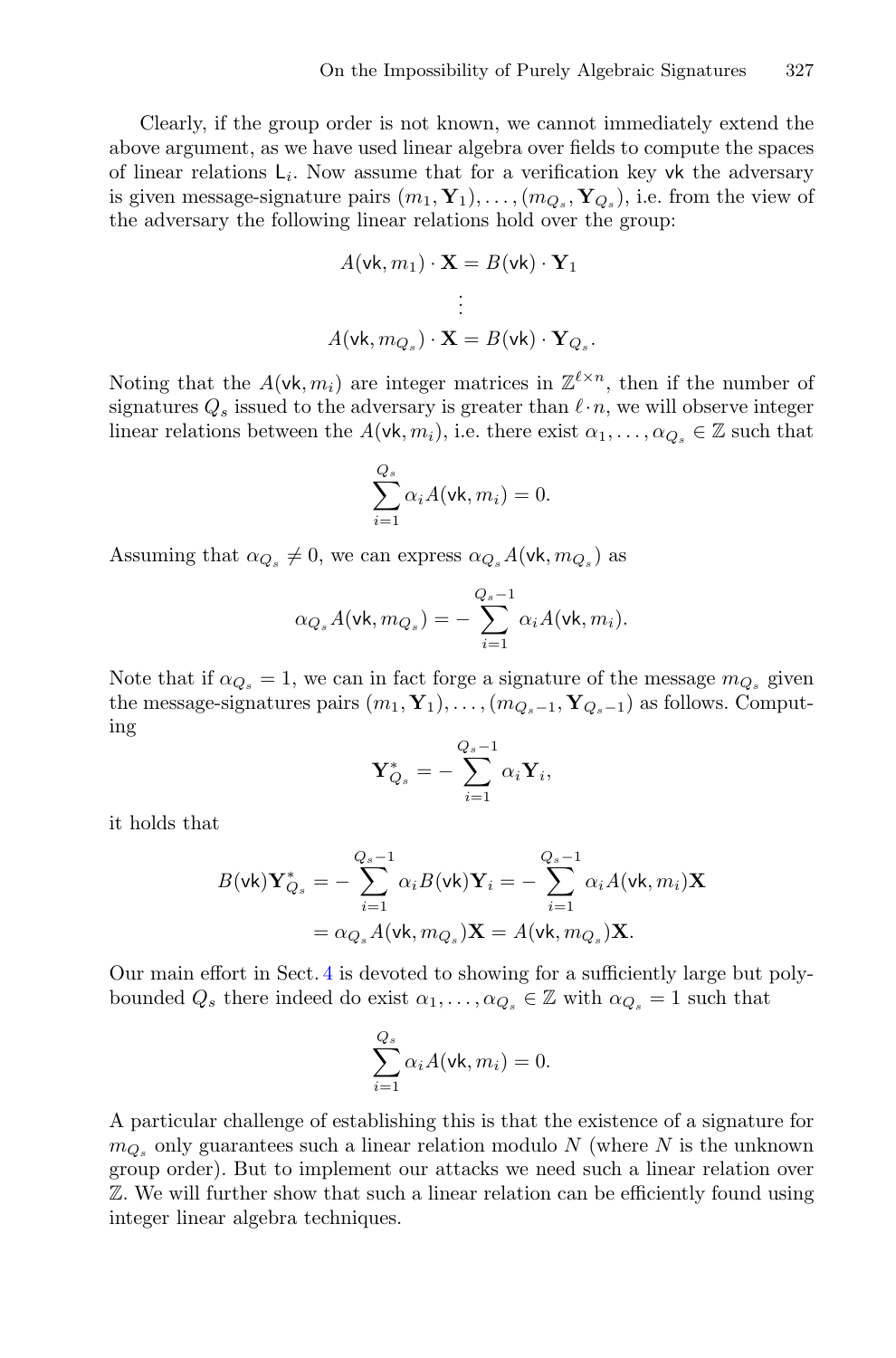## **2 Preliminaries**

### **2.1 Notation**

We denote the security parameter by  $\lambda$  and assume that all algorithms implicitly take  $1^{\lambda}$  as an additional input. For  $n \in \mathbb{N}$ , we define the set  $[n] := \{1, \ldots, n\}$ . For a finite set S,  $s \stackrel{\text{s}}{\leftarrow} S$  denotes sampling s uniformly at random from S. Similarly, we write  $s \triangleq A(x)$  for the output of a probabilistic algorithm A on input x and fresh random coins, and  $s \leftarrow A(x)$  for deterministic algorithms. A probabilistic algorithm is PPT or efficient, if its runtime is polynomial in the security parameter and its inputs. For a cyclic group  $G$  of order N with generator P, we write  $\mathcal{G} = (\mathbb{G}, N, P)$ . We write all groups in additive notation and assume that the bit length of N is in  $\mathcal{O}(\lambda)$ . Specifically, the multiplication of a matrix of exponents and a group element vector is defined in the natural way, i.e. for  $M =$  $(m_{i,j}) \in \mathbb{Z}_{N}^{n \times k}$  and  $\mathbf{x} = (X_1, \ldots, X_k)^{\mathsf{T}} \in \mathbb{G}^k$ , we define  $M \cdot \mathbf{x} := (X'_1, \ldots, X'_n)^{\mathsf{T}}$ <br>with  $Y' = \sum_{k=1}^{k} x_k \cdot \mathbf{x} \cdot \mathbf{x} \cdot \mathbf{x} \cdot \mathbf{x} \cdot \mathbf{x} \cdot \mathbf{x} \cdot \mathbf{x} \cdot \mathbf{x} \cdot \mathbf{x} \cdot \mathbf{x} \cdot \mathbf{x} \cdot \mathbf{x} \cdot \mathbf{x} \cdot \math$ with  $X'_i = \sum_{j=1}^k m_{i,j} X_j$  for  $i \in [n]$ .<br>We will also use symmetric

We will also use symmetric pairing groups, which we denote as  $\mathcal{G}$  =  $(G, G_T, N, P, e)$ , where  $e : G \times G \to G_T$  and both  $G, G_T$  are of order N, with G being generated by P.

We denote column vectors as lowercase bold  $\mathbf{x} \in \mathbb{Z}^n$ . For a matrix  $M \in$  $\mathbb{Z}^{n \times k}$ , we denote by  $\mathbf{m}_{*i}$  the *i*<sup>th</sup> column of *M* and  $\mathbf{m}_{j*}^{\mathsf{T}}$  the *j*<sup>th</sup> row of *M*. The free module generated by the columns of a matrix  $M \in \mathbb{Z}^{n \times k}$  is defined as ColumnSpace(*M*) := { $\mathbf{a} \in \mathbb{Z}^n$  : there exists  $\mathbf{c} \in \mathbb{Z}^k$  with  $\mathbf{a} = \sum_{j=1}^k c_j \mathbf{m}_{*j}$ .<br>Alternatively we can also see ColumnSpace as an integer lattice in  $\mathbb{Z}^n$ . Alternatively, we can also see ColumnSpace as an integer lattice in  $\mathbb{Z}^n$ .

Let K be a field and V be a K-vector space. For a vector subspace U of V, we write  $\mathsf{U} \subseteq \mathsf{V}$ . For a (finite) set of vector subspaces  $\mathsf{U}_i \subseteq \mathsf{V}$  for  $i \in I$ , we denote the *direct sum* as  $U = \bigoplus_{i \in I} U_i$ , i.e. the smallest vector subspace  $U \subseteq V$ s.t.  $\mathsf{U}_i \subseteq \mathsf{U}$  for  $i \in I$ . Vectors of group elements are bold, upper case letters and vectors of group exponents are bold, lower case letters. All vectors are column vectors unless stated otherwise.

For a matrix *A*, we write its left-kernel as  $LKer(A) := {\mathbf{x} \mid \mathbf{x}^\intercal \cdot A = \mathbf{0}}$ , which is a vector subspace of  $A$ 's domain. The product of a vector space  $V$  with a matrix *A* is defined in the natural way as  $V \cdot A := \{ \mathbf{x}^{\mathsf{T}} \cdot A \mid \mathbf{x} \in V \}.$ 

<span id="page-11-0"></span>We will need the following lemma about the extended gcd (greatest common divisor) algorithm in Sect. [4.](#page-17-0)

**Lemma 1.** *Consider any two integers*  $a, b \in \mathbb{Z}$ *. If* a *divides* b*, then the extended gcd algorithm outputs* a *as the greatest common divisor, along with the Bezout coefficients* (1, 0)*. Similarly, If* b *divides* a*, then the algorithm outputs* b *as the greatest common divisor, along with the Bezout coefficients* (0, 1)*. Recall that the Bezout coefficients are any integers*  $\alpha$ ,  $\beta$  *that satisfy the identity*  $\alpha$ a +  $\beta$ b =  $gcd(a, b)$ .

### **2.2 Generic Group Model**

In the generic group model, the group structure is hidden from an adversary. We use the definition of Maurer [\[38](#page-31-12)], since, in contrast to the model of Shoup [\[51\]](#page-32-3),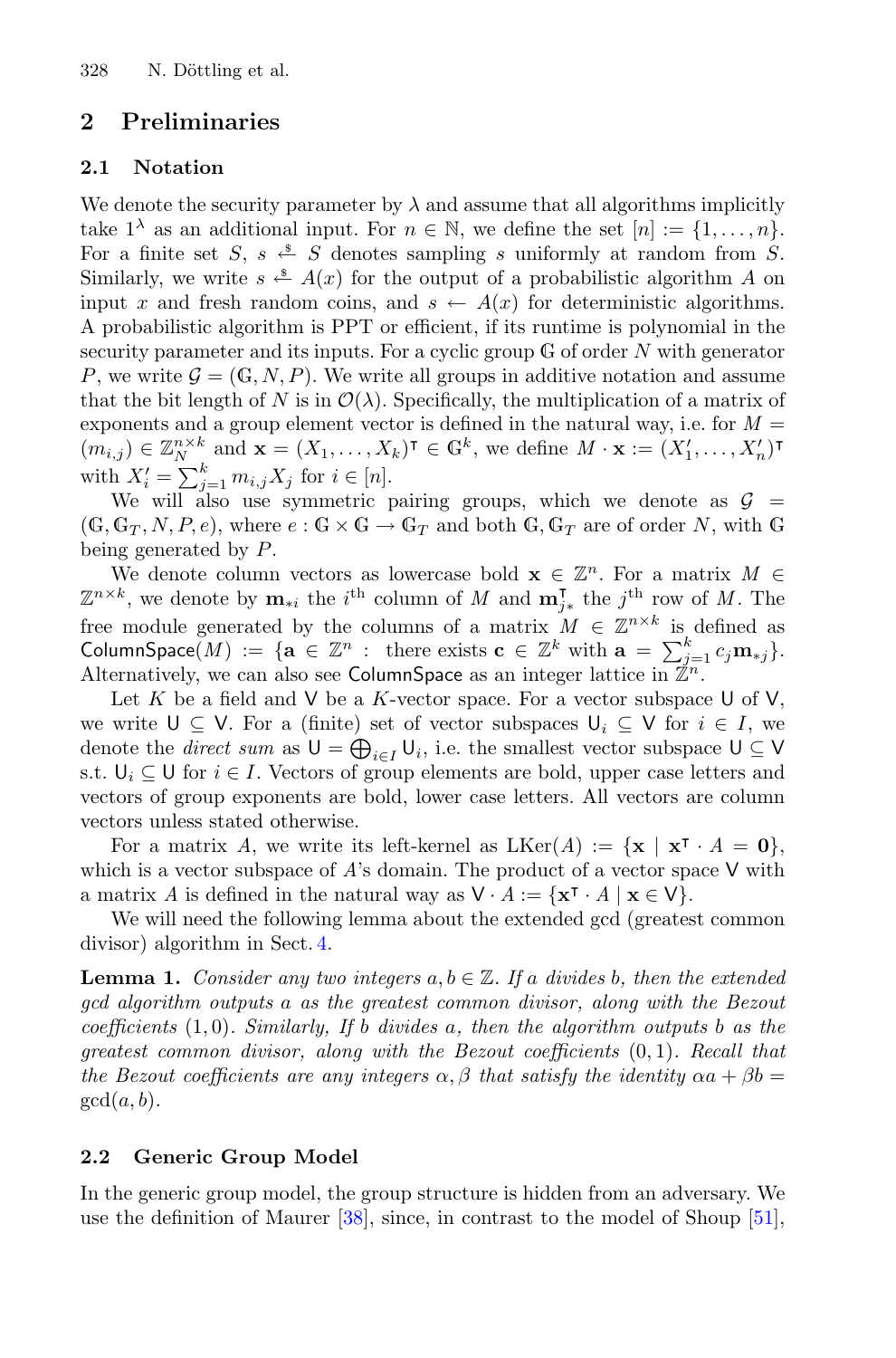it doesn't allow for hash functions on group elements, since this would already result in short signatures, e.g. [\[47](#page-32-1)].

Specifically, the group is encapsulated in a black box, which has registers for group elements and only exposes them through labels to the outside. These labels are simply running register numbers and (unlike in Shoup's model) are not unique to a group element. (That is, several labels can reference the same group element.) A generic adversary can only interact with the group via a group operation oracle  $\mathcal{O}_{\text{grp}}$  and an equality test oracle  $\mathcal{O}_{\text{eq}}$ . The group operation oracle takes two labels as input, internally computes the group operation on the group elements corresponding to the labels, writes the new group element to a new register and outputs the label of the new register. The equality test oracle takes two labels and outputs 1 iff the group elements corresponding to the labels are equal. For simplicity, we also add a multiplication oracle  $\mathcal{O}_{\text{mul}}$ , which takes a label and an integer and returns a label to the group element multiplied by the integer, and assume that the GGM always outputs the same label for the same group element since this specific label can always be found by a generic adversary with polynomially many queries to the equality check oracle.

An adversary is called *generic*, if it works with only access to the generic group model. As the GGM is an information theoretic model, the running time of a generic adversary is typically measured by the number of its queries to the group oracles. It is called *pseudo-efficient*, if it makes polynomially many queries in the security parameter to its group oracles, yet its overall running time is (potentially) unbounded. If furthermore the overall running time is also polynomially bounded, then we call it *efficient*.

We will present a pseudo-efficient generic adversary in Sect. [3](#page-13-0) and an efficient, standard model adversary in Sect. [4.](#page-17-0) Note that although a pseudo-efficient adversary in the generic group model doesn't immediately present an adversary on the schemes covered by our impossibility result, it is sufficient to rule out black-box constructions from generic groups alone. In other words, the result tells us that in order to make a signature scheme secure, we need another source of complexity, which we "factor out" through letting our adversary be unbounded outside of the generic group.

#### **2.3 Signatures**

We recall the standard definitions of syntax and security for digital signatures.

**Definition 2 (Digital Signatures).** *A digital signature scheme* SIG *=* {KeyGen, Sign,Verify} *consists of the following algorithms.*

- *The key generation algorithm* KeyGen *is probabilistic and on input of the security parameter*  $1^{\lambda}$  *outputs a verification key and secret key (vk, sk). We assume that* vk *implicitly defines the (finite) message space* <sup>M</sup>*, which is superpolynomial in* λ*.*
- *The signing algorithm* Sign *takes a message* m ∈ M *and a secret key* sk *as input and returns a signature* σ*.*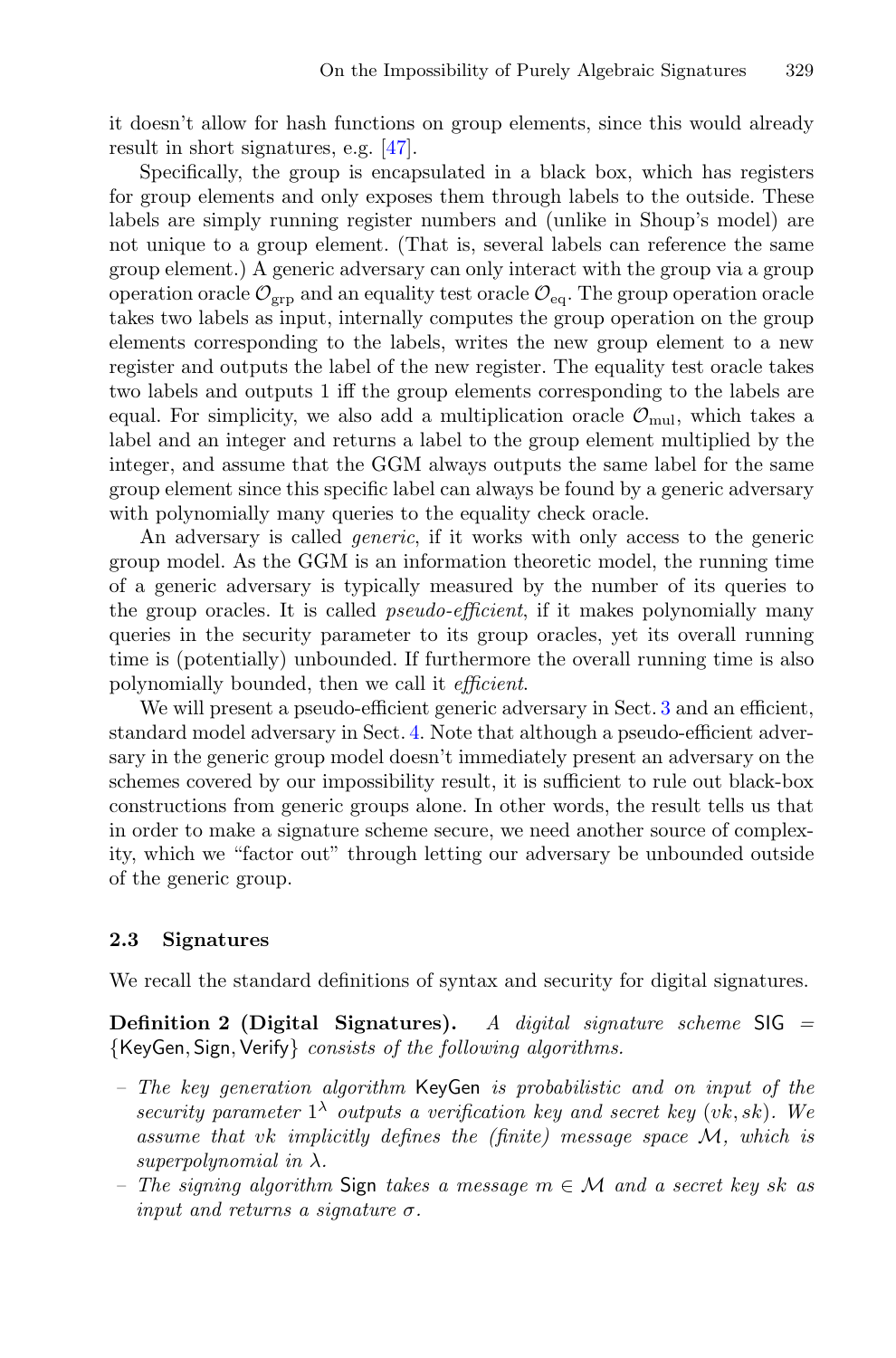*– The deterministic verification algorithm* Verify *takes a verification key, a message* m ∈ M *and a signature* σ *as input and returns 1 for accept and 0 for reject.*

*We require that for all*  $(vk, sk) \triangleq \text{KeyGen}(1^{\lambda})$  *and every message*  $m \in \mathcal{M}$  *we have*

$$
Pr[\mathsf{Verify}(vk, m, \mathsf{Sign}(sk, m)) = 1] = 1.
$$

**Definition 3 (UF-CMA Security).** *We define the advantage of an adversary* A *against UF-CMA security (unforgeability against chosen message attack) of a signature scheme* SIG *as*

$$
Adv_{\mathcal{A},\mathsf{SIG}}^{\mathsf{UF-CMA}}(\lambda) = Pr \left[ \begin{matrix} \mathsf{Verify}(vk,m^*,\sigma^*) = 1 \\ \wedge m^* \not\in \{m_1,\ldots,m_q\} \end{matrix} \right| \begin{matrix} (vk,sk) \stackrel{\text{\$}}{\leftarrow} \mathsf{KeyGen}(1^{\lambda}) \\ (m^*,\sigma^*) \stackrel{\text{\$}}{\leftarrow} \mathcal{A}^{\mathsf{Sign}(sk,\cdot)}(vk) \end{matrix} \right],
$$

where  $m_1, \ldots, m_q$  *is the set of all messages queried to the signing oracle*  $Sign(sk, \cdot)$ .

We can similarly define the notion  $UF-q\text{-}CMA$ , which is parametrized by the number q of signature queries the adversary is allowed to make, for some  $q < |\mathcal{M}|$ .

A weaker form of security is captured by unforgeability against random message attacks (UF-q-RMA security), where the adversary receives a set of  $q$  random messages and signatures.

**Definition 4 (UF-** $q$ **-RMA** Security). Let  $q < |M|$ . We define the advantage *of an adversary* A *against UF-q-RMA security (unforgeability against random message attack) of a signature scheme* SIG *as*

$$
Adv_{\mathcal{A},\mathsf{SIG}}^{\mathsf{UF-q-RMA}}(\lambda) = Pr \left[\begin{matrix} \textsf{Verify}(vk,m^*,\sigma^*) = 1\\ \wedge m^* \not\in \{m_1,\ldots,m_q\} \\ 1 \end{matrix} \middle| \begin{matrix} (vk,sk) \stackrel{\$}{}\times \mathsf{KeyGen}(1^{\lambda}) \\ \forall i \in [q]: m_i \stackrel{\$}{}\times \mathcal{M} \setminus \{m_1,\ldots,m_{i-1}\} \\ \forall i \in [q]: \sigma_i \stackrel{\$}{}\times \mathsf{Sign}(sk,m_i) \\ (m^*,\sigma^*) \stackrel{\$}{}\times \mathcal{A}(vk,(m_i,\sigma_i)_{i \in [q]}) \end{matrix} \right].
$$

Note that in UF-q-RMA security the messages are uniformly random without repetition, i.e., all messages are distinct. Moreover, we decided to make the parameter q explicit since it simplifies the exposition of our impossibility results. (In an alternative definition more closely related to UF-CMA security, the adversary would first specify the number of signatures  $q$  it would like to see. All our negative results also hold in this notion.)

# <span id="page-13-0"></span>**3 Signature Schemes over Groups of Prime Order**

In this section, we will show our impossibility result for signatures in the generic group model for prime order groups.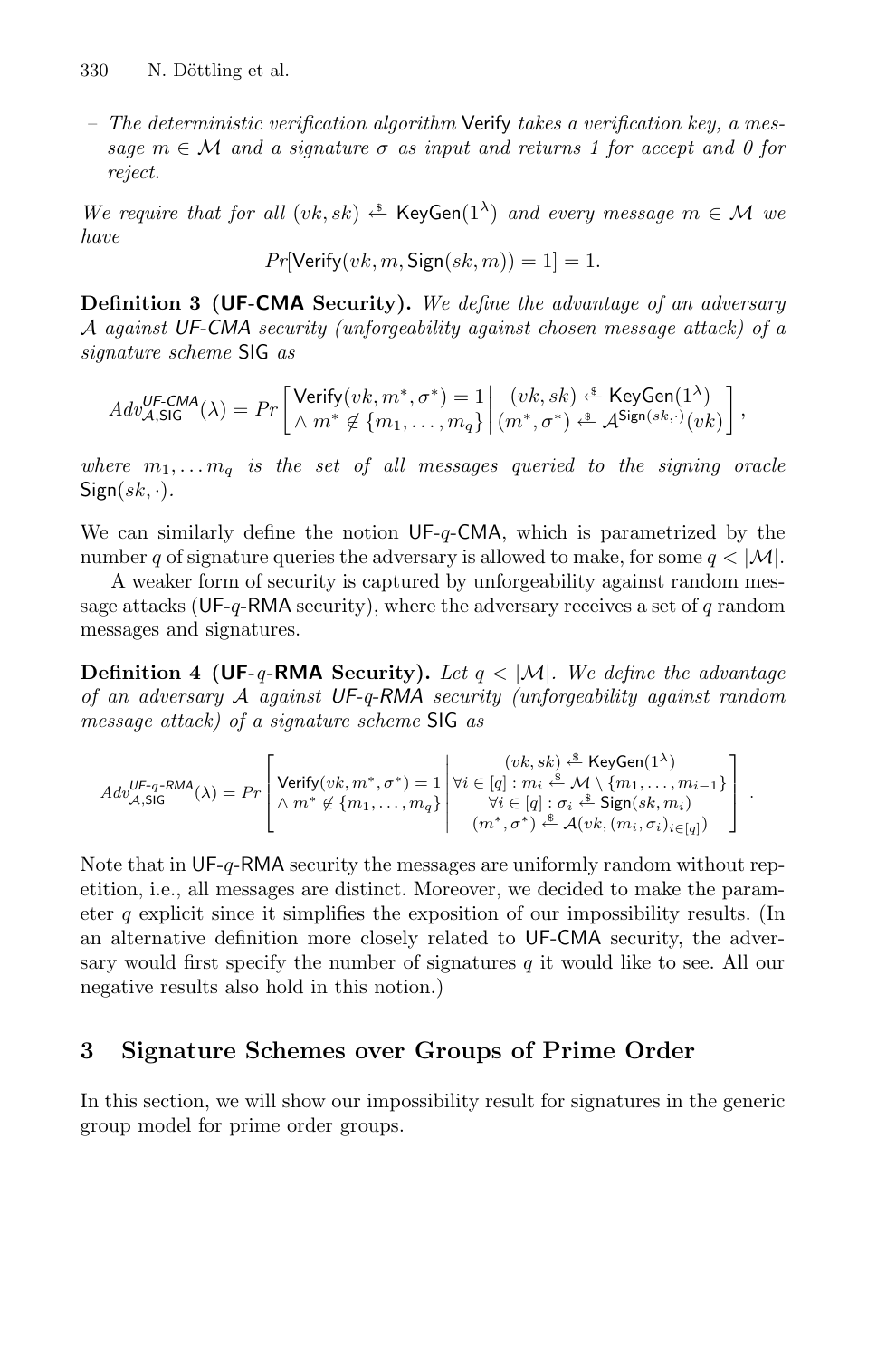#### **3.1 Algebraic Signatures**

We now introduce our abstraction of algebraic signatures over a generic group  $\mathbb{G}$ . Intuitively, these signatures are limited by the fact that one doesn't have access to the representation of group elements. Specifically, in Mauer's GGM, one can't even define a consistent (hash) function on group elements not provided by the GGM itself, as the label of each group element depends on the order in which they are received and are therefore not consistent. This makes it hard to map group elements to group exponents consistently. Hence, in algebraic signatures all exponents in the verification have to be independent of the group elements of the signature and the verification key.

<span id="page-14-0"></span>**Definition 5.** An algebraic signature scheme SIG *over*  $\mathcal{G} = (\mathbb{G}, p, P)$  *of prime order* p with parameters  $n, k, \ell, \kappa \in \mathbb{N}$  polynomial in the security parameter  $\lambda$  *is a digital signature scheme with the following structural properties.*

- *There exists efficiently computable functions*  $A : \{0,1\}^* \times \mathcal{M} \times \{0,1\}^{\kappa} \to \mathbb{Z}_{p}^{\ell \times n}$ <br>and  $B : \{0,1\}^* \times \mathcal{M} \times \{0,1\}^{\kappa} \to \mathbb{Z}^{\ell \times k}$  *If a m and t are alson assembly and*  $B: \{0,1\}^* \times M \times \{0,1\}^* \rightarrow \mathbb{Z}_p^{\ell \times k}$ . If s, m and t are clear, we write  $A = A(s, m, t)$  and  $B = B(s, m, t)$  $A = A(s, m, t)$  *and*  $B = B(s, m, t)$ *.*
- *–* KeyGen(1<sup>λ</sup>) *outputs a keypair (*vk*,* sk*) with* sk ∈ {0, <sup>1</sup>}<sup>∗</sup> *and*

$$
vk = (\mathbf{X} = (X_1, \dots, X_n)^{\mathsf{T}}, s) \in \mathbb{G}^n \times \{0, 1\}^*.
$$

*–* Sign(sk, m) *outputs a signature*

$$
\sigma = (\mathbf{Y} = (Y_1, \dots, Y_k)^{\mathsf{T}}, t) \in \mathbb{G}^k \times \{0, 1\}^k.
$$

*–* Verify $(vk, m, \sigma)$  *returns* 1 *iff* 

$$
A(s, m, t) \cdot \mathbf{X} = B(s, m, t) \cdot \mathbf{Y}.
$$

Recall that group  $(G, +)$  is written in additive form. Hence Verify checks whether  $\ell$  group equations are fulfilled simultaneously.

#### **3.2 Preparation**

<span id="page-14-1"></span>If *B* as in Definition [5](#page-14-0) would be invertible for some  $m^*$ ,  $t^*$ , then finding such a pair suffices to break the signature scheme. So we only consider signature schemes where this is not the case and use a different approach. As outlined in the introduction, our adversary will try to learn linear relations on the verification key elements and find a message for which a signature exists that verifies for all possible verification keys satisfying the linear relations already known. These relations form an affine space, but computing it requires group oracle queries. Since the number of group oracle queries an adversary is allowed to make is limited, we will not look at the relations directly but at the *dual space*, as it can be computed without group oracle access. Specifically, we will look for vectors  $\mathbf{z} \in \mathbb{Z}_p^n$  s.t.  $\mathbf{z}^\intercal \cdot \mathbf{x} = \mathbf{0}$ . These can be found with the help of the following Lemma [6.](#page-14-1)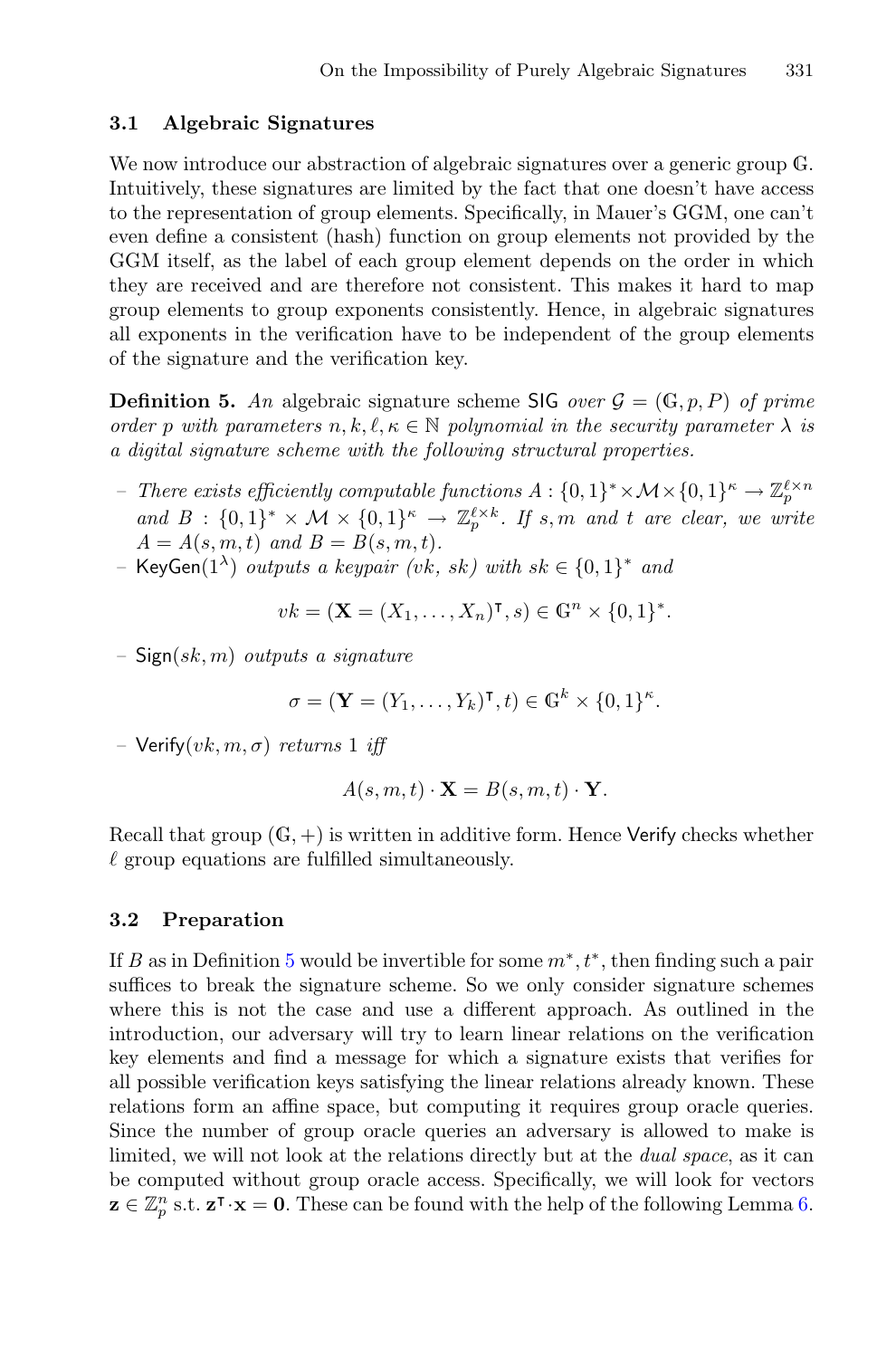**Lemma 6.** Let  $A \in \mathbb{Z}_p^{\ell \times n}, B \in \mathbb{Z}_p^{\ell \times k}$  and  $\mathbf{x} \in \mathbb{Z}_p^n$  for some prime p. Then the following statements are equivalent: *following statements are equivalent:*

<span id="page-15-1"></span><span id="page-15-0"></span>
$$
\exists \mathbf{y} \in \mathbb{Z}_p^k : \quad A \cdot \mathbf{x} = B \cdot \mathbf{y} \tag{1}
$$

$$
\forall \mathbf{z} \in \text{LKer}(B): \quad \mathbf{z}^{\mathsf{T}} \cdot A \cdot \mathbf{x} = 0 \tag{2}
$$

$$
\forall \mathbf{v} \in \text{LKer}(B) \cdot A: \quad \mathbf{v}^\mathsf{T} \cdot \mathbf{x} = 0. \tag{3}
$$

Notice that each signature will satisfy Eq. [\(1\)](#page-15-0) and since *A* and *B* are  $\mathbb{Z}_n$ matrices, the  $\bf{v}$  in Eq.  $(3)$  can be computed without the group oracle. The specific usage of Lemma [6](#page-14-1) will be described in Sect. [3.3.](#page-15-2)

*Proof.* We show the statement by proving circular implications in the order  $(1) \Rightarrow (2) \Rightarrow (3) \Rightarrow (1)$ .  $(1) \Rightarrow (2)$ : clear.

 $(2)$  ⇒  $(3)$ : Let **v** ∈ LKer $(B) \cdot A$ . Then there is a **z** ∈ LKer $(B)$ , s.t.  $\mathbf{v}^{\intercal} = \mathbf{z}^{\intercal} \cdot A$ . Then we have  $\mathbf{v}^{\mathsf{T}} \cdot \mathbf{x} = \mathbf{z}^{\mathsf{T}} \cdot A \cdot \mathbf{x} \stackrel{(2)}{=} 0$ . Since **v** was chosen arbitrarily, this holds for all  $\mathbf{v} \in \text{LKer}(B) \cdot A$  and (3) follows for all  $\mathbf{v} \in L \text{Ker}(B) \cdot A$  and (3) follows.

 $(3) \Rightarrow (1)$ : We prove  $\neg(1) \Rightarrow \neg(3)$ . If *B* spans  $\mathbb{Z}_p^{\ell}$ , the step is trivial. So assume that *B* doesn't span  $\mathbb{Z}_p^{\ell}$ . Define an  $\ell \times \ell$ -matrix *H* s.t. *H* maps the columns of *B* to 0 and all vectors linearly independent of *B* to themselves. Such a matrix *B* to 0 and all vectors linearly independent of *B* to themselves. Such a matrix exists due to the basis extension theorem and is a non-zero matrix as long as *B* doesn't have full rank  $\ell$ . Since we assume  $\neg(1)$ ,  $A \cdot \mathbf{x}$  is not in the span of *B* and  $H \cdot A \cdot \mathbf{x} \neq 0$  unless  $A \cdot \mathbf{x} = 0$  (which would contradict  $\neg(1)$ ). However all rows of *H* are in the left kernel of *B*. *H* is non-zero, so there is at least one such non-zero row vector **w** and  $\mathbf{w} \cdot A \cdot \mathbf{x} \neq 0$  but  $\mathbf{w} \in \text{LKer}B$ , which shows  $\neg(3)$ .

#### <span id="page-15-2"></span>**3.3 Impossibility of Secure Algebraic Signatures**

**Theorem 7 (Impossibility of Algebraic Signatures with UF-***q***-RMA Security).** Let SIG be an algebraic signature scheme with parameters  $n, k, \ell, \kappa \in$ <sup>N</sup> *over group* <sup>G</sup> *of prime order* p*. Then there exists a generic group adversary* A *with*

$$
Adv_{\mathcal{A},\mathsf{SIG}}^{\mathsf{UF-n\text{-}RMA}}(\lambda) \ge \frac{1}{n+1}
$$

*Specifically,* A makes  $Q_{\text{mul}} = \ell(n+k)$  group multiplication queries to  $\mathcal{O}_{\text{mul}}$ ,<br> $Q_{\text{mul}} = \ell(n+k-2)$  group operation gueries to  $Q_{\text{mul}}$  and additional  $Q_{\text{grp}} = \ell(n + k - 2)$  group operation queries to  $\mathcal{O}_{\text{grp}}$ , and additional  $2^{\kappa} \cdot poly(n, k, \ell, \log(p))$  *computation steps.* 

Note that adversary  $A$  is potentially pseudo-efficient as it makes polynomially many queries to its group oracles but its overall running time is exponential in  $\kappa$ .

We now provide an intuition for the proof. The central ingredient is Lemma [6,](#page-14-1) which is used in two ways during the proof. First, each signature is a valid solu-tion to the verification equation system, so Eq. [\(3\)](#page-15-1) holds and  $LKer(B(s, m, t)) \cdot A$ is exactly the space of linear relations on the verification key imposed by the signature. A and B output matrices over  $\mathbb{Z}_p$ , hence this space can be computed without GGM queries. On the other hand, if the adversary finds a message/bitstring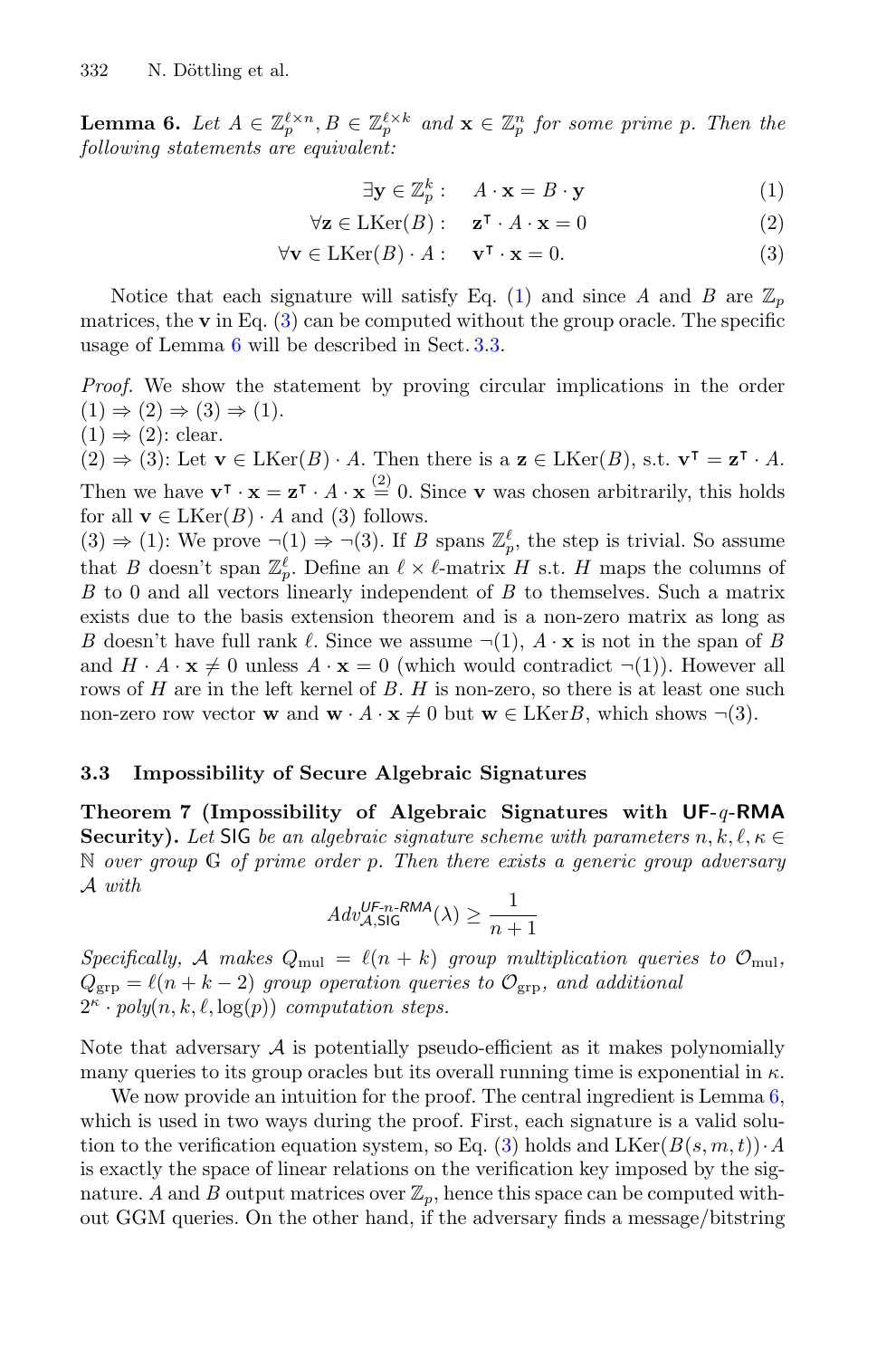pair  $(m^*, t^*)$  for which *A* and *B* satisfy Eq. [\(3\)](#page-15-1), it knows that a solution to the verification equation exists for  $(m^*, t^*)$ . Since  $\mathbb{Z}_p$  is a field, the solution can be found with standard linear algebra techniques.

We will show that for a random message  $m^*$ , the probability that there exists a  $t^*$  s.t.  $(m^*, t^*)$  satisfies Eq. [\(3\)](#page-15-1) is non-negligible. Intuitively, if we sample<br> $n+1$  random messages and get signatures for n of them, we either learn the  $n + 1$  random messages and get signatures for n of them, we either learn the complete space of linear relations on the verification key or at least one of the messages doesn't introduce a new linear relation. In either case, at least one of the  $n+1$  messages satisfies Eq. [\(3\)](#page-15-1) and the adversary can forge a signature for that message.

*Proof.* We describe a generic attacker  $A$  with the properties stated above. First, A receives a verification key  $vk = (\mathbf{X}, s)$  and  $q := n$  message/signature pairs  $(m_i, \sigma_i)_{i \in [n]},$  where  $m_i \stackrel{\$}{\leftarrow} \mathcal{M} \setminus \{m_1, \ldots, m_{i-1}\}\$  and  $\sigma_i := (\mathbf{Y}_i, t_i) \stackrel{\$}{\leftarrow}$  Sign $(vk, m_i)$ . Next, A computes

$$
\mathsf{L} := \bigoplus_{j=1}^n \mathrm{LKer}(B(s, m_j, t_j)) \cdot A(s, m_j, t_j)
$$

where  $\bigoplus$  is the sum of the vector subspaces and  $B(s, m_j, t_j)$  and  $A(s, m_j, t_j)$ are the defining matrices from Defintion [5.](#page-14-0) Note that L is a vector subspace of  $\mathbb{Z}_p^n$ . Then A chooses a random message  $m^* \stackrel{\text{\it\spadesuit}}{\longleftarrow} \mathcal{M} \setminus \{m_1, \ldots, m_n\}$  and for every  $h \in \{0, 1\}^{\kappa}$  A computes  $t \in \{0,1\}^{\kappa}$ , A computes

$$
\mathsf{K}(m^*,t) := \mathrm{LKer}(B(s,m^*,t)) \cdot A(s,m^*,t),
$$

where s is the bit string from vk. A checks whether  $\mathsf{K}(m^*, t) \subseteq \mathsf{L}$ , i.e. if  $\mathsf{K}(m^*, t)$ is a vector subspace of L. If A finds a pair  $(m^*, t^*)$  for which this condition holds, it continues. Otherwise, A aborts.

For the pair  $(m^*, t^*)$ , A sets up the linear equation system

$$
A(s, m^*, t^*) \cdot \mathbf{X} = B(s, m^*, t^*) \cdot \mathbf{Y}^*
$$

and tries to solve it for **Y**<sup>\*</sup>. If it finds a solution, it outputs its forgery  $\sigma^* :=$  $(Y^*, t^*)$  on message  $m^*$  and aborts otherwise.

We proceed to the analysis of A.

RUNNING TIME. First, note that A can check whether the condition  $\mathsf{K}(m, t) \subseteq \mathsf{L}$ on the vector spaces holds without making any GGM queries and  $A$  can compute L without verifying the received signatures. Therefore  $A$  does not require any GGM queries before trying to solve the linear equation system, which takes at most  $\ell(n + k)$  group multiplication queries and  $\ell(n + k - 2)$  group operation queries, which yields the stated number of queries. Since  $A$  chooses a random message  $m^*$  and searches over all strings  $t \in \{0,1\}^{\kappa}$  to find a fitting  $t^*$  and com-<br>putes the vector space  $\mathsf{K}(m^* t^*)$  for each potential  $t^*$  its additional computation putes the vector space  $\mathsf{K}(m^*, t^*)$  for each potential  $t^*$ , its additional computation<br>is bounded by  $2^{\kappa} \cdot \text{poly}(n, k \ell \log(n))$ , where the polynomial term consists mostly is bounded by  $2^k \cdot poly((n, k, \ell, \log(p)))$ , where the polynomial term consists mostly of subspace computations and membership tests. Therefore  $A$  is pseudo-efficient, unless  $\kappa \in \mathcal{O}(\log(\lambda)).$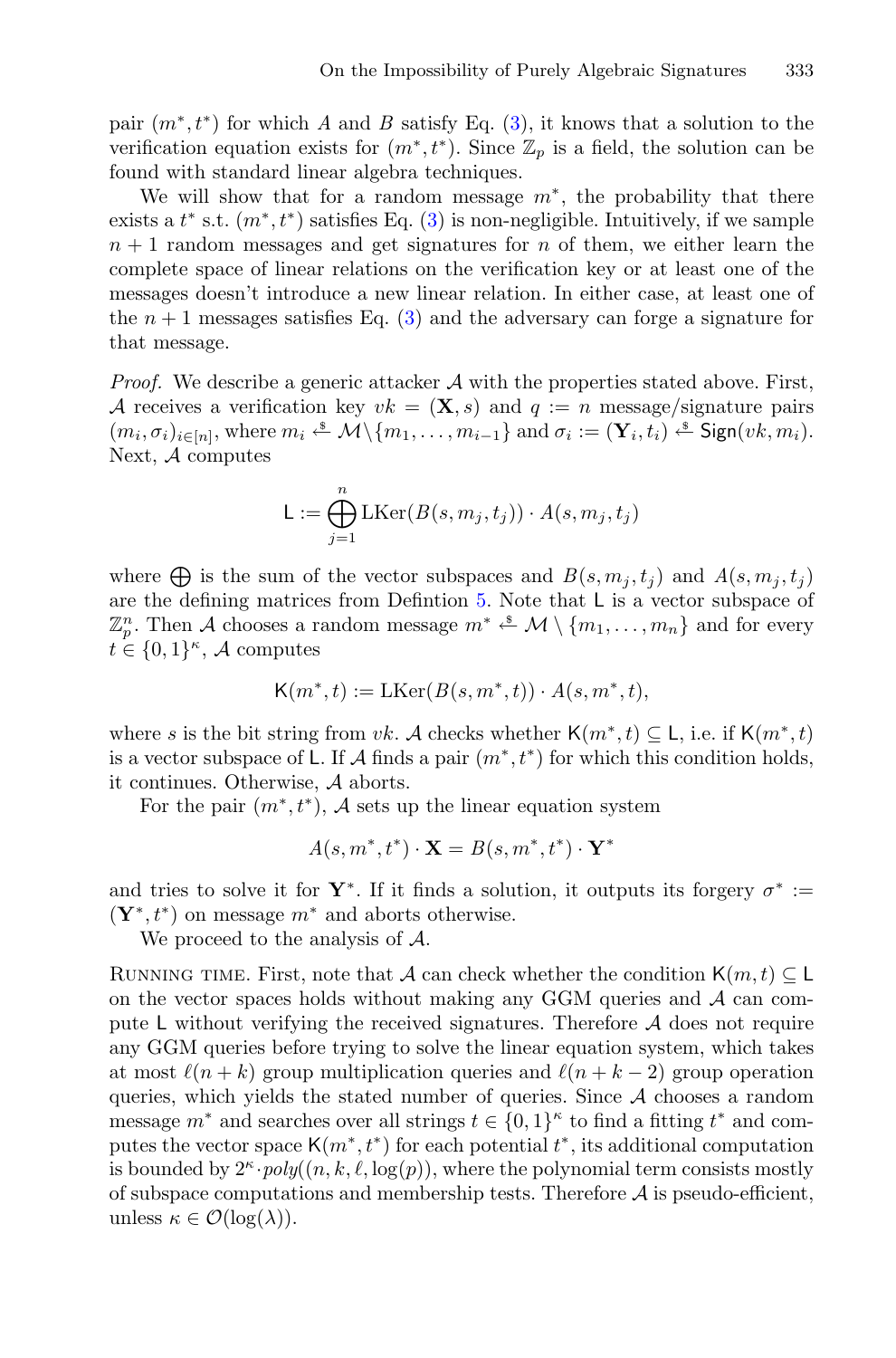CORRECTNESS. To show correctness, we fix a verification key  $vk = (\mathbf{X}, s)$  in the execution of A.

For the moment, assume that  $A$  samples the distinct random messages  $m_1,\ldots,m_{n+1}$  and chooses the *i*-th message as its forgery and queries the remaining  $n$  to the signing oracle. Define

$$
\mathsf{L}_i := \bigoplus_{j \in [n+1] \setminus \{i\}} \mathsf{K}(m_j, t_j)
$$

where  $t_i$  is some bitstring used in the signatures returned by the challenger for message  $m_i$ .

Then there exists at least one  $i \in [n+1]$  s.t.  $\mathsf{K}(m_i, t_i) \subset L_i$  for some  $t_i$ .

Assume for contradiction, that no such i exists, i.e.  $\mathsf{K}(m_i, t_i) \not\subset \mathsf{L}_i$  for all  $i \in$  $[n+1]$  and  $t_i \in \{0,1\}^k$ . But then the dimension of  $L'_i = \bigoplus_{k \in [n+1] \setminus \{i,j\}} K(m_k, t_k)$ <br>is smaller than the dimension of L, for all  $i \in [n+1]$  i  $\in [n+1] \setminus \{i\}$  since is smaller than the dimension of  $L_i$  for all  $i \in [n+1], j \in [n+1] \setminus \{i\}$ , since  $K(m_i, t_i)$  increases the dimension of  $L_i$  and therefore is not included in any of the other  $K(m_i, t_i)$  and especially not in  $K(m_i, t_i)$ . With the same argument, removing each  $K(m_i, t_i)$  reduces the dimension of  $L_i$  by at least one. However since the dimension of  $L_i$  is at most  $n-1$  (as otherwise  $L_i = \mathbb{Z}_p^n$  and then  $K(m, t) \subset L$ ) removing *n* messages would reduce its dimension to  $-1$  which  $\mathsf{K}(m_i, t_i) \subseteq \mathsf{L}_i$ , removing *n* messages would reduce its dimension to  $-1$ , which is a contradiction.

So by choosing a random message from a set of  $n+1$  messages, the adversary chooses a message  $m^*$  which satisfies Eq. [\(3\)](#page-15-1) together with some  $t^*$  with probability at least  $\frac{1}{r}$ . But since all messages are random, this is the same as probability at least  $\frac{1}{n+1}$ . But since all messages are random, this is the same as saying that the probability of the last message, i.e.  $m_{n+1}$  being this message is at least  $\frac{1}{n+1}$  and this also holds if the first *n* messages are randomly chosen by<br>the challenger and only the last message is chosen by the attacker the challenger and only the last message is chosen by the attacker.

Therefore A finds a pair  $(m^*, t^*)$  such that  $A(s, m^*, t^*)$  and  $B(s, m^*, t^*)$  satisfy Eq. [3](#page-15-1) from Lemma [6](#page-14-1) for the verification key vector **X** with probability at least  $\frac{1}{n+1}$ . This implies that the verification equation system has a solution and it can be found using standard linear algebra techniques since  $\mathbb{Z}_p$  is a field. Since a signature is valid, iff it satisfies the verification equation this solution is exactly a valid signature and  $A$  wins the UF-n-RMA game.

### <span id="page-17-0"></span>**4 Signature Schemes over Groups of Unknown Order**

In this section, we describe a linear attack concerning a specific form of signatures over groups of unknown order. This attack has implications in particular on factoring- and RSA-based signatures. We start first by defining a particular type of signatures that we can attack. We call this type of signatures simplified algebraic signatures.

### **4.1 Simplified Algebraic Signatures**

Unlike in the previous case where the group order was known, here the signatures rely on the algebraic structure of a group of (potentially) unknown order, such as in RSA signatures.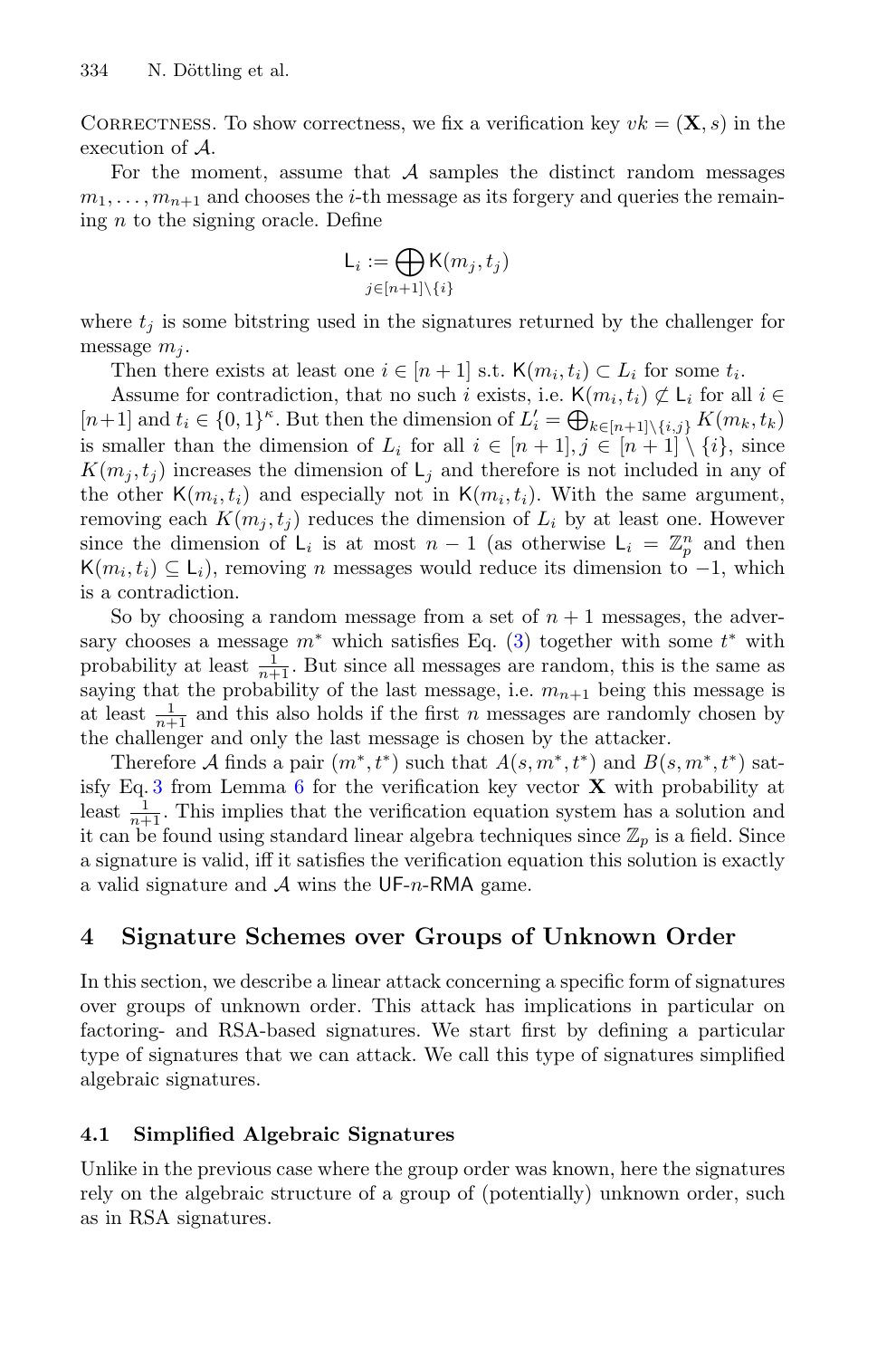Compared to our formalization of algebraic signatures from Definition [5,](#page-14-0) the verification key of *simplified* algebraic signatures does not contain the s element anymore. This change is without loss of generality: namely, since the results in this section can be formulated in the standard model (without generic groups), linear coefficients can depend on the full representation of group elements in the verification key. Any additional information (that was previously contained in s) can now be encoded with group elements in  $vk$ .

Furthermore, signatures in simplified algebraic signature schemes do not contain the string  $t$  anymore. This is in fact a restriction, and it is caused by the fact that our attacks from this section need to be efficient. Hence, we cannot afford to run a brute-force search over a suitable  $t$  during an attack here (unlike in the attack from Sect. [3\)](#page-13-0). Moreover, observe that the matrix *B* is not allowed to depend on the message  $m$ , which is another difference when compared to Definition [5,](#page-14-0) a restriction which stems from the limitations of our attack.

<span id="page-18-1"></span>**Definition 8.** Let  $\lambda$  denote the security parameter and  $\mathcal{G} = (\mathbb{G}, N, P)$  be a group *of order*  $N \in \mathbb{N}$  *(that may or may not be known, with* N *having*  $O(\lambda)$  *bits).* A simplified algebraic signature scheme SIG *over* G with parameters  $n, k, \ell \in \mathbb{N}$  $(polynomial \in \lambda)$  is a digital signature scheme with the following structural *properties.*

- *There exist efficiently computable functions A* : {0, 1}<sup>∗</sup> × *M* →  $\mathbb{Z}_N^{\ell \times n}$  and<br>B ·  $\{0, 1\}^*$  ×  $\mathbb{Z}^{\ell \times k}$  *H* m is clear we write  $A := A(\omega k, m)$  and  $B := B(\omega k)$  $B: \{0,1\}^* \to \mathbb{Z}_N^{\ell \times k}$ . If *m* is clear, we write  $A := A(vk, m)$  and  $B := B(vk)$ <br>respectively *respectively.*
- *–* KeyGen(1<sup>λ</sup>) *outputs a keypair (*vk*,* sk*) with* sk ∈ {0, <sup>1</sup>}<sup>∗</sup> *and*

$$
vk = (\mathbf{X} = (X_1, \dots, X_n)^\top) \in \mathbb{G}^n.
$$

*–* Sign(sk, m) *outputs a signature*

$$
\sigma = (\mathbf{Y} = (Y_1, \dots, Y_k)^\top) \in \mathbb{G}^k.
$$

*–* Verify(vk, m, σ) *returns* <sup>1</sup> *iff*

$$
A(vk, m) \cdot \mathbf{X} = B(vk) \cdot \mathbf{Y}.
$$

#### **4.2 Hermite Normal Form**

<span id="page-18-0"></span>We present one of the main technical tools we are going to use in this section and which allows us to utilize linear algebra over the ring of integers.

**Definition 9 (Hermite Normal Form**  $[3,40]$  $[3,40]$  $[3,40]$ **).** *An*  $n \times m$  *matrix H* over  $\mathbb{Z}$  *is in* Hermite Normal Form (HNF) *if*  $H = 0$  *or*  $H \neq 0$  *and there exists an integer*  $r \text{ with } 1 \leq r \leq \min(n, m), \text{ such that:}$ 

- *− the first* r *columns* are non-zero, *i.e.*,  $\mathbf{h}_{*j} \neq \mathbf{0}$  for all  $j \in [r]$ .
- *there is a sequence of integers*  $1 \leq n_1 < n_2 < \ldots < n_r \leq n$ , such that: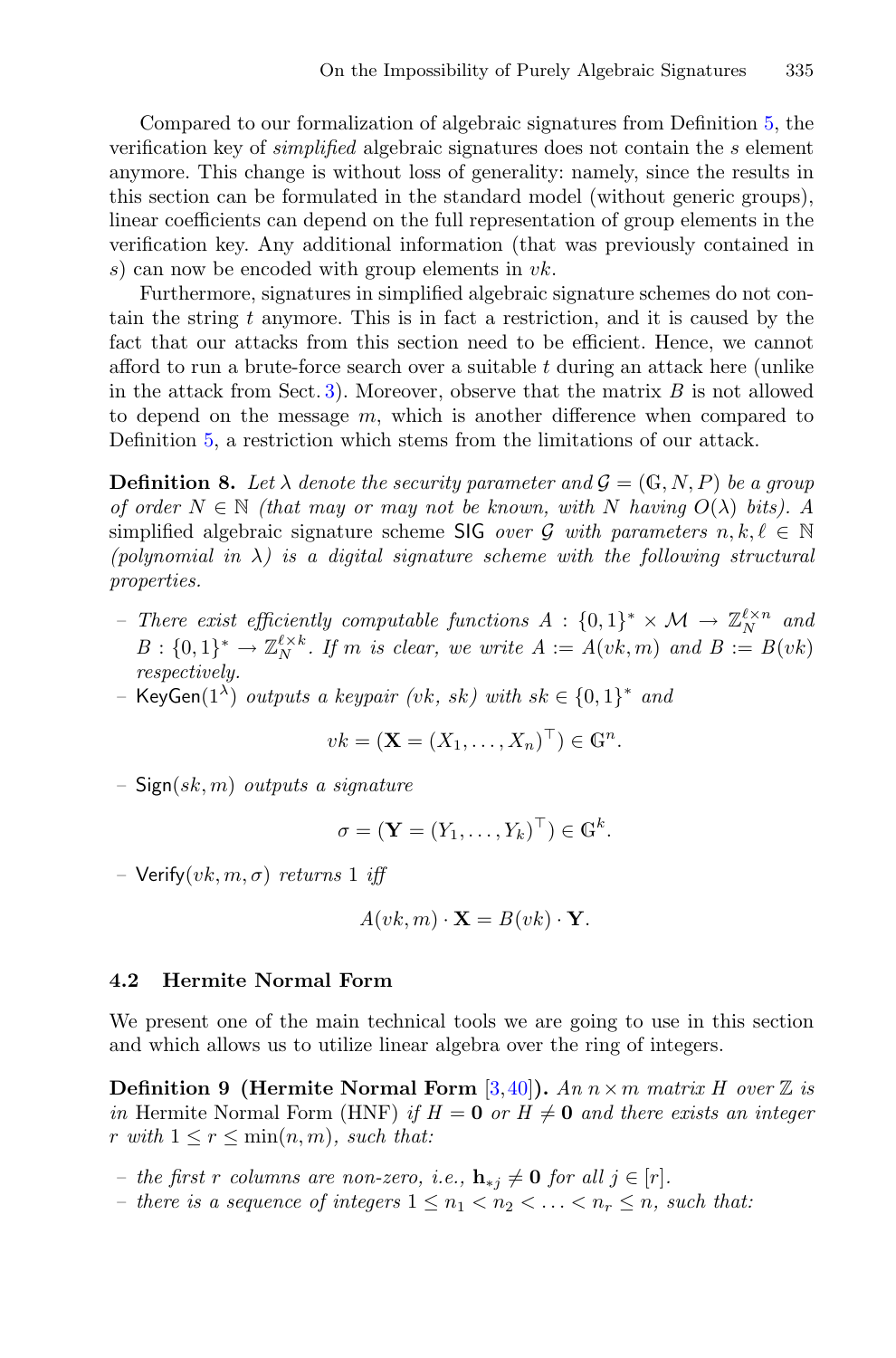- $h_{i,j} = 0$  *for*  $j \in [m], i < n_j$ *. Also,*  $h_{i,j} = 0$  *for*  $j > r$  *and any*  $i \in [n]$ *.*
- $h_{n_j,j} > 0$ , for all  $1 \leq j \leq r$ . Moreover, all entries of H on rows  $n_j$  for  $j \in [r]$ *are non-negative and*  $h_{n_j,j}$  *is strictly greater than all other elements on the*  $n_j^{th}$  *row, namely:*  $0 \leq h_{n_j,k} < h_{n_j,j}$  *for all*  $j \in [r], k \in [j-1]$ *.*

Note that r from Definition [9](#page-18-0) coincides with the column-rank of *<sup>H</sup>* . Matrix *H* will therefore be in HNF if it has the following shape, where **0** denotes the all-zero matrix in  $\mathbb{Z}^{n,m-r}$  and  $*$  stands for any element of  $\mathbb{Z}$ :

> $\begin{pmatrix} 0 & 0 & 0 \end{pmatrix}$ ⎜⎜⎜⎜⎜⎜⎜⎜⎜⎜⎜⎜⎜⎜⎜⎜⎜⎜⎜⎜⎜⎜⎜⎜⎜⎝  $\vdots$  : 0 0  $h_{n_1,1} \quad 0 \qquad \vdots$ <sup>∗</sup> . . . ∗ 0 0  $n_{n_2,2}$  $\vdots \ \vert_{0}$ ∗ ∗ ... <sup>0</sup> \* \*  $h_{n_r,r}$ ∗ ∗ ... . . . ∗ ∗ ... <sup>∗</sup>  $\setminus$ ⎟⎟⎟⎟⎟⎟⎟⎟⎟⎟⎟⎟⎟⎟⎟⎟⎟⎟⎟⎟⎟⎟⎟⎟⎟⎠

The top-most non-zero element  $h_{n_j,j}, j \in [r]$  on each column is called a *pivot*. The second condition in Definition [9](#page-18-0) tells us that all elements on a row with a pivot are non-negative and must be strictly smaller than the pivot. No condition is enforced on elements that are on a row without a pivot, meaning they might be negative.

Note that we use this (more-general) definition (see for example [\[3\]](#page-29-9)) because we need to accommodate matrices which are not-necessarily square, and for which the column-rank is not necessarily maximal.

**Lemma 10 (Existence and uniqueness of HNF** [\[48\]](#page-32-13)). For any matrix  $M \in$  $\mathbb{Z}^{n \times m}$ , there exists a unique matrix  $\text{HNF}(M) \in \mathbb{Z}^{n \times m}$  in Hermite Normal Form *such that:*

 $ColumnSpace(HNF(M)) = ColumnSpace(M)$ .

<span id="page-19-1"></span>**Lemma 11 (A polynomial-time algorithm for HNF**  $[22]$  $[22]$ **).** *For any*  $n \times m$ *matrix M , computing its Hermite Normal Form can be realized in polynomial time.*

<span id="page-19-0"></span>The following lemma is well-known:

**Lemma 12.** *Let*  $A \in \mathbb{Z}^{n \times m}$ ,  $H = \text{HNF}(A)$  and  $\mathbf{c} \in \mathbb{Z}^n$ . If  $\mathbf{c} \in \text{ColumnSpace}(H)$ *then we can find in polynomial time (in the bitlength of its input) integer vectors*  $\beta$  *and*  $\alpha$  *such that*  $\mathbf{c} = H \cdot \beta$  *and*  $\mathbf{c} = A \cdot \alpha$ *.*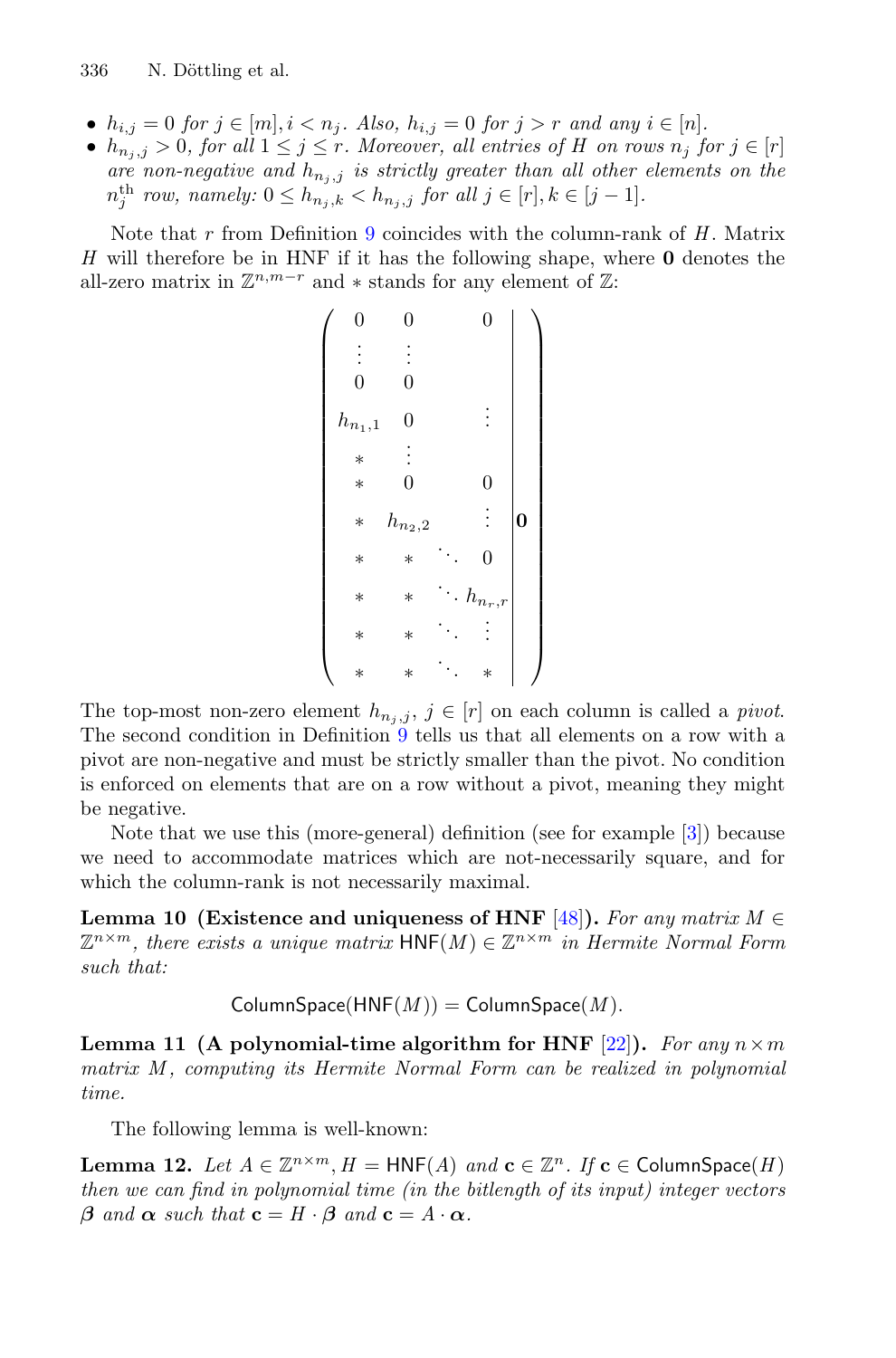#### **4.3 An Inefficient AddColumn Procedure for Matrices in HNF**

In this section we describe a straightforward inefficient algorithm which on input matrix *H* in Hermite Normal Form and column vector **d**, will compute the HNF of  $[H \mid d]$ . While inefficient, this algorithm will simplify our proof by allowing us to analyze the impact of successively adding columns to a matrix *H* on its HNF. Since the HNF is unique, the reasoning we come to using the inefficient algorithm will extend to the efficient one, since we are only concerned with what happens to the HNF, and not its intermediate results.

#### **The AddColumn Algorithm**

**Input**:  $n \times m$  matrix  $H = [B | 0]$  in Hermite Normal Form and column vector **d**. Assume without loss of generality that  $H = B$ . **Output:** HNF( $[H | d]$ ).

The algorithm iterates over the non-zero columns of *H* as follows.

1. **Initialization**: The algorithm initializes  $E(0) = B$  and  $c(0) = d$ . At step i, matrix  $E(i)$  is initialized as  $E(i) \leftarrow E(i-1)$  and vector  $\mathbf{c}(i) \leftarrow \mathbf{c}(i-1)$ 1). Additionally, at step i, vector  $c(i)$  has its first  $i-1$  elements set to 0. Values  $r(i), n_1(i), \ldots, n_r(i)$  correspond to the  $r, n_1 \ldots n_r$  values of  $E(i)$  from Definition [9.](#page-18-0) Since these indices may change, they depend on the iteration number i. If  $c(i)_i$  is 0, then we skip iteration i and move on to step  $i + 1$ . Otherwise, if  $c(i)_i \neq 0$ , we let s be the smallest index such that  $n_s(i-1) \geq i$ . We write:

$$
E(i) = \begin{pmatrix} 0 & & & & & 0 \\ & \vdots & & & & & 0 \\ & 0 & & & & & 0 \\ & e_{n_1(i),1}(i) & & & & 0 \\ & e_{n_1(i)+1,1}(i) & \ddots & & & \\ & \vdots & & e_{n_s(i),s}(i) & & \\ & & \vdots & & e_{n_s(i)} & \\ & & & & \vdots & F(i) \\ & & & & & \end{pmatrix}
$$

In the right lower corner of  $E(i)$  is matrix  $F(i) \in \mathbb{Z}^{(n-n_s(i))\times(m-s)}$ , which does not change during iteration *i*. All entries  $e(i)$ , with  $k < n_i(i)$  are 0 does not change during iteration *i*. All entries  $e(i)_{k,j}$  with  $k < n_j(i)$  are 0, for all  $j \in [r]$  and  $k \in [n_i(i)-1]$ . We also have  $e(i)_{k,j} = 0$ , for all  $k \in [n]$  and  $i>r(i)$ .

- 2. **Column Index Selection**: Recall that s is the smallest index such that  $n_s(i-1) \geq i$ . What this means is that the s<sup>th</sup> column is the first column of  $E(i)$  that can be modified using element  $c(i)$ . Now, we distinguish the following cases:
	- (a) **Column Insertion Step**: If  $n_s(i-1) > i$ , we insert vector **c**(i) before the s<sup>th</sup> column of  $E(i)$ . Namely,  $\mathbf{c}(i)$  becomes the s<sup>th</sup> column of  $E(i)$  and matrix  $E(i)$  increases its column dimension by 1. We then set  $c(i)$  to the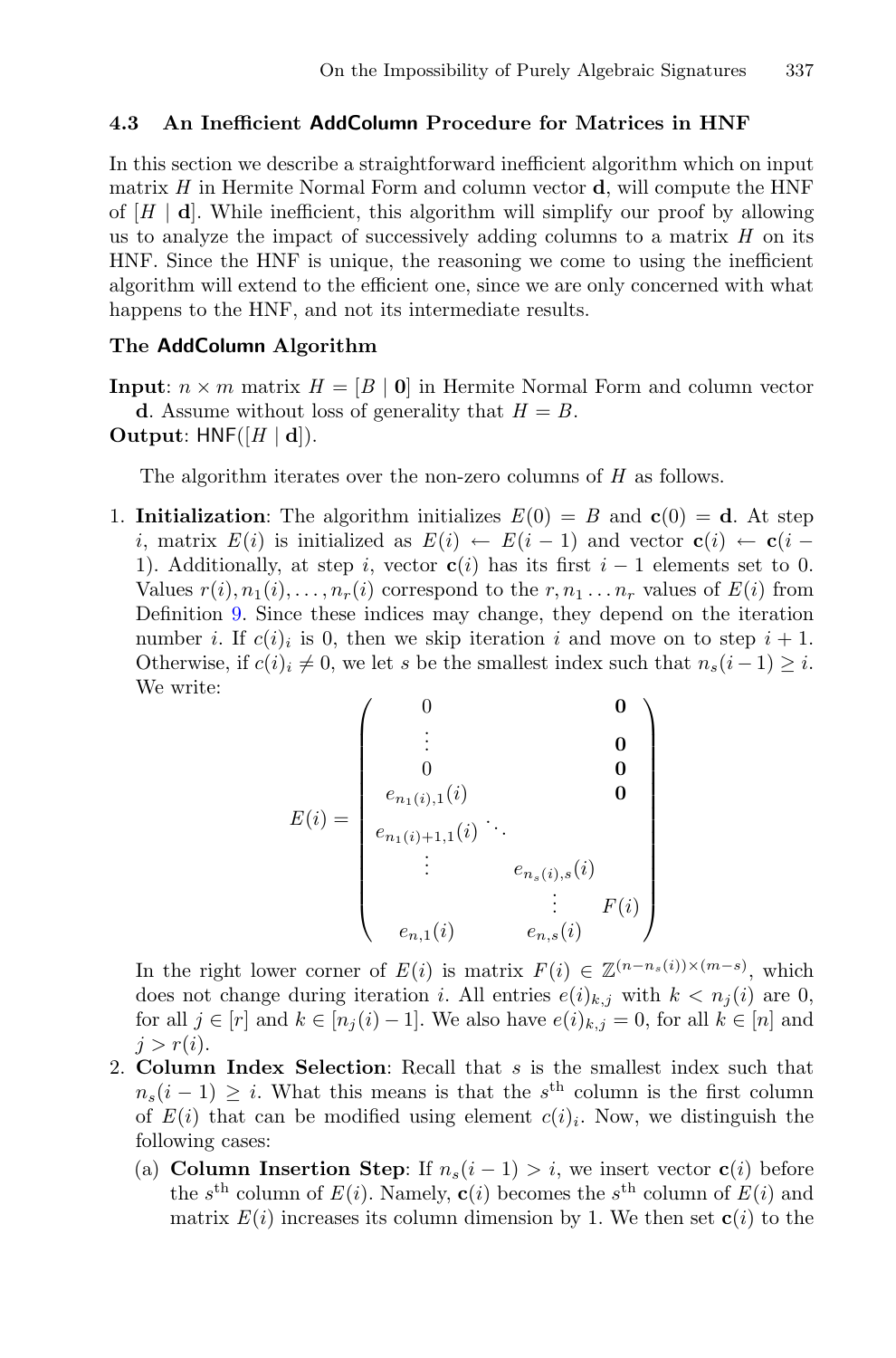all-zero vector and after the modular reduction phase (which we will soon describe as well), we will output  $E(i)$  as the HNF of  $[H|\mathbf{d}]$ .

- (b) **GCD step**: Otherwise, we have  $n_s(i-1) = i$ . We then know that  $e(i)_{i,s} \neq$ 0, since  $e(i)_{i,s}$  is the top-most non-zero element on the s<sup>th</sup> column (the pivot). We compute  $g \leftarrow \gcd(e(i)_{i,s}, c(i)_i) = \alpha e(i)_{i,s} + \beta c(i)_i$ , where  $\alpha, \beta \in$ Z are the Bezout coefficients computed by the extended greatest common divisor algorithm. We aim to replace  $e_{i,s}(i)$  with  $g = \gcd(e(i)_{i,s}, c(i)_i)$ , while preserving the column space of  $E(i)$ :
	- The <sup>s</sup>th column of *<sup>E</sup>*(i) is modified as **<sup>e</sup>**(i)∗<sup>s</sup> <sup>←</sup> <sup>α</sup>**e**(i)∗<sup>s</sup> <sup>+</sup> <sup>β</sup>**c**(i). Note that the first  $(i - 1)$  entries of  $c(i)$  are 0, which means that  $e(i)_{i,s}$ remains the top-most non-zero element on the  $s<sup>th</sup>$  column (the pivot), as required by the HNF condition (Definition [9\)](#page-18-0).
	- Vector **c**(*i*) ← **c**(*i*) (*c*(*i*)<sub>*i*</sub>/g) · **e**(*i*)<sub>\*s</sub>. This replaces the *i*<sup>th</sup> component of **c**(*i*) with 0 of  $c(i)$  with 0.
- 3. **Modular Reduction Phase**: Finally, the algorithm has to ensure that  $0 \leq$  $e(i)_{n_i,k} < e(i)_{n_i,j}$  for all  $k \in [m], j \in [r]$ . This is done by reducing the large entries modulo the pivots (the top-most non-zero elements on each column). To preserve the column space, the algorithm uses the following procedure:

```
for j = 1 to m do<br>for k = j + 1 to r do
         for k = j + 1 to r do<br>if e(i) \leq e(i)\textbf{if}~~e(i)_{n_k(i),j} \geq e(i)_{n_k(i),k}~\textbf{then}~\ \textbf{(i)}_{n_k(i),j} = \textbf{(ii)}_{n_k(i),j}~\textbf{then}~\ \textbf{(ii)}_{n_k(i),j} = \textbf{(iii)}_{n_k(i),j}~\textbf{then}~\ \textbf{(iv)}_{n_k(i),j} = \textbf{(iv)}_{n_k(i),j}~\textbf{then}~\ \textbf{(iv)}_{n_k(i),j} = \textbf{(v)}_{n_k(i),j}~\textbf{then}~\ \textbf{(v)}_{n_k(i),j} = \textbf{(v)}_{n_k(i),j}~\textbf{then}~\ \\mathbf{e}(i)_{*j} \leftarrow \mathbf{e}(i)_{*j} - \lfloor \frac{e(i)_{n_k(i),j}}{e(i)_{n_k(i),k}} \rfloor \mathbf{e}(i)_{*k}else if e(i)_{n_k(i),j} < 0 then
                            \mathbf{e}(i)_{*j} \leftarrow \mathbf{e}(i)_{*j} + \lceil \frac{e(i)_{n_k(i),j}}{e(i)_{n_k(i),k}} \rceil \mathbf{e}(i)_{*k}end if
         end for
end for
```
At this stage  $E(i)$  is in HNF and  $c(i)$  has its first i entries equal to 0. The algorithm is now ready to move on to the next  $i$ , making the same computations for  $E(i + 1)$ . Note that all operations of AddColumn are expressed as operations on the columns of the matrix  $E(i)$ . This means that  $E(i)$  has the same column space as  $E(i-1)$ .

4. **Output**: If the algorithm made no column insertions, then the output is  $[E(n)||0]$ , where here  $0 \in \mathbb{Z}^{n \times 1}$ . If at some point the algorithm made a column insertion, the output will be  $E(n)$ .

REMARK ON THE RUNNING TIME OF AddColumn. The algorithm described above is (potentially) inefficient because the intermediate values computed by the algorithm are not shown to be bounded. A polynomial time algorithm for computing  $HNF([H | b])$  can be found in  $[22, 40]$  $[22, 40]$ .

<span id="page-21-0"></span>**Lemma 13 (Decreasing pivots).** *Consider*  $n, m \in \mathbb{N}^*$ . Let  $H \in \mathbb{Z}^{n \times m}$  be *a matrix in* HNF *and of column-rank* r*. Consider a column vector* **<sup>b</sup>** *and let*  $H' := \text{AddColumn}(H, \mathbf{b}) = \text{HNF}([H | \mathbf{b}]).$  Let  $r, n_1, \ldots, n_r$  be the column-rank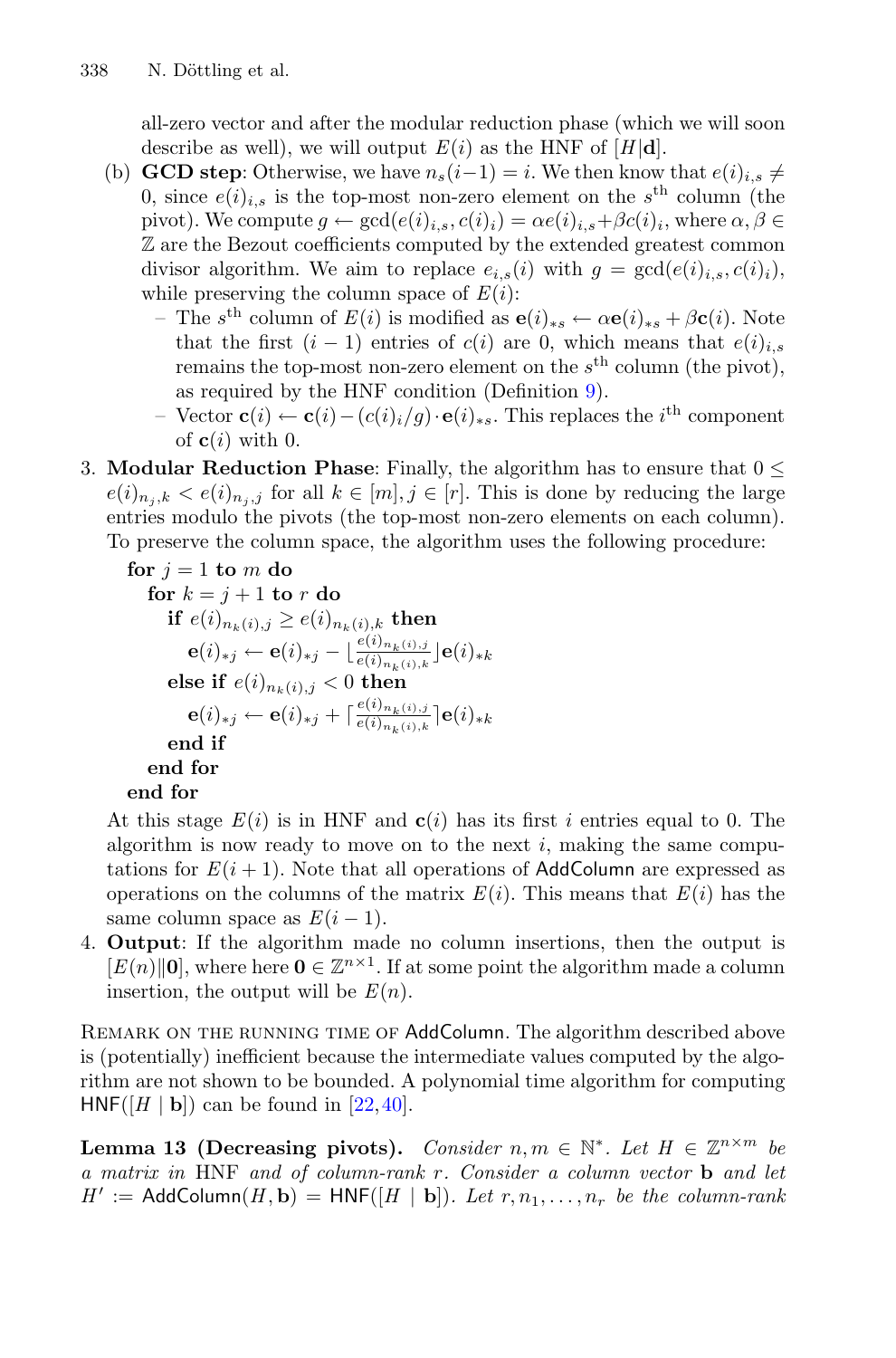and pivot indices of H, and  $r', n'_1, \ldots, n'_r$  the values corresponding to H' (as in<br>Definition 9) *Definition [9\)](#page-18-0).*

*Then we must have one of the following cases:*

- <span id="page-22-2"></span><span id="page-22-0"></span>*1.*  $r' > r$ , *i.e. the column rank of H' is strictly greater than the one of H.*
- *2.*  $r' = r$  and then the positions of the pivots remain the same  $(n_j = n'_j)$ , for all  $j \in [r]$ ). Moreover, all pivot entries of  $H'$  are smaller than or equal to *all*  $j \in [r]$ *). Moreover, all pivot entries of H' are smaller than or equal to the corresponding pivot elements of H, i.e.*  $h'_{n_j,j} \leq h_{n_j,j}$ , for all  $j \in [n]$ .<br>Furthermore, at least a pivot entry of H' is smaller by at least a factor of 2 *Furthermore, at least a pivot entry of H is smaller by at least a factor of* 2 *than the corresponding pivot of H, i.e.*  $h'_{n_j,j} \leq h_{n_j,j}/2$ , for some  $j \in [r]$ .<br> **h**  $\in$  ColumnSpace(*H*)
- <span id="page-22-1"></span>*3.* **b** ∈ ColumnSpace(*H*).

*Proof.* We consider the following statements:

- $-r' < r$  **cannot hold.** Let  $E(i)$  and  $c(i)$  be the intermediary values computed by AddColumn. We show first that  $r' < r$  cannot hold. Observe that the algorithm may insert one column (and only one) during its execution, which introduces a new pivot element. Apart from that, each pivot element in *H* is computed as the greatest common divisor of a non-zero pivot element in  $E(i)$  and a non-zero element of  $c(i)$ . Moreover, the modular reduction phase does not modify the value of the pivots. Therefore, pivots in *H* cannot be set to 0 and thus  $r \leq r'$ .<br>Case 1 does not be
- **Case** [1](#page-22-0) **does not hold implies pivot positions are the same.** If  $r = r'$ , this implies that the algorithm never inserts the vector  $c(i)$  as a column of this implies that the algorithm never inserts the vector  $c(i)$  as a column of  $E(i)$ . As explained in the previous paragraph, pivots in  $H'$  are computed as the greatest common divisor of a non-zero pivot and  $E(i)$  and a non-zero element of  $c(i)$ . Additionally, since pivots in  $E(i)$  cannot become 0 and no column insertion is made, the pivot positions also remain unchanged.
- **Case** [1](#page-22-0) **does not hold implies smaller pivots.** By contradiction, assume for now that the pivot entries  $h'_{n_j,j}$  are not smaller or equal than  $h_{n_j,j}$ , for  $\mathbb{R}^1$  is  $\subset \mathbb{R}^1$ . Since we are in the case of no column insertions, observe that all  $j \in [r]$ . Since we are in the case of no column insertions, observe that  $e(j)_{n,i}$  can only change its value in iteration  $n_i$  of AddColumn. This means that  $h'_{n_i,i}$  is equal to the value  $e(i)_{n_i,i}$  has at the end of iteration  $n_i$ . Then,<br>since  $h_i \to 0$   $e(i) = \text{gcd}(h_i \cdot e(i))$  therefore  $e(i)$  divides h since  $h_{n_i,i} \neq 0$ ,  $e(i)_{n_i,i} = \gcd(h_{n_i,i}, c(i)_{n_i})$ , therefore  $e(i)_{n_i,i}$  divides  $h_{n_i,i}$ . Thus, we have  $e(i)_{n_i,i} \leq h_{n_i,i}$ , which implies  $h'_{n_i,i} \leq h_{n_i,i}$ .<br>Case 1 does not hold and equal pivots imply Ca
- **Case** [1](#page-22-0) **does not hold and equal pivots imply Case** [3](#page-22-1)**.** Now assume by contradiction that  $h'_{n_j,j} = h_{n_j,j}$ , for all  $j \in [r]$ . This means that  $e(i)_{n_j,j}$ <br>remain the same throughout the execution of the **AddColumn** algorithm. From remain the same throughout the execution of the AddColumn algorithm. From the description of AddColumn, we have that  $e(i)_{n_i,j} = \gcd(e(i-1)_{n_i,j}, c(i)_{n_i}).$ We use Lemma [1](#page-11-0) and notice that, if the pivot elements  $e(i)_{n_j,j}$  never change, then neither can the non-zero elements which are not pivots. That is because they already satisfy  $0 \le e_{n_k,j} < e_{n_k,k}$ , for all  $k \in [r], j \in [k-1]$  at the start of the algorithm, so the modular reduction phase cannot further reduce these elements.

Recall that we defined  $s(i)$  as the smallest index such that  $n_s(i-1) \geq i$ . Since by hypothesis, case 1 does not hold, this implies that  $n_s(i-1) = i$ . But then, it must hold that, at the beginning of iteration i,  $e(i)_{n_{s(i)},s(i)}$  was already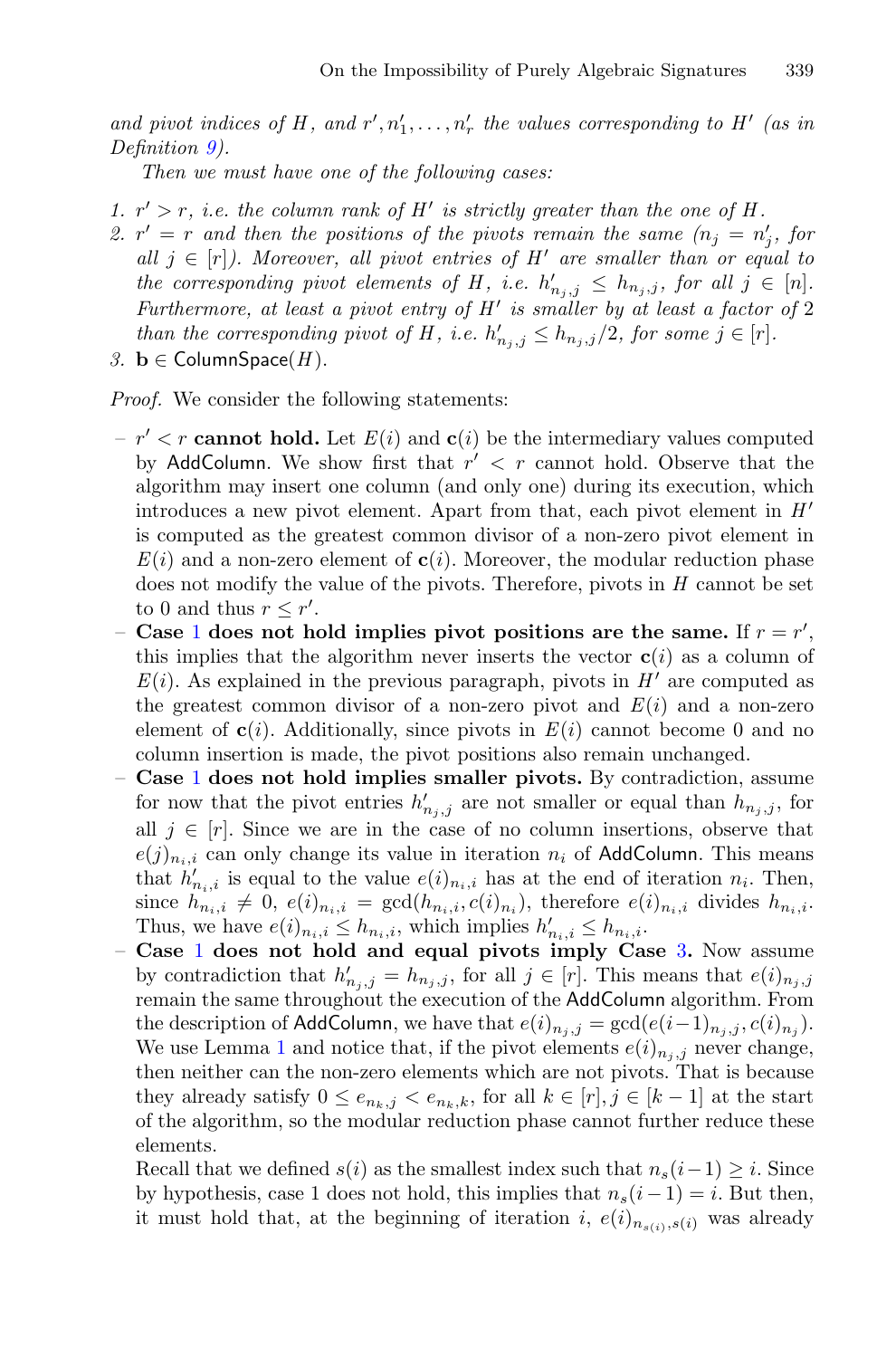equal to  $gcd(e(i)_{n_{s(i)}, s(i)}, c(i)_{n_{s(i)}})$ . Therefore,  $c(i)_{n_{s(i)}}$  is already divisible by  $e(i)_{n_{s(i)},s(i)}$  at the beginning of iteration i. Since this holds for all iterations  $i \in [n]$ , this implies that **b** can be expressed as a linear combination of the columns of *H*, therefore **b**  $\in$  ColumnSpace(*H*).

− **Case** [1](#page-22-0) **and Case** [3](#page-22-1) **do not hold imply Case** [2](#page-22-2). Let's now assume that  $\mathbf{b} \notin$ ColumnSpace( $H$ ). From the argument above, we know that for some iteration  $i \in [n]$  and index  $s(i) \in [r]$ , at least one pivot element  $e(i)_{n_{s(i)},s(i)} < e(i 1)_{n_s(i),s(i)}$ . But  $e(i)_{n_{s(i)},s(i)} = \gcd(e(i-1)_{n_s(i),s(i)},c(i)_i)$ , so  $e(i)_{n_{s(i)},s(i)}$  must be smaller by at least a factor of 2 than  $e(i-1)_{n_{s(i)},s(i)}$ . Since  $e(i)_{n_{s(i)},s(i)}$  is not changed in iterations  $(i + 1)...n$ , this implies that  $h'_{n_{s(i)},s(i)} \leq h_{n_{s(i)},s(i)}/2$ .

This concludes the proof of Lemma [13.](#page-21-0)

### **4.4 Impossibility of Simplified Algebraic Signatures**

<span id="page-23-0"></span>**Theorem 14 (Impossibility of Simplified Algebraic Signatures with UF-**Q<sup>S</sup>**-CMA Security).** *Let* SIG *be a simplified algebraic signature scheme with parameters*  $\lambda, n, k, \ell \in \mathbb{N}$  *over group* G *of (possibly) unknown order* N *and message space superpolynomial in* λ*. Then there exists a PPT adversary* <sup>A</sup> *with*

$$
Adv_{\mathcal{A},\mathsf{SIG}}^{\mathsf{UF}\textrm{-}\mathsf{Q}_S\textrm{-}\mathsf{CMA}}(\lambda)=1
$$

*The adversary makes at most*  $Q_S = (n\ell)^2 \cdot |\tau_{\text{max}}|$  *signature queries, where*  $|\tau_{max}|$  *is the bitlength of the largest entry in the matrices A(vk, m) for the messages that will be queried (we will argue that*  $|\tau_{\text{max}}| = \text{poly}(n \log(N) + |m|)$ ). *In addition,* |M| *does not have to be superpolynomial, it suffices to require*  $|\mathcal{M}| \geq Q_S + 1.$ 

Letting T<sub>linear</sub> denote an upper bound on the run-time of all invocations of the *polynomial-time HNF algorithm and* <sup>T</sup>max *be an upper-bound on the polynomial running time of functions A, our attack runs in*  $O(Q_S \cdot (T_{\text{max}} + T_{\text{linear}}))$  = **O**  $((n\ell)^2 \cdot |\tau_{\text{max}}| \cdot (T_{\text{max}} + T_{\text{linear}})).$ 

*Proof.* We describe our PPT adversary A. Recall that  $A(vk,m)$  is efficiently computable, this means that there exists a value  $\tau_{max}$  whose bitlength is greater or equal than all the entries of the matrices  $A(vk, m)$  that will be queried. Since the input length of the functions computing  $A(vk,m)$  is  $n \log(N) + |m|$ , we have that the bitlength  $|\tau_{\text{max}}|$  is polynomially small with  $|\tau_{max}| = \text{poly}(n \log(N) +$  $|m|$ .

- 1. **Setup Phase**. The challenger runs KeyGen, generating sk and  $vk = \mathbf{X}$  and sends  $vk$  to  $\mathcal{A}$ . sends  $vk$  to  $A$ .<br>Discovery P
- 2. **Discovery Phase**. Let  $\mathbf{a}_{i*}(vk,m)^\top$  denote the  $i^{\text{th}}$  row of  $A(vk,m)$  and  $\mathbf{b}_{i}(vk)^\top$  be the  $i^{\text{th}}$  row of  $B(vk)$ . The adversary initializes matrix  $H(0)$ **b**<sub>j<sup>∗</sub>(vk)<sup>T</sup> be the j<sup>th</sup> row of *B*(vk). The adversary initializes matrix *H*(0)</sub></sup> to be the empty matrix. At iteration  $i$ , the adversary picks a uniformly random message  $m_i \stackrel{\hspace{0.1em}\mathsf{\scriptscriptstyle\$}}{\leftarrow} \mathcal{M} \setminus \{m_1,\ldots,m_{i-1}\}.$  It then computes the column vector  $\mathbf{c}(i) = [\mathbf{a}_{1*}(vk, m_i)^\top | \dots |\mathbf{a}_{\ell*}(vk, m_i)^\top]^\top \in \mathbb{Z}^{n\ell}$  and builds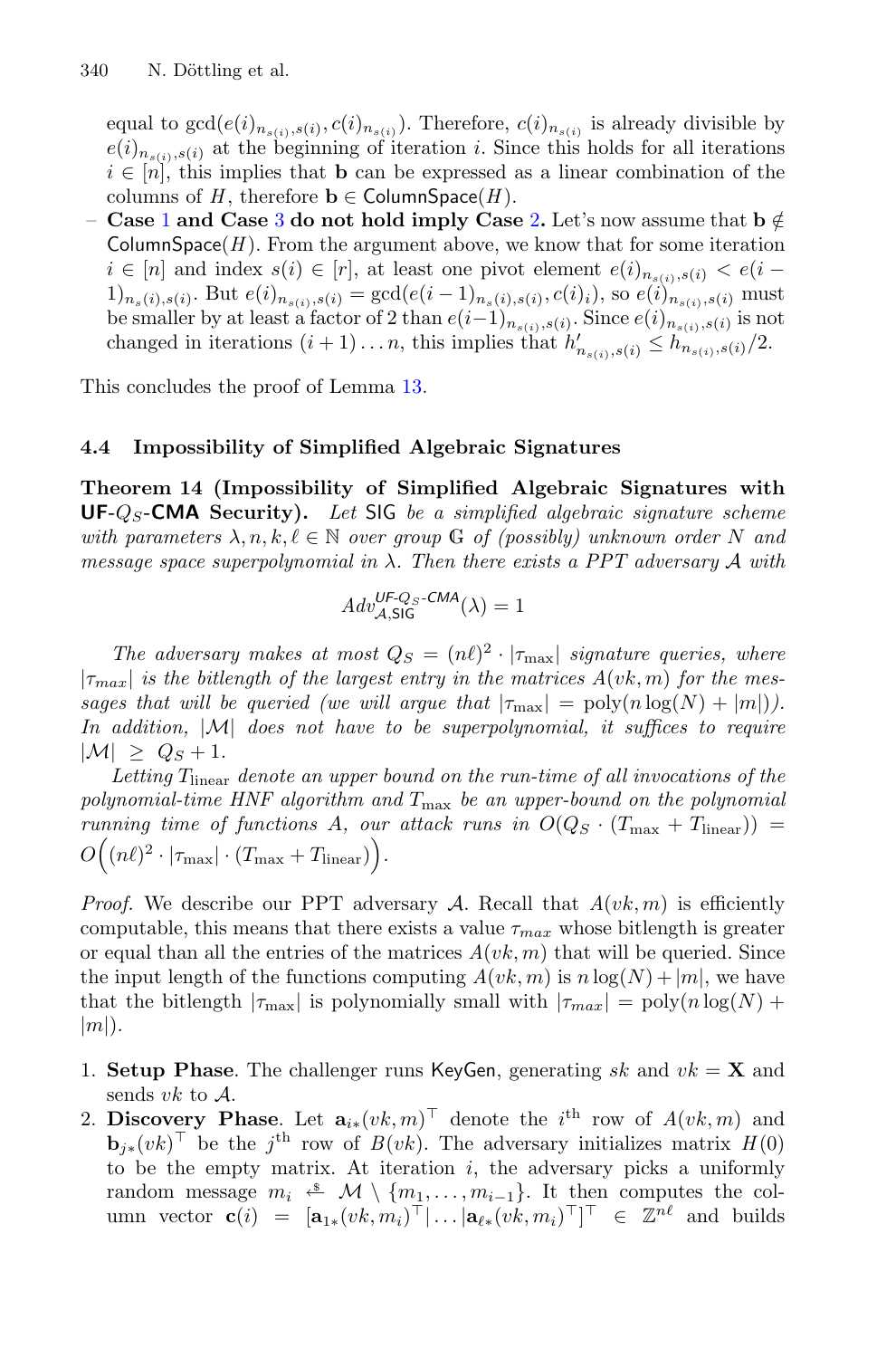matrix  $D(i) = [H(i-1)|\mathbf{c}(i)] \in \mathbb{Z}^{n\ell \times i}$ . Let  $H(i) = \text{HNF}(D(i))$ , where<br>HNF(*D*(i)) denotes the (column-style) HNF of matrix  $D(i)$ . The adversary  $HNF(D(i))$  denotes the (column-style) HNF of matrix  $D(i)$ . The adversary checks whether  $H(i)=[H(i - 1)|0]$ , if that is the case, it means that **c**(i) ∈ ColumnSpace( $H(i-1)$ ) (i.e. **c**(i) is in the linear span of the columns of  $H(i-1)$ ). Let  $\mathbf{h}(i-1)_{*j}$  denote the j<sup>th</sup> column of  $H(i-1)$ . Using linear algebra over  $\mathbb{Z}$  (see for example [\[48\]](#page-32-13)), the adversary can efficiently compute a linear combination of the columns of  $H(i-1)$ . More specifically, it can find a vector  $\beta \in \mathbb{Z}^i$  such that  $\mathbf{c}(i) = \sum_j \beta_j \mathbf{h}(i-1)_{*j}$  through a matrix-vector multiplication (whose complexity can be bounded by  $T_{i+m}$ ). From Lemma multiplication (whose complexity can be bounded by  $T_{linear}$ ). From Lemma [12,](#page-19-0) this allows us to also recover a vector  $\alpha \in \mathbb{Z}^i$  such that  $\mathbf{c}(i) = \sum_j \alpha_j \mathbf{c}(j)$ , where  $\mathbf{c}(i)$  we defined as  $\mathbf{c}(i) = [\mathbf{c}_j \ (\alpha k, m)]^{\top}$ ,  $[\alpha k, m]^{\top}]^{\top} \in \mathbb{Z}^{n\ell}$ where **c**(*i*) was defined as **c**(*i*) =  $[\mathbf{a}_{1*}(vk, m_i)^{\top}] \dots |\mathbf{a}_{\ell*}(vk, m_i)^{\top}]^{\top} \in \mathbb{Z}^{n\ell}$ .<br>Signing Queries: Consider  $i \in [i-1]$  then for all  $\alpha_i \neq 0$  the adverse

- 3. **Signing Queries**: Consider  $j \in [i-1]$ , then for all  $\alpha_j \neq 0$ , the adversary makes a signing query on  $m_j$  and receives signature  $\mathbf{Y}_{m_j} = (Y_{m_j,1} \dots Y_{m_j,k}).$
- 4. **Forgery Phase**: Consider the following matrix of group elements:

$$
\mathbf{W} = \begin{pmatrix} \mathbf{Y}_{m_1}^{\top} \\ \vdots \\ \mathbf{Y}_{m_{i-1}}^{\top} \end{pmatrix} \in \mathbb{G}^{(i-1)\times k}
$$

At this stage, the adversary can compute a forged signature for message  $m^* = m_i$  as  $(\mathbf{Y}^*)^\top = \boldsymbol{\alpha}^\top \mathbf{W}$  and it outputs the forgery  $\check{\mathbf{Y}}^*$ .

CORRECTNESS OF THE ATTACK. Let's assume for now that the adversary has output a forgery. Since  $\mathbf{c}(i) = \sum_j \alpha_j \mathbf{c}(j)$ , where  $\mathbf{c}(j)$  was defined as  $\mathbf{c}(i) =$  $[\mathbf{a}_{1*}(vk, m_i)^\top | \dots | \mathbf{a}_{\ell*}(vk, m_i)^\top]^\top$ , we have the following intermediary result:

<span id="page-24-0"></span>
$$
\sum_{j=1}^{i-1} \left( \alpha_j \cdot A(vk, m_j) \right) = A(vk, m^*).
$$
 (4)

The forgery is an accepting signature, because:

$$
B(vk)\mathbf{Y}^* = B(vk)\mathbf{W}^\top \alpha
$$
  
=  $(B(vk)\mathbf{Y}_{m_1}|\dots|B(vk)\mathbf{Y}_{m_{i-1}})\cdot \alpha$   
 $\stackrel{(*)}{=} (A(vk, m_1)\mathbf{X}|\dots|A(vk, m_{i-1})\mathbf{X})\cdot \alpha$   
=  $\sum_{j=1}^{i-1} (\alpha_j \cdot A(vk, m_j)\mathbf{X}) = (\sum_{j=1}^{i-1} \alpha_j \cdot A(vk, m_j))\mathbf{X}$   
=  $A(vk, m^*)\mathbf{X}$ .

Equality (\*) holds because signatures  $\mathbf{Y}_{m_j}$  are correct for all  $j \in [i-1]$ . We have shown that  $A(vk,m)X = B(vk)Y^*$ , which implies that the forgery is a valid signature. The last equation uses Eq. [4.](#page-24-0)

Running Time. The adversary can only compute a forgery if for some iteration i, it holds that **c**(i) ∈ ColumnSpace( $H(i - 1)$ ). We show that this must occur after a polynomial number of iterations. From Lemma [13,](#page-21-0) we have that at least one of the following cases must hold: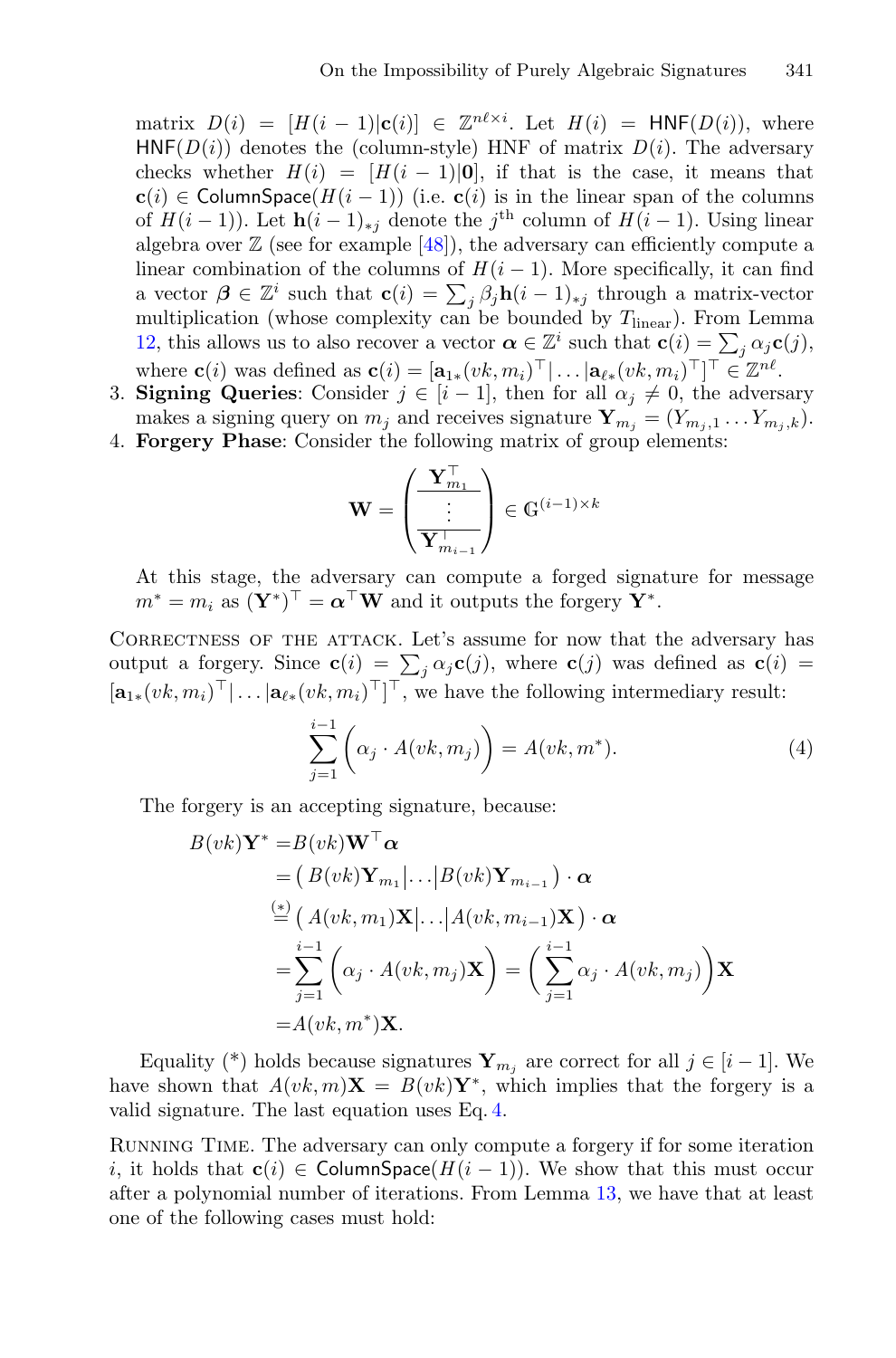- 1. The column rank of  $H(i)$  is strictly larger than the rank of  $H(i-1)$ .
- 2. The rank is unchanged, so are the positions of the pivots, but at least one pivot of  $H(i)$  decreases by at least a factor of 2. Furthermore, all other pivots are smaller than or equal to the previous ones, i.e.  $h(i)_{n_i,j} \leq h(i-1)_{n_i,j}$ , for all  $j \in [n]$ .
- 3. Or  $\mathbf{c}(i) \in \text{ColumnSpace}(H(i-1)).$

Note that even though Lemma [13](#page-21-0) is proven by reasoning about the inefficient algorithm AddColumn, since the HNF is unique, the proof also applies to polytime HNF algorithms (Lemma [11\)](#page-19-1). Therefore, at each iteration, we have the following possibilities:

- 1. The rank of  $H(i)$  increases. This can only happen at most  $n\ell$  times.
- 2. Column-rank and pivot positions are unchanged, but at least one pivot decreases by a factor of 2, while no other pivot increases. Since the HNF is applied on matrices  $A(vk, m)$  with each entry bounded by  $\tau_{\text{max}}$ , this can happen at most  $|\tau_{\text{max}}| \cdot n\ell$  times (we can have at most  $n\ell$  pivots). The pivots become smaller by one bit, until they become 1, and do not decrease further. 3. It holds that **c**(i)  $\in$  ColumnSpace( $H(i-1)$ ), and we can forge a signature.

Therefore, this means that after at most  $(n\ell)^2 \cdot |\tau_{\text{max}}|$  iterations, we will end up in the third case, when  $H(i)=[H(i-1)|0]$  and we can compute a forgery. Since computing the HNF is a polynomial-time algorithm and the number of iterations is polynomial, this means that the adversary also runs in polynomial time.

<span id="page-25-0"></span>**Theorem 15 (Impossibility of Simplified Algebraic Signatures with UF-***q***-RMA Security).** *Let* SIG *be a simplified algebraic signature scheme with parameters*  $n, k, \ell \in \mathbb{N}$  *over group* G *of (possibly) unknown order* N, and let  $Q_S$ *be defined as in Theorem [14.](#page-23-0) There exists a PPT adversary* A *with*

$$
Adv_{\mathcal{A},\mathsf{SIG}}^{\mathsf{UF}\text{-}\mathsf{Q}_S\text{-}\mathsf{RMA}}(\lambda) = \frac{1}{Q_S+1}
$$

The proof of Theorem [15](#page-25-0) can be found in the full version of this paper [\[20\]](#page-30-13).

*Remark 16.* We can also consider a slight generalization of Definition [8](#page-18-1) to account for the additional element  $t$  from Definition [5.](#page-14-0) Specifically, we could allow verification to check equations of the form:

$$
A(vk, m, t) \cdot \mathbf{X} = B(vk) \cdot \mathbf{Y}.
$$

The value  $t \in \{0,1\}^{\kappa}$  is then part of the signature. Note that unlike in Definition [5,](#page-14-0) matrices  $B$  are not allowed to depend on  $t$  here. Our attack can be generalized to this setting and remains in polynomial-time, as long as  $\kappa = O(\log(\lambda)).$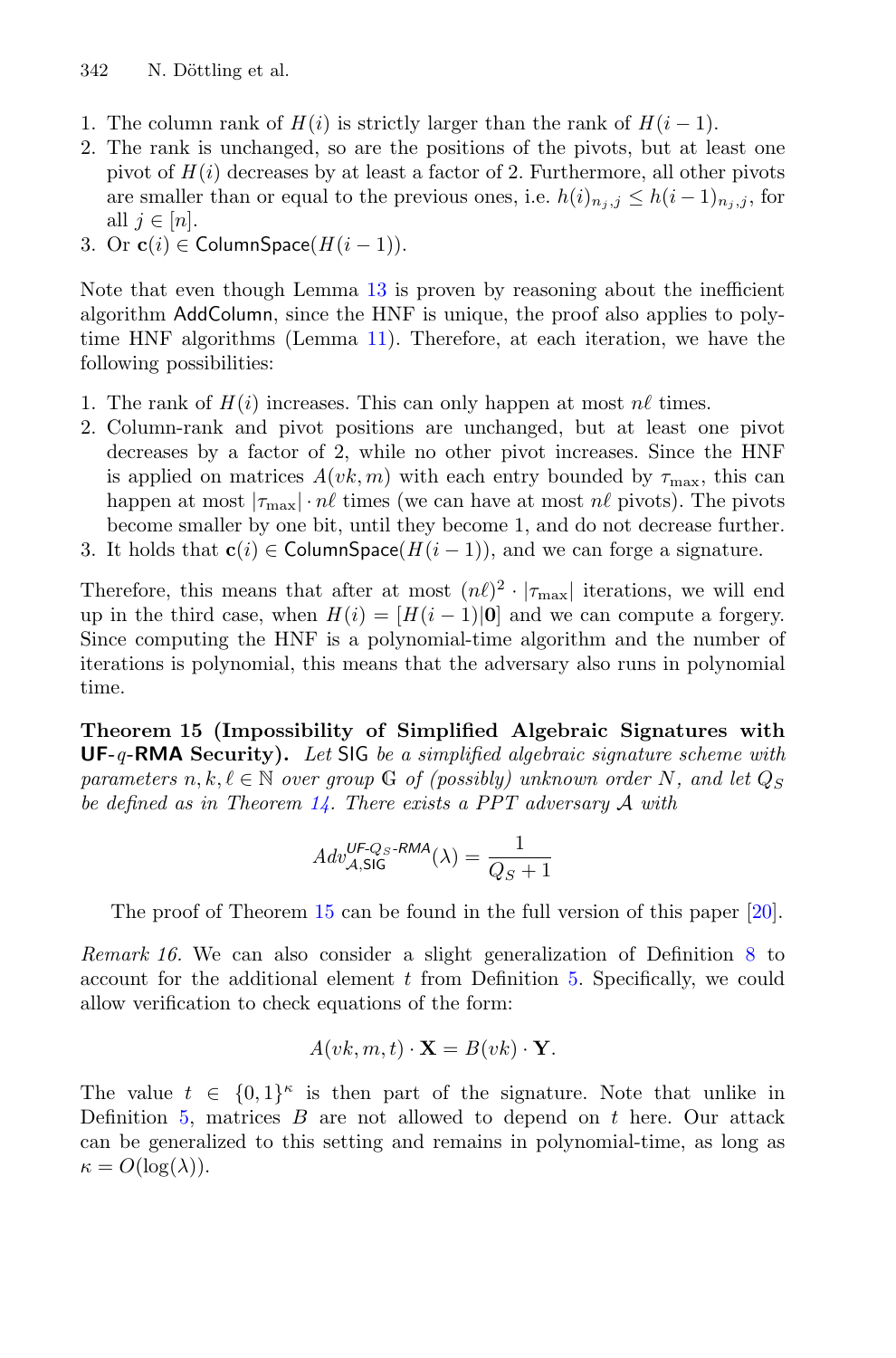### **5 Extension: BLS Signatures Instantiated with Algebraic Hash Functions Are Insecure**

It is well-known that Waters' hash function [\[13,](#page-30-14)[52\]](#page-32-2) (which is prominently used in his signature scheme from [\[52\]](#page-32-2) to imitate useful features of a random oracle) cannot be used to securely implement the random oracle in the Boneh-Lynn-Shacham signature scheme [\[11\]](#page-30-8). Intuitively, the reason for this is that Waters' hash function has certain algebraic properties that, e.g., make it easy to find distinct preimages  $A, B, C, D$  with  $H(A) + H(B) - H(C) = H(D)$  (where addition and subtraction take place in the target domain of H, a cyclic group). These algebraic relations directly translate to simple algebraic relations among BLS signatures, which can be exploited as in Sect. [3.3.](#page-15-2)

In this section, we generalize this observation and show that BLS signatures [\[11\]](#page-30-8) cannot be securely implemented with *any* "algebraic" standard-model hash function (such as a programmable hash function [\[28\]](#page-31-14)).

<span id="page-26-1"></span>**Definition 17 (Algebraic hash function).** *An algebraic hash function over a group* <sup>G</sup> *and with message space* <sup>M</sup> *consists of two PPT algorithms:*

- *A key generation algorithm* HGen *that outputs an evaluation key hk . We assume that hk specifies a vector*  $\mathbf{X} = (X_1, \ldots, X_n)^\intercal \in \mathbb{G}^n$  *of group elements.*<br>An evaluation algorithm Eval that on input bk and  $m \in M$  outputs a hash
- *An evaluation algorithm* Eval *that, on input hk and* m ∈ M*, outputs a hash value*

$$
H_{hk}(m) = A(hk, m)^{\mathsf{T}} \cdot \mathbf{X} \in \mathbb{G}
$$

*for a public and efficiently computable function* A *with output in*  $\mathbb{Z}^n$ .

In a nutshell, algebraic hash functions construct their output through generic group operations from a sequence **X** of public group elements (defined in the hashing key *hk*). Popular constructions of programmable hash functions (e.g., [\[27](#page-31-15)[,28](#page-31-14),[52\]](#page-32-2) are algebraic hash functions.

In this section, we want to show that the attack in Theorem [14](#page-23-0) can be adjusted to also work against another type of signatures, which we refer to as plain algebraic signatures in pairing groups. This class of signatures generalizes the BLS signature when the BLS hash function is modelled as an algebraic hash function. What is different from Definition  $8$ , is that Definition  $18$  supports verification equations which apply a pairing operation on certain elements of the verification key along with other parts of the verification key. In particular, this means that the signature can consist of group elements whose implicit exponents correspond to quadratic relations in the implicit exponents of the group elements in the verification key.

<span id="page-26-0"></span>**Definition 18 (Plain Algebraic Signatures in Pairing Groups).** *Let* λ *denote the security parameter and*  $\mathcal{G} = (\mathbb{G}, \mathbb{G}_T, N, P, e)$  *be a symmetric pairing group of order*  $N \in \mathbb{N}$  *(that may or may not be known, with* N *having*  $O(\lambda)$  *bits). Consider also* (HGen, Eval) *to be an algebraic hash function. A* plain algebraic signature scheme SIG *over* G with parameters  $k, \gamma \in \mathbb{N}$  *(polynomial in*  $\lambda$ *) is a digital signature scheme with the following structural properties.*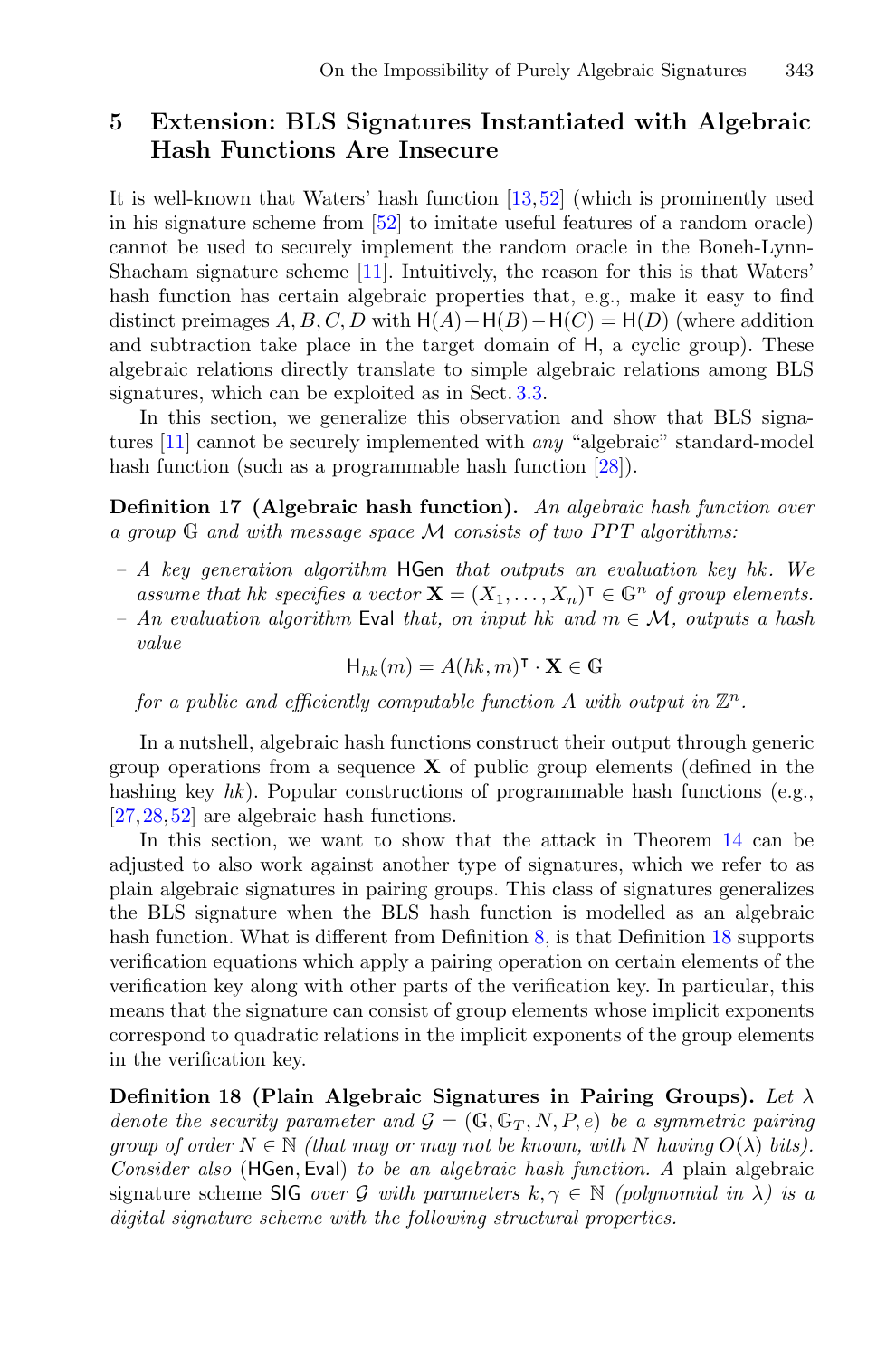- *There exist efficiently computable functions*  $A : \{0,1\}^* \times \mathcal{M} \to \mathbb{Z}_N^{\gamma \times 1}$  and<br> $B : \{0,1\}^* \to \mathbb{Z}^{1 \times k}$  *If m is clear we write*  $A := A(hk, m)$  and  $B := B(\omega k)$  $B: \{0,1\}^* \to \mathbb{Z}_N^{1 \times k}$ . If *m* is clear, we write  $A := A(hk, m)$  and  $B := B(vk)$  respectively *respectively.*
- *–* KeyGen(1λ) *outputs a keypair (*vk*,* sk*) with* sk ∈ {0, <sup>1</sup>}<sup>∗</sup> *and*

$$
vk = (X, \mathbf{X}^{hk}) = (X, (X_1^{hk}, \dots, X_\gamma^{hk})^\top) \in \mathbb{G} \times \mathbb{G}^\gamma,
$$

*where hk* :=  $\mathbf{X}^{hk}$  *is the hash key of the algebraic hash function, generated using the* HGen *algorithm.*

*–* Sign(sk, m) *outputs a signature* σ*, with:*

$$
\sigma = (\mathbf{Y} = (Y_1, \dots, Y_k)^\top) \in \mathbb{G}^k.
$$

*–* Verify $(vk, m, \sigma)$  *returns* 1 *iff* 

$$
e(\mathsf{H}_{hk}(m), X) = e(A(hk, m)^{\mathsf{T}} \cdot \mathbf{X}^{hk}, X) = e(P, B(vk) \cdot \mathbf{Y}).
$$

The result in Theorem [14](#page-23-0) extends to the signatures in Definition [18:](#page-26-0)

**Theorem 19 (Impossibility of Plain Algebraic Signatures in Pairing Groups, with UF-CMA Security).** *Let* SIG *be a plain algebraic signature scheme in pairing groups with parameters*  $\lambda, k, \gamma \in \mathbb{N}$  *over a symmetric pairing group*  $(G, G_T, e)$  *of (possibly)* unknown order N and message space superpolyno*mial in* λ*. Then there exists a PPT adversary* <sup>A</sup> *with*

<span id="page-27-0"></span>
$$
Adv_{\mathcal{A},\mathsf{SIG}}^{\mathsf{UF-CMA}}(\lambda) = 1
$$

*The adversary makes at most*  $Q_S = \gamma^2 \cdot |\tau_{\text{max}}|$  *signature queries, where*  $|\tau_{\text{max}}|$ <br>*he bitlenath of the largest entry in the matrices*  $A(hk, m)$  for the messages *is the bitlength of the largest entry in the matrices A*(*hk*, m) *for the messages that will be queried (we have*  $|\tau_{\text{max}}| = \text{poly}(\gamma \log(N) + |m|)$ *). In addition,* |M| *does not have to be superpolynomial, it suffices to require*  $|M| \geq Q_S + 1$ .

Letting  $T_{\text{linear}}$  *denote an upper bound on the run-time of all invocations of the polynomial-time HNF algorithm and* <sup>T</sup>max *be an upper-bound on the polynomial running time of functions A, our attack runs in*  $O(Q_S \cdot (T_{\text{max}} + T_{\text{linear}}))$  = O  $(\gamma^2 \cdot |\tau_{\text{max}}| \cdot (T_{\text{max}} + T_{\text{linear}})).$ 

*Proof Sketch.* As in the proof of Theorem [14,](#page-23-0) the adversary iteratively obtains signatures for many messages  $m_1 \ldots m_i$  and constructs an HNF matrix describing the column space generated by column vectors  $A(hk, m_1)^\top \dots A(hk, m_i)^\top$ . Since  $A(hk, m)$  is a row vector, the goal is to find a message  $m^*$  with  $A(hk, m^*)^{\top} \in$  ColumnSpace $(A(hk, m_1)^{\top} | \dots | A(hk, m_i)^{\top})$  and to retrieve an integer vector  $\alpha \in$ ColumnSpace( $A(hk, m_1)^+ | \dots | A(hk, m_i)^+$ ) and to retrieve an integer vector  $\alpha \in \mathbb{Z}^i$ , such that  $A(hk, m^*) = \sum_{j=1}^i \alpha_j A(hk, m_i)$ . The forgery signature  $\mathbf{Y}^*$  is then computed as  $\mathbf{Y}^* = \sum_{j=1}^i \alpha_j \mathbf{Y}_j$ . Let us check that this indeed satisfies correctness:

$$
e(A(hk, m^*)^\top \cdot \mathbf{X}^{hk}, X) = e\Big(\sum_{j=1}^i \alpha_j A(hk, m_i)^\top \cdot \mathbf{X}^{hk}, X\Big) =
$$
  
Correctness of  $\mathbf{Y}_j$   $\sum_{j=1}^i \alpha_j e(P, B(vk) \cdot \mathbf{Y}_j) = e(P, B(vk) \cdot \mathbf{Y}^*)$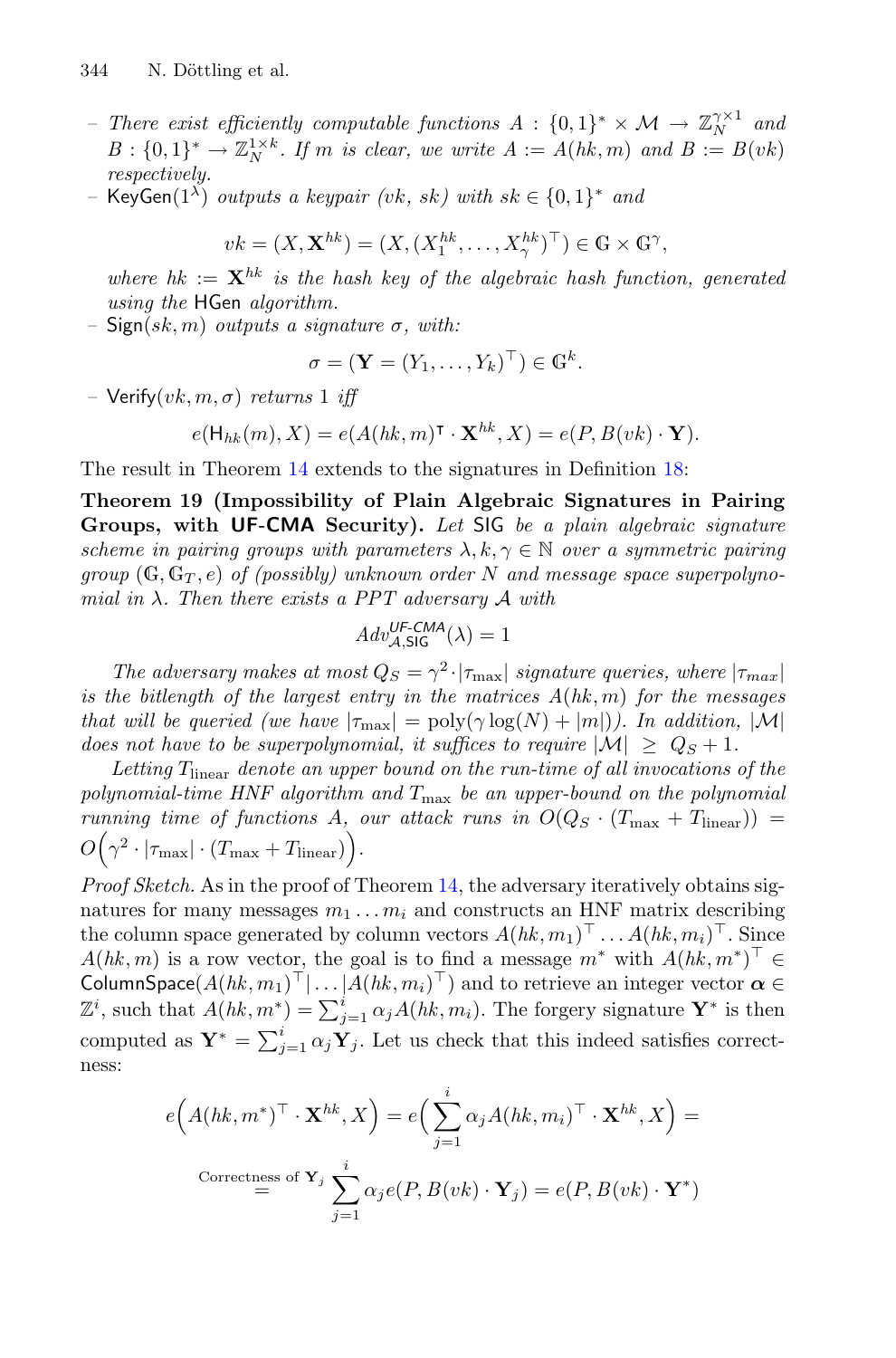Arguing that the algorithm succeeds in forging after  $Q<sub>S</sub>$  iterations is identical to the reasoning in Theorem [14.](#page-23-0)

BLS signatures. In the following, we will prove a result about the BLS signature scheme [\[11\]](#page-30-8). We will not formally define BLS signatures, since it will only be important which signatures are considered valid by BLS. In the BLS scheme, public keys are of the form  $vk := X = x \cdot P \in \mathbb{G}$  for a group  $\mathbb{G}$  of order p generated by P, and uniformly random  $x \in \mathbb{Z}_p$ . We also assume a hash function H, whose parameters may be added to  $vk$  if the function is parameterized. Valid signatures for a message  $m$  are of the form

$$
\sigma = x \cdot \mathsf{H}(m).
$$

 $BLS$  signatures consist of only one group element  $Y$ , and verification is performed by a pairing operation:

$$
e(\mathsf{H}(m), X) = e(P, Y).
$$

Boneh, Lynn, and Shacham [\[11\]](#page-30-8) prove that if the used hash function H is modeled as a random oracle, then their scheme is UF-CMA secure under the computational Diffie-Hellman assumption in G. In contrast, we prove that if H is algebraic (in the sense of Definition [17\)](#page-26-1), then the scheme is insecure:

<span id="page-28-0"></span>**Theorem 20.** *When implemented with an algebraic hash function* H*, the BLS scheme described above is*  $UF-q-RMA$ *-insecure for a polynomial*  $q = q(\gamma)$  *in the number of public group elements of* H*.*

To show Theorem [20,](#page-28-0) observe that BLS (when implemented with an algebraic hash function), is a plain signature in the sense of Definition [18.](#page-26-0) Hence, Theorem [20](#page-28-0) follows from Theorem [19.](#page-27-0) Furthermore, if the order  $p$  of the used group  $G$  is prime, then tracing the steps of our attack actually shows that  $q(\gamma) \leq \gamma + 1$ .

*Remark 21 (Waters Signatures).* Note that Waters signatures [\[52](#page-32-2)] make use of programmable hash functions and symmetric pairing groups, and are known to be secure in the standard model. The attack in Theorem [19](#page-27-0) does not extend to Waters signatures, because their verification equation pairs  $H(m)$  with parts of the signature, which is not allowed in Definition [18.](#page-26-0)

*Remark 22 (Further generalization of plain and simplified algebraic signatures).* We could also consider a definition of signature that captures the verification equations in both Definition [8](#page-18-1) and Definition [18.](#page-26-0) By adjusting our attacks to concatenate the  $A(hk, m)$  vectors from Definition [18](#page-26-0) to the  $c(i)$  vectors of the attack in Theorem [14,](#page-23-0) one can obtain an attack against this slightly generalized signature class.

**Acknowledgements.** We thank Mark Zhandry and the anonymous reviewers for their helpful comments. Nico Döttling was supported by the Helmholtz Association within the project "Trustworthy Federated Data Analytics" (TFDA) (funding number ZT-I-OO1 4). Dennis Hofheinz and Bogdan Ursu were supported in part by ERC grant 724307. Dominik Hartmann was supported by the Deutsche Forschungsgemeinschaft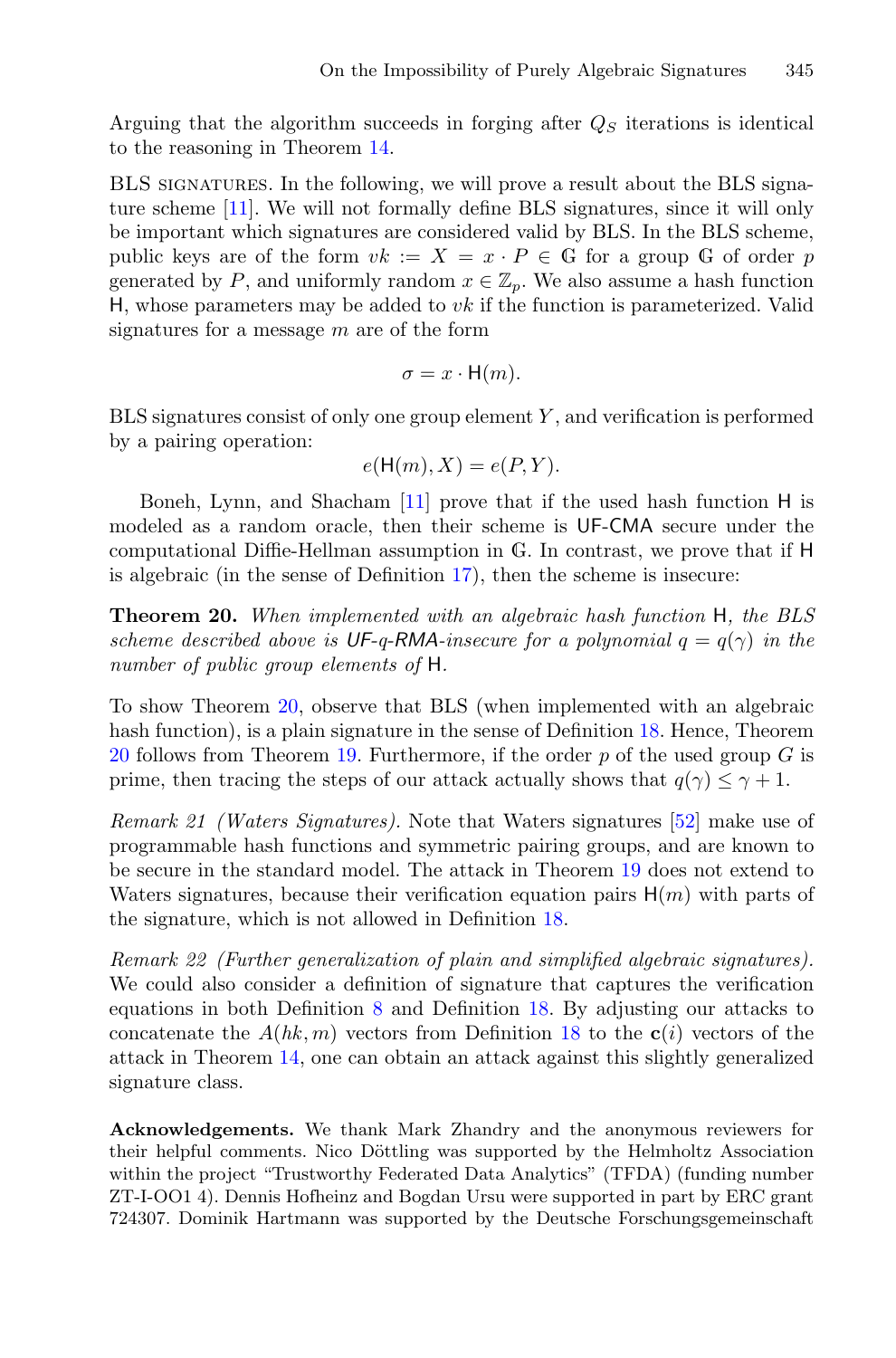(DFG, German Research Foundation) under German's Excellence Strategy - EXC 2092 CASA - 390781972, and the German Federal Ministry of Education and Research (BMBF) iBlockchain project. Eike Kiltz was supported by the BMBF iBlockchain project, the EU H2020 PROMETHEUS project 780701, DFG SPP 1736 Big Data, and by the Deutsche Forschungsgemeinschaft (DFG, German research Foundation) as part of the Excellence Strategy of the German Federal and State Governments – EXC 2092 CASA - 390781972. Sven Schäge was supported by the German Federal Ministry of Education and Research (BMBF), Project DigiSeal (16KIS0695) and Huawei Technologies Düsseldorf, Project vHSM. Part of this work was done while Sven Schäge was at Ruhr-University Bochum.

# **References**

- <span id="page-29-1"></span>1. Abe, M., Ambrona, M., Ohkubo, M., Tibouchi, M.: Lower bounds on structurepreserving signatures for bilateral messages. In: Catalano, D., De Prisco, R. (eds.) SCN 2018. LNCS, vol. 11035, pp. 3–22. Springer, Cham (2018). [https://doi.org/](https://doi.org/10.1007/978-3-319-98113-0_1) [10.1007/978-3-319-98113-0](https://doi.org/10.1007/978-3-319-98113-0_1) 1
- <span id="page-29-2"></span>2. Abe, M., Groth, J., Haralambiev, K., Ohkubo, M.: Optimal structure-preserving signatures in asymmetric bilinear groups. In: Rogaway, P. (ed.) CRYPTO 2011. LNCS, vol. 6841, pp. 649–666. Springer, Heidelberg (2011). [https://doi.org/10.](https://doi.org/10.1007/978-3-642-22792-9_37) [1007/978-3-642-22792-9](https://doi.org/10.1007/978-3-642-22792-9_37) 37
- <span id="page-29-9"></span>3. W.A. Adkins, S.H. Weintraub, J.H. Ewing, F.W. Gehring, and P.R. Halmos. Algebra: An Approach Via Module Theory. Graduate Texts in Mathematics. Springer, New York (1992). <https://doi.org/10.1007/978-1-4612-0923-2>
- <span id="page-29-3"></span>4. Barak, B., Mahmoody-Ghidary, M.: Lower bounds on signatures from symmetric primitives. In: 48th Annual Symposium on Foundations of Computer Science, pp. 680–688, Providence, RI, USA, 20–23 October, IEEE Computer Society Press (2007)
- <span id="page-29-0"></span>5. Bellare, M., Rogaway, P.: Random oracles are practical: a paradigm for designing efficient protocols. In: Denning, D.E., Pyle, R., Ganesan, R., Sandhu, R.S., Ashby, V. (eds.), ACM CCS 93: 1st Conference on Computer and Communications Security, pp. 62–73, Fairfax, Virginia, USA, 3–5 November 1993, ACM Press (1993)
- <span id="page-29-6"></span>6. Bitansky, N., Paneth, O.: On the impossibility of approximate obfuscation and applications to resettable cryptography. In: Boneh, D., Roughgarden, T., Feigenbaum, J. (eds.), 45th Annual ACM Symposium on Theory of Computing, pp. 241–250, Palo Alto, CA, USA, 1–4 June 2013, ACM Press (2013)
- <span id="page-29-7"></span>7. Boneh, D., Bonneau, J., Bünz, B., Fisch, B.: Verifiable delay functions. In: Shacham, H., Boldyreva, A. (eds.) CRYPTO 2018. LNCS, vol. 10991, pp. 757– 788. Springer, Cham (2018). [https://doi.org/10.1007/978-3-319-96884-1](https://doi.org/10.1007/978-3-319-96884-1_25) 25
- <span id="page-29-4"></span>8. Boneh, D., Boyen, X.: Short signatures without random oracles. In: Cachin, C., Camenisch, J.L. (eds.) EUROCRYPT 2004. LNCS, vol. 3027, pp. 56–73. Springer, Heidelberg (2004). [https://doi.org/10.1007/978-3-540-24676-3](https://doi.org/10.1007/978-3-540-24676-3_4) 4
- <span id="page-29-8"></span>9. Boneh, D., Boyen, X., Shacham, H.: Short group signatures. In: Franklin, M. (ed.) CRYPTO 2004. LNCS, vol. 3152, pp. 41–55. Springer, Heidelberg (2004). [https://](https://doi.org/10.1007/978-3-540-28628-8_3) [doi.org/10.1007/978-3-540-28628-8](https://doi.org/10.1007/978-3-540-28628-8_3) 3
- <span id="page-29-5"></span>10. Boneh, D., Franklin, M.: Identity-based encryption from the Weil pairing. In: Kilian, J. (ed.) CRYPTO 2001. LNCS, vol. 2139, pp. 213–229. Springer, Heidelberg  $(2001)$ . [https://doi.org/10.1007/3-540-44647-8](https://doi.org/10.1007/3-540-44647-8_13).13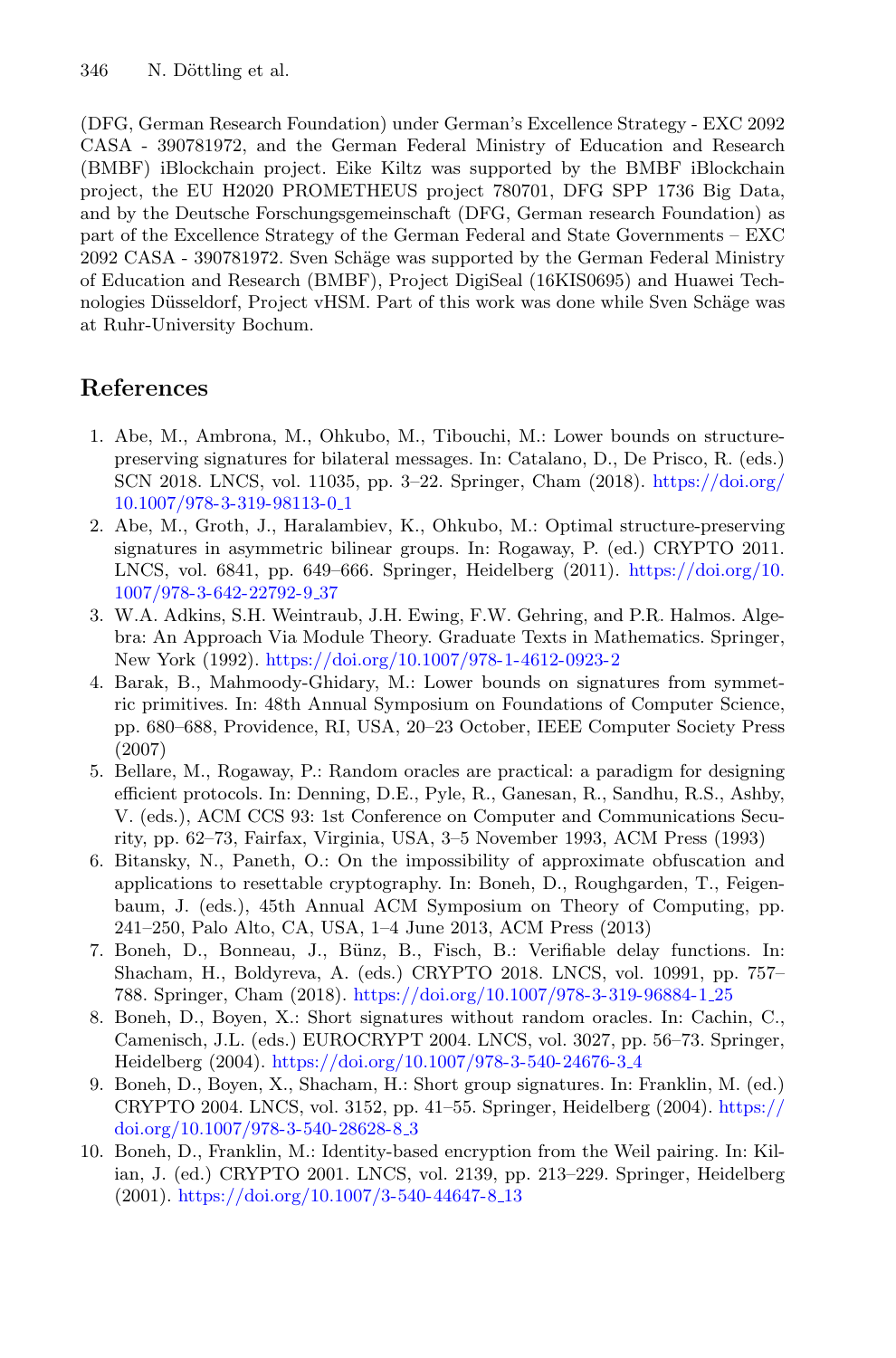- <span id="page-30-8"></span>11. Boneh, D., Lynn, B., Shacham, H.: Short signatures from the Weil pairing. In: Boyd, C. (ed.) ASIACRYPT 2001. LNCS, vol. 2248, pp. 514–532. Springer, Heidelberg (2001). [https://doi.org/10.1007/3-540-45682-1](https://doi.org/10.1007/3-540-45682-1_30) 30
- <span id="page-30-9"></span>12. Boneh, D., Papakonstantinou, P.A., Rackoff, C., Vahlis, Y., Waters, B.: On the impossibility of basing identity based encryption on trapdoor permutations. In: 49th Annual Symposium on Foundations of Computer Science, pp. 283–292, Philadelphia, PA, USA, 25–28 October 2008, IEEE Computer Society Press (2008)
- <span id="page-30-14"></span>13. Chaum, D., Evertse, J.-H., van de Graaf, J.: An improved protocol for demonstrating possession of discrete logarithms and some generalizations. In: Chaum, D., Price, W.L. (eds.) EUROCRYPT 1987. LNCS, vol. 304, pp. 127–141. Springer, Heidelberg (1988). [https://doi.org/10.1007/3-540-39118-5](https://doi.org/10.1007/3-540-39118-5_13) 13
- <span id="page-30-7"></span>14. Chen, Y., Lombardi, A., Ma, F., Quach, W.: Does fiat-shamir require a cryptographic hash function? Cryptology ePrint Archive, Report 2020/915 (2020). <https://eprint.iacr.org/2020/915>
- <span id="page-30-10"></span>15. Cocks, C.: An identity based encryption scheme based on quadratic residues. In: Honary, B. (ed.) Cryptography and Coding 2001. LNCS, vol. 2260, pp. 360–363. Springer, Heidelberg (2001). [https://doi.org/10.1007/3-540-45325-3](https://doi.org/10.1007/3-540-45325-3_32) 32
- <span id="page-30-0"></span>16. Cramer, R., Shoup, V.: A practical public key cryptosystem provably secure against adaptive chosen ciphertext attack. In: Krawczyk, H. (ed.) CRYPTO 1998. LNCS, vol. 1462, pp. 13–25. Springer, Heidelberg (1998). [https://doi.org/10.1007/](https://doi.org/10.1007/BFb0055717) [BFb0055717](https://doi.org/10.1007/BFb0055717)
- <span id="page-30-1"></span>17. Cramer, R., Shoup, V.: Signature schemes based on the strong RSA assumption. In: Motiwalla, J., Tsudik, G. (eds.), ACM CCS 99: 6th Conference on Computer and Communications Security, pp. 46–51. Singapore, 1–4 November 1999. ACM Press (1999)
- <span id="page-30-4"></span>18. Cramer, R., Shoup, V.: Universal hash proofs and a paradigm for adaptive chosen ciphertext secure public-key encryption. In: Knudsen, L.R. (ed.) EUROCRYPT 2002. LNCS, vol. 2332, pp. 45–64. Springer, Heidelberg (2002). [https://doi.org/10.](https://doi.org/10.1007/3-540-46035-7_4) [1007/3-540-46035-7](https://doi.org/10.1007/3-540-46035-7_4) 4
- <span id="page-30-11"></span>19. Döttling, N., Garg, S.: Identity-based encryption from the Diffie-Hellman assumption. In: Katz, J., Shacham, H. (eds.) CRYPTO 2017. LNCS, vol. 10401, pp. 537– 569. Springer, Cham (2017). [https://doi.org/10.1007/978-3-319-63688-7](https://doi.org/10.1007/978-3-319-63688-7_18) 18
- <span id="page-30-13"></span>20. Döttling, N., Hartmann, D., Hofheinz, D., Kiltz, E., Schäge, S., Ursu, B.: On the Impossibility of Purely Algebraic Signatures. Cryptology ePrint Archive, Report 2021/738 (2021). <https://ia.cr/2021/738>
- <span id="page-30-6"></span>21. ElGamal, T.: A public key cryptosystem and a signature scheme based on discrete logarithms. In: Blakley, G.R., Chaum, D. (eds.) CRYPTO 1984. LNCS, vol. 196, pp. 10–18. Springer, Heidelberg (1985). [https://doi.org/10.1007/3-540-39568-7](https://doi.org/10.1007/3-540-39568-7_2) 2
- <span id="page-30-12"></span>22. Frumkin, M.A.: Polynomial time algorithms in the theory of linear Diophantine equations. In: Karpiński, M. (ed.) FCT 1977. LNCS, vol. 56, pp. 386-392. Springer, Heidelberg (1977). [https://doi.org/10.1007/3-540-08442-8](https://doi.org/10.1007/3-540-08442-8_106) 106
- <span id="page-30-3"></span>23. Gennaro, R., Gertner, Y., Katz, J., Trevisan, L.: Bounds on the efficiency of generic cryptographic constructions. SIAM J. Comput. **35**(1), 217–246 (2005)
- <span id="page-30-5"></span>24. Gerbush, M., Lewko, A., O'Neill, A., Waters, B.: Dual form signatures: an approach for proving security from static assumptions. In: Wang, X., Sako, K. (eds.) ASI-ACRYPT 2012. LNCS, vol. 7658, pp. 25–42. Springer, Heidelberg (2012). [https://](https://doi.org/10.1007/978-3-642-34961-4_4) [doi.org/10.1007/978-3-642-34961-4](https://doi.org/10.1007/978-3-642-34961-4_4) 4
- <span id="page-30-2"></span>25. Ghadafi, E.: further lower bounds for structure-preserving signatures in asymmetric bilinear groups. In: Buchmann, J., Nitaj, A., Rachidi, T. (eds.) AFRICACRYPT 2019. LNCS, vol. 11627, pp. 409–428. Springer, Cham (2019). [https://doi.org/10.](https://doi.org/10.1007/978-3-030-23696-0_21) [1007/978-3-030-23696-0](https://doi.org/10.1007/978-3-030-23696-0_21) 21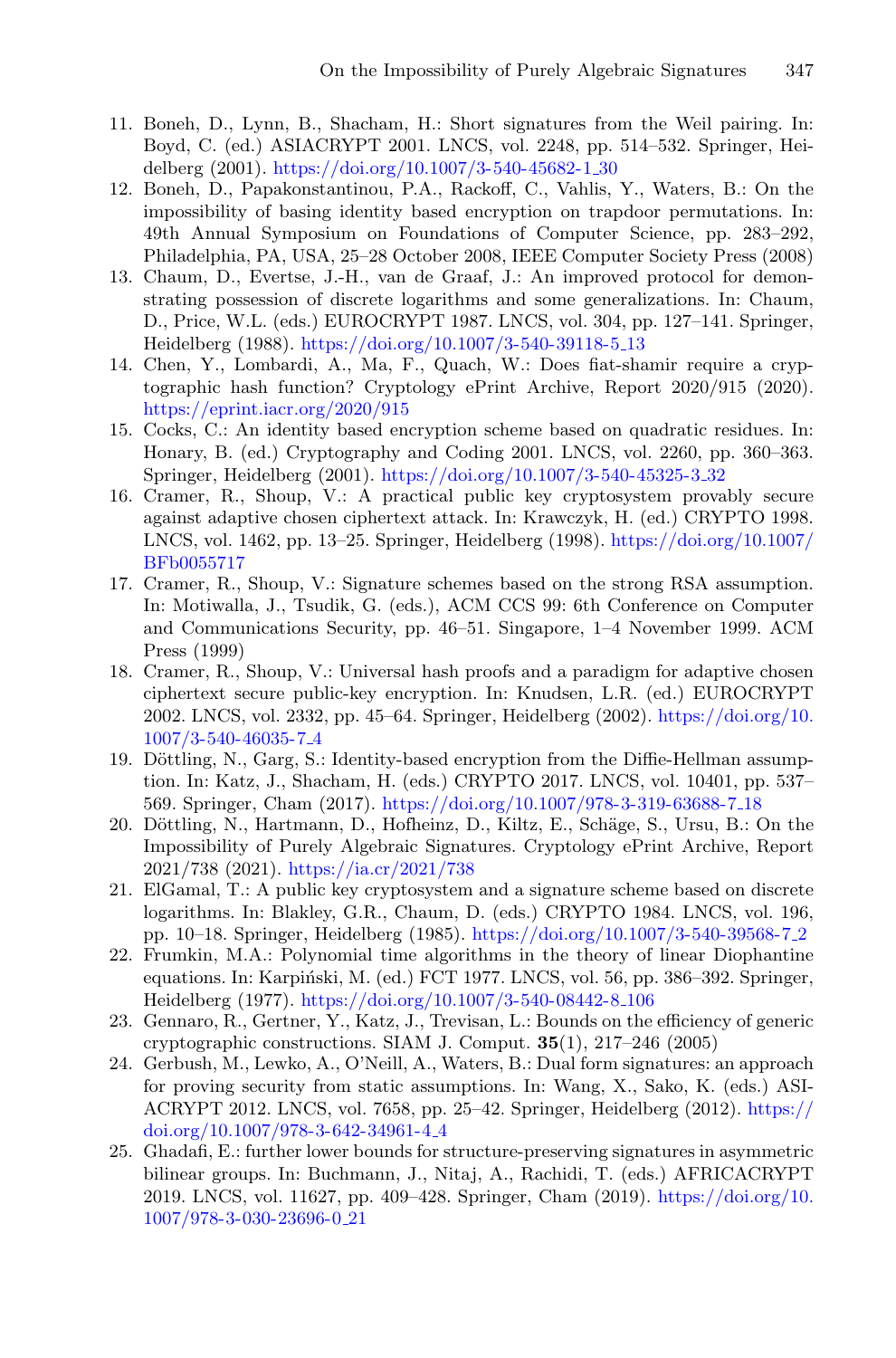- <span id="page-31-6"></span>26. Ghadafi, E.: Partially structure-preserving signatures: Lower bounds, constructions and more. IACR ePrint Archive, report 2020/477 (2020). [http://eprint.iacr.org/](http://eprint.iacr.org/2020/477) [2020/477](http://eprint.iacr.org/2020/477)
- <span id="page-31-15"></span>27. Hofheinz, D., Jager, T., Kiltz, E.: Short signatures from weaker assumptions. In: Lee, D.H., Wang, X. (eds.) ASIACRYPT 2011. LNCS, vol. 7073, pp. 647–666. Springer, Heidelberg (2011). [https://doi.org/10.1007/978-3-642-25385-0](https://doi.org/10.1007/978-3-642-25385-0_35) 35
- <span id="page-31-14"></span>28. Hofheinz, D., Kiltz, E.: Programmable hash functions and their applications. In: Wagner, D. (ed.) CRYPTO 2008. LNCS, vol. 5157, pp. 21–38. Springer, Heidelberg (2008). [https://doi.org/10.1007/978-3-540-85174-5](https://doi.org/10.1007/978-3-540-85174-5_2) 2
- <span id="page-31-2"></span>29. Hofheinz, D., Kiltz, E., Shoup, V.: Practical chosen ciphertext secure encryption from factoring. J. Cryptology **26**(1), 102–118 (2013)
- <span id="page-31-5"></span>30. Hohenberger, S., Waters, B.: Short and stateless signatures from the RSA assumption. In: Halevi, S. (ed.) CRYPTO 2009. LNCS, vol. 5677, pp. 654–670. Springer, Heidelberg (2009). [https://doi.org/10.1007/978-3-642-03356-8](https://doi.org/10.1007/978-3-642-03356-8_38) 38
- <span id="page-31-1"></span>31. Impagliazzo, R., Rudich, S.: Limits on the provable consequences of one-way permutations. In: 21st Annual ACM Symposium on Theory of Computing, pp. 44–61, Seattle, WA, USA, 15–17 May 1989, ACM Press (1989)
- <span id="page-31-9"></span>32. Impagliazzo, R., Rudich, S.: Limits on the provable consequences of one-way permutations. In: Goldwasser, S. (ed.) CRYPTO 1988. LNCS, vol. 403, pp. 8–26. Springer, New York (1990). [https://doi.org/10.1007/0-387-34799-2](https://doi.org/10.1007/0-387-34799-2_2) 2
- <span id="page-31-4"></span>33. Katz, J., Wang, N.: Efficiency improvements for signature schemes with tight security reductions. In: Jajodia, S., Atluri, V., Jaeger, T. (eds.), ACM CCS 2003: 10th Conference on Computer and Communications Security, pp. 155–164, Washington, DC, USA, 27–30 October 2003, ACM Press (2003)
- <span id="page-31-3"></span>34. Kurosawa, K., Desmedt, Y.: A new paradigm of hybrid encryption scheme. In: Franklin, M. (ed.) CRYPTO 2004. LNCS, vol. 3152, pp. 426–442. Springer, Heidelberg (2004). [https://doi.org/10.1007/978-3-540-28628-8](https://doi.org/10.1007/978-3-540-28628-8_26) 26
- <span id="page-31-11"></span>35. Lamport, L.: Constructing digital signatures from a one way function. Technical report, October 1979
- <span id="page-31-10"></span>36. Mahmoody, M., Mohammed, A., Nematihaji, S.: On the impossibility of virtual black-box obfuscation in idealized models. In: Kushilevitz, E., Malkin, T. (eds.) TCC 2016. LNCS, vol. 9562, pp. 18–48. Springer, Heidelberg (2016). [https://doi.](https://doi.org/10.1007/978-3-662-49096-9_2) [org/10.1007/978-3-662-49096-9](https://doi.org/10.1007/978-3-662-49096-9_2) 2
- <span id="page-31-8"></span>37. Maurer, U.M.: Towards the equivalence of breaking the Diffie-Hellman protocol and computing discrete logarithms. In: Desmedt, Y.G. (ed.) CRYPTO 1994. LNCS, vol. 839, pp. 271–281. Springer, Heidelberg (1994). [https://doi.org/10.1007/3-540-](https://doi.org/10.1007/3-540-48658-5_26) [48658-5](https://doi.org/10.1007/3-540-48658-5_26) 26
- <span id="page-31-12"></span>38. Maurer, U.: Abstract models of computation in cryptography. In: Smart, N.P. (ed.) Cryptography and Coding 2005. LNCS, vol. 3796, pp. 1–12. Springer, Heidelberg (2005). [https://doi.org/10.1007/11586821](https://doi.org/10.1007/11586821_1) 1
- <span id="page-31-7"></span>39. Merkle, R.C.: A digital signature based on a conventional encryption function. In: Pomerance, C. (ed.) CRYPTO 1987. LNCS, vol. 293, pp. 369–378. Springer, Heidelberg (1988). [https://doi.org/10.1007/3-540-48184-2](https://doi.org/10.1007/3-540-48184-2_32) 32
- <span id="page-31-13"></span>40. Micciancio, D., Warinschi, B.: A linear space algorithm for computing the hermite normal form. In: Proceedings of the 2001 International Symposium on Symbolic and Algebraic Computation, ISSAC 2001, pp. 231–236, New York, Association for Computing Machinery (2001)
- <span id="page-31-0"></span>41. Naor, M., Yung, M.: Universal one-way hash functions and their cryptographic applications. In: 21st Annual ACM Symposium on Theory of Computing, pp. 33– 43, Seattle, WA, USA, 15–17 May 1989, ACM Press (1989)